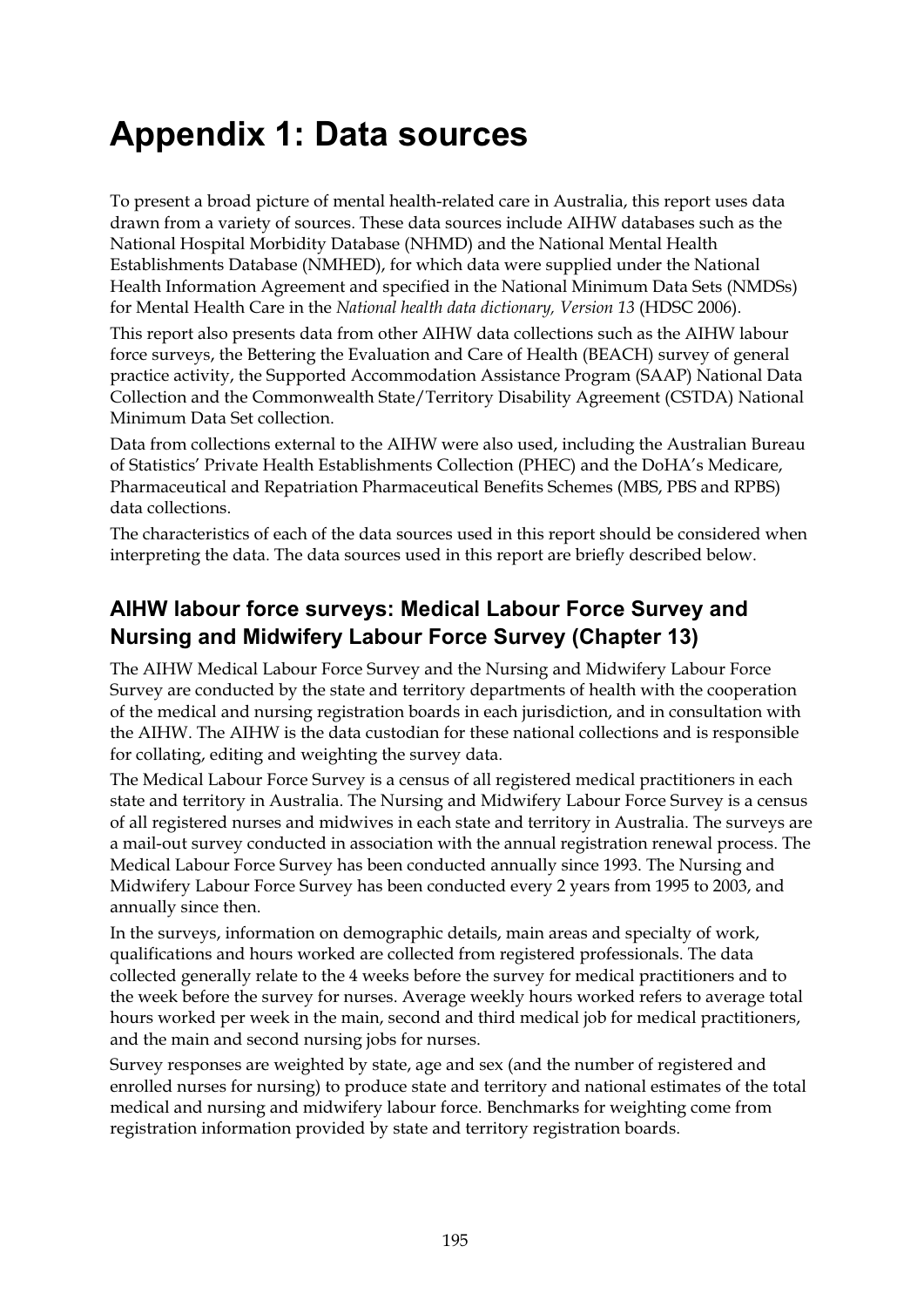The response rates to these surveys vary from year to year and across jurisdictions. In 2005, the estimated national response rate for the Medical Labour Force Survey was 71.3%, and it ranged from 63.0 for Tasmania to 83.8% for Queensland. Estimates for the Northern Territory should be treated with caution as they are derived from responses to the 2004 Medical labour force survey, weighted to 2005 benchmark figures. The estimated 'response rate' for Northern Territory in 2005 is 31.8%.

There has been a decline in the response rate for the Nursing and Midwifery Labour Force Survey from 77.2% in 2001 to 55.0% in 2005 (excluding Victoria due to the manner in which Victorian estimates were derived). In 2005, response rates in the Northern Territory (13.7%) and Western Australia (26.9%) were particularly low. As a result, no estimates have been published for the Northern Territory. Estimates for Western Australia have been included in this report, but should be treated with care. The national estimates are based on census results from all jurisdictions, as the impact of any bias in responses from Western Australia and the Northern Territory is likely to be relatively small at the national level. As Victoria could not provide data for 2005, estimates for that year are based on responses to the 2006 AIHW Nursing and Midwifery Labour Force Census, weighted to registration/enrolment benchmark figures for 2005.

It should also be noted that, for both surveys (although more so for the nursing than for the medical survey), the questionnaires have varied over time and across jurisdictions. Mapping of data items has been undertaken to provide time series data. However, because of this and the variation in response rates, some caution should be used in interpreting change over time and differences across jurisdictions. This is particularly the case for mental health nurses, as the definition of these is reliant on the responses to one particular question within the questionnaire.

More detailed information about how these surveys were conducted is available from the *Medical labour force 2005* (AIHW 2008a) and *Nursing and midwifery labour force 2005* (AIHW 2008b).

## **Bettering the Evaluation and Care of Health survey (Chapter 2)**

The BEACH survey of general practice activity is a collaborative study between the AIHW and the University of Sydney. For each year's data collection, a random sample of about 1,000 general practitioners each report details of 100 consecutive general practice encounters of all types on structured encounter forms. Each form collects information about the consultations (for example, date and type of consultation), the patient (for example, date of birth, sex, and reasons for encounter), the problems managed and the management of each problem (for example, treatment provided, prescriptions and referrals). Data on patient risk factors, health status and general practitioner characteristics are also collected.

Additional information on the 2006–07 BEACH survey can be obtained from *General practice activity in Australia 2006–07* (AIHW: Britt et al. 2008).

## **Commonwealth State/Territory Disability Agreement National Minimum Data Set collection (Chapter 10)**

Data pertaining to the Commonwealth State/Territory Disability Agreement (CSTDA) are collected through the CSTDA National Minimum Data Set (NMDS). This NMDS, which is managed by the AIHW, enables the annual collation of nationally comparable data about CSTDA-funded services. Services within the scope of the collection are those for which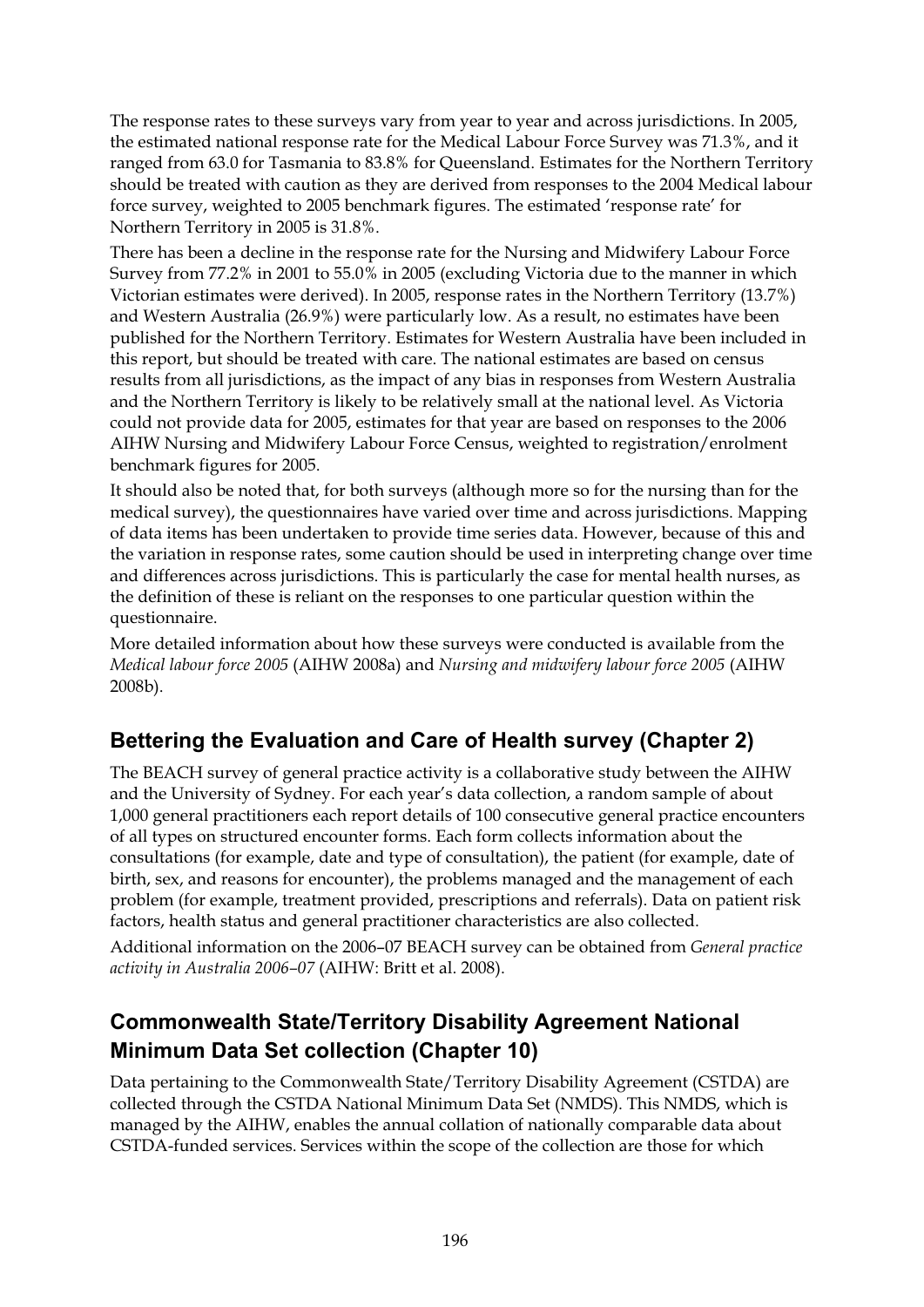funding has been provided during the specified period by a government organisation operating under the CSTDA. A funded agency may receive funding from multiple sources. Where a funded agency is unable to differentiate service users according to funding source (that is, CSTDA or other), they are asked to provide details of all service users or to apportion the number of service users against the amount of funding provided (that is, if 50% of funding is from CSTDA then services are asked to report 50% of their service users). With the exceptions noted below, agencies funded under the CSTDA are asked to provide information about:

- each of the service types they are funded to provide (that is, service type outlets they operate);
- all service users who received support over a specified period; and
- the CSTDA NMDS service type(s) the service users received.

However, certain service type outlets (such as those providing advocacy or information and referral services) are not requested to provide any service user details while other service type outlets (such as recreation and holiday programs) are only asked to provide minimal service user details.

The 2003–04 collection was the first full financial year of data available, with an overall service type outlet response rate of 93%. The data were reported in *Disability support services 2003–04* (AIHW 2005a). The most recent data available is for the 2005–06 collection period, and were released in *Disability support services 2005–06* (AIHW 2007a). For the 2005–06 collection, there was an overall service type outlet response rate of 94%.

The collection includes disability support service providers that receive funding under the CSTDA, including psychiatric-specific disability service providers, as well as other disability service providers that may be accessed by persons with a psychiatric disability. It should be noted that the CSTDA does not apply to the provision of services with a specialist clinical focus. In addition, the collection does not include psychiatric-specific disability support services that are not funded through the CSTDA.

There is some variation between jurisdictions in the services included under the CSTDA as follows:

- In New South Wales, psychiatric-specific disability services are provided by the New South Wales Department of Health and are not included in the CSTDA NMDS collection.
- In Victoria, psychiatric-specific disability services are included in the CSTDA NMDS collection and all service users accessing these services are identified as having a psychiatric disability.
- In Queensland, psychiatric-specific disability services that receive CSTDA funding through Disability Services Queensland are included in the CSTDA NMDS collection.
- In Western Australia, only some psychiatric disability services are included in the CSTDA NMDS collection. The health department is the main provider of services for people with a psychiatric disability and these services are not included.
- Tasmania, the Australian Capital Territory and the Northern Territory do not include any services classified as *psychiatric disability services*. However, these jurisdictions do provide *mental health services*. There appears to be no sharp distinction between what is classified as a psychiatric disability service and a mental health service, with some mental health services providing support to people with psychiatric disability.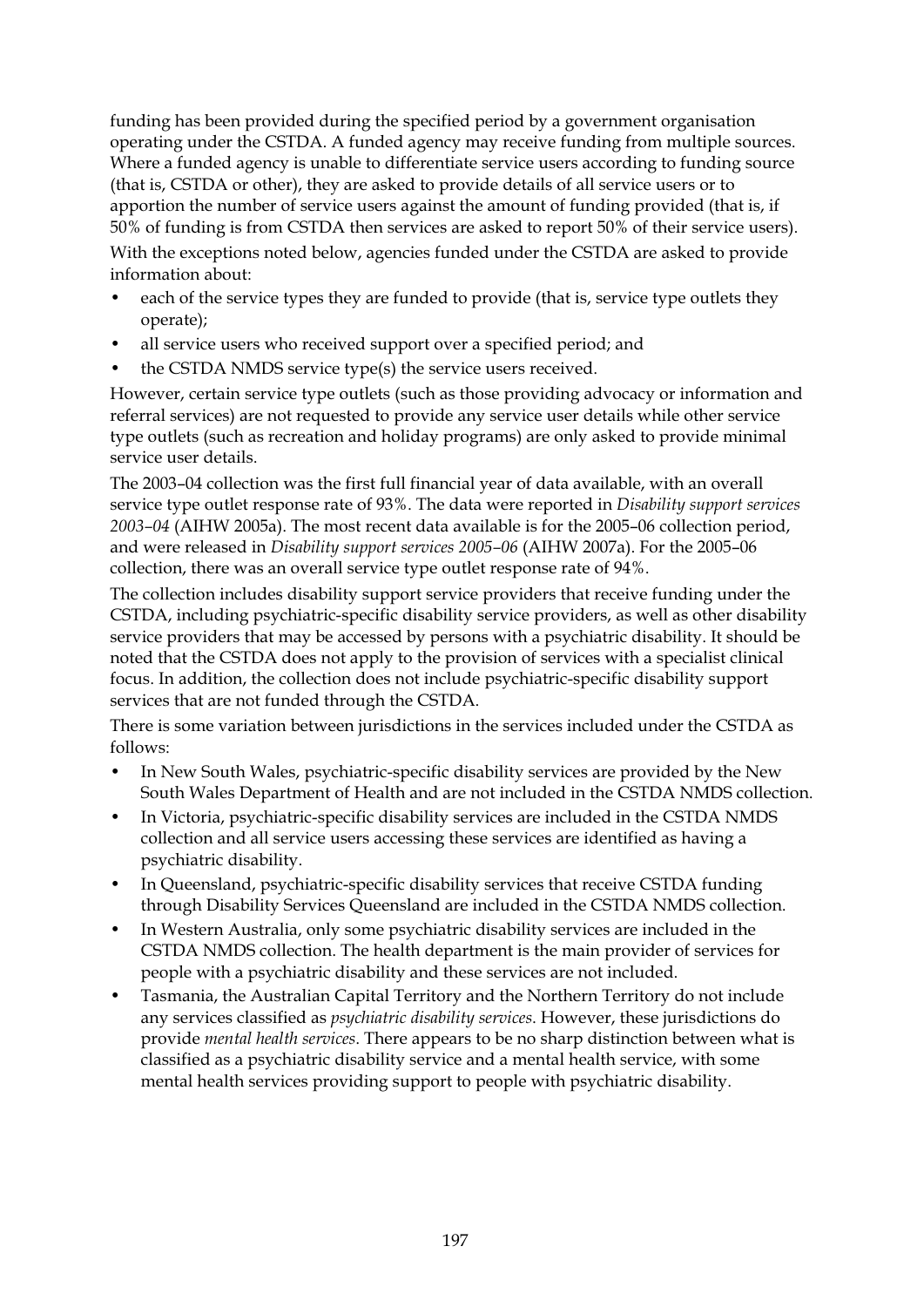### **Medicare Benefits Schedule data (Chapters 2, 6 and 14)**

Medicare Australia collects data on the activity of all providers making claims through the Medicare Benefits Schedule (MBS), and provides this information to DoHA. Information collected includes the type of service provided (MBS item number) and the benefit paid by Medicare Australia for the service. The item number and benefits paid by Medicare Australia are based on the *Medicare Benefits Schedule book* (DoHA 2007a). Services that are not included in the MBS are not included in the data.

The MBS items included in the 2002 *Better Outcomes in Mental Health Care,* the 2004 *Enhanced Primary Care* and 2006 *Better Access to Psychiatrists, Psychologists and GPs through the MBS initiatives*, as well as existing psychiatrist items are at Table A1.1.

| Initiative and item group                                                   | <b>MBS Group and</b><br>Subgroup | <b>MBS</b> item numbers                                            |
|-----------------------------------------------------------------------------|----------------------------------|--------------------------------------------------------------------|
| Better Outcomes in Mental Health Care,<br>2002                              |                                  |                                                                    |
| 3 Step Mental Health Process-GPs                                            | Group A18 Subgroup 4             | 2574, 2575, 2577, 2578                                             |
| 3 Step Mental Health Process-OMPs                                           | Group A19 Subgroup 4             | 2704, 2705, 2707, 2708                                             |
| Focussed Psychological Strategies                                           | Group A20 Subgroup 2             | 2721, 2723, 2725, 2727                                             |
| Case conferencing-psychiatrists<br><b>Enhanced Primary Care, 2004</b>       |                                  | 855, 857, 858, 861, 864, 866                                       |
| Enhanced Primary Care—mental health<br>workers                              | Group M3                         | 10956                                                              |
| Enhanced Primary Care-registered<br>psychologists                           | Group M3                         | 10968                                                              |
| Better Access to Psychiatrists, Psychologists and GPs through the MBS, 2006 |                                  |                                                                    |
| <b>GP Mental Health Care Plans</b>                                          | Group A20 Subgroup 1             | 2710, 2712, 2713                                                   |
| Psychological Therapy Services—clinical<br>psychologists                    | Group M6                         | 80000, 80005, 80010, 80015, 80020                                  |
| Focussed Psychological Strategies (Allied<br>Mental Health)                 | Group M7                         |                                                                    |
| -registered psychologists                                                   |                                  | 80100, 80105, 80110, 80115, 80120                                  |
| -occupational therapists                                                    |                                  | 80125, 80130, 80135, 80140, 80145                                  |
| -social workers                                                             |                                  | 80150, 80155, 80160, 80165, 80170                                  |
| Initial consultation for a new patient-<br>psychiatrists                    | Group A8                         | 296, 297, 299                                                      |
| <b>Existing psychiatrist items</b>                                          |                                  |                                                                    |
| Patient attendances—consulting room                                         | Group A8                         | 291, 293, 300, 302, 304, 306, 308, 310, 312, 314,<br>316, 318, 319 |
| Patient attendances—hospital                                                | Group A8                         | 320, 322, 324, 326, 328                                            |
| Patient Attendances-other locations                                         | Group A8                         | 330, 332, 334, 336, 338                                            |
| Group psychotherapy                                                         | Group A8                         | 342, 344, 346                                                      |
| Interview with non-patient                                                  | Group A8                         | 348, 350, 352                                                      |
| Telepsychiatry                                                              | Group A8                         | 353, 355, 356, 357, 358, 364, 366, 367, 369, 370                   |
| Case conferencing                                                           | Group A15 Subgroup 2             | 855, 857, 858, 861, 864, 866                                       |
| Electroconvulsive therapy                                                   | Group T1 Subgroup 13             | 14224                                                              |

#### **Table A1.1: MBS items (2002 Better Outcomes in Mental Health Care, 2004 Enhanced Primary Care and 2006 Better Access to Psychiatrists, Psychologists and GPs)**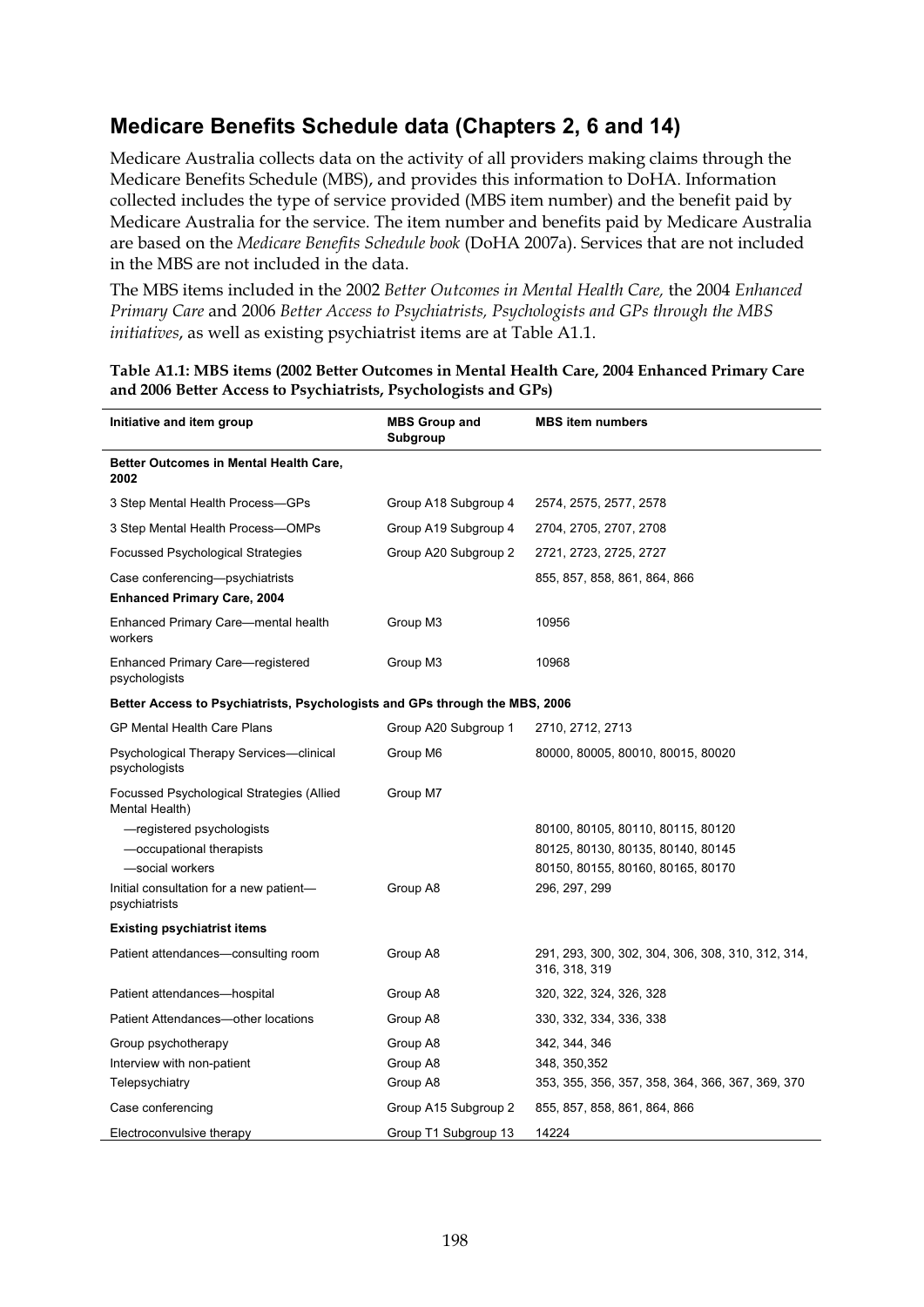The MBS data presented in this report relate to services provided on a fee-for-service basis for which MBS benefits were paid. The year is determined from the date the service was processed by Medicare Australia, rather than the date the service was provided. The state or territory is determined according to the postcode of the patient's mailing address at the time of making the claim. In some cases, this will not be the same as the postcode of the patient's residential address.

## **Mental health-related emergency department data (Chapter 3)**

While there is no national agreement on the collection of information on mental healthrelated services provided by emergency departments in hospitals in Australia, states and territories agreed to provide the AIHW with aggregate data to compile national information on mental health-related occasions of service provided by emergency departments in public hospitals.

All state and territory health authorities collect a core set of nationally comparable information on most of the emergency department occasions of service in public hospitals within their jurisdiction. The AIHW compiles these episode-level data annually to form the National Non-admitted Patient Emergency Department Care Database (NAPEDCD) (AIHW 2006b). The data are collected by state and territory health authorities according to definitions in the NAPEDC National Minimum Data Set (NMDS) and cover occasions of service provided in emergency departments of public hospitals categorised in the previous financial year as peer groups A (that is, principal referral and specialist women's and children's hospitals) and B (large hospitals). For 2005–06, data were also collected by some states and territories for hospitals in peer groups other than A and B.

The total number of emergency department occasions of service for all public hospitals in 2005–06 was 6.3 million. Episode-level data were collected by state and territory health authorities departments for 78% of these occasions of service (a total of 4.9 million occasions of service) (AIHW 2006b). Episode-level data were available for 100% of all emergency department occasions of service for public hospitals in peer groups A and B, and approximately 30% of emergency department occasions of service for other public hospitals.

#### **Definition of mental health-related emergency department occasions of service**

While there is a national data compilation of episode-level data on emergency department occasions of service (NAPEDCD), there is currently no national agreement to collect information on the principal diagnosis for emergency department occasions of service. In addition, there is no standard or agreed classification for diagnoses in use across emergency departments that could be used uniformly to identify mental health-related care, or any other data item (such as, based on referral, reason for the occasion of service, intentional selfharm codes, mental health flags) collected in a nationally consistent manner that would allow for the identification of mental health-related occasions of service in emergency departments. Thus, it is difficult to identify and report on mental health-related emergency department occasions of service in a comparable manner across jurisdictions.

However, in 2005–06, all jurisdictions did collect some information on the principal diagnosis of an estimated 91% of emergency service department occasions of service for which they reported episode-level data to the NAPEDCD. As a result, it was determined that a definition of 'mental health-related' based on the collected diagnosis information could be applied nationally, for the purposes of compiling data for this publication.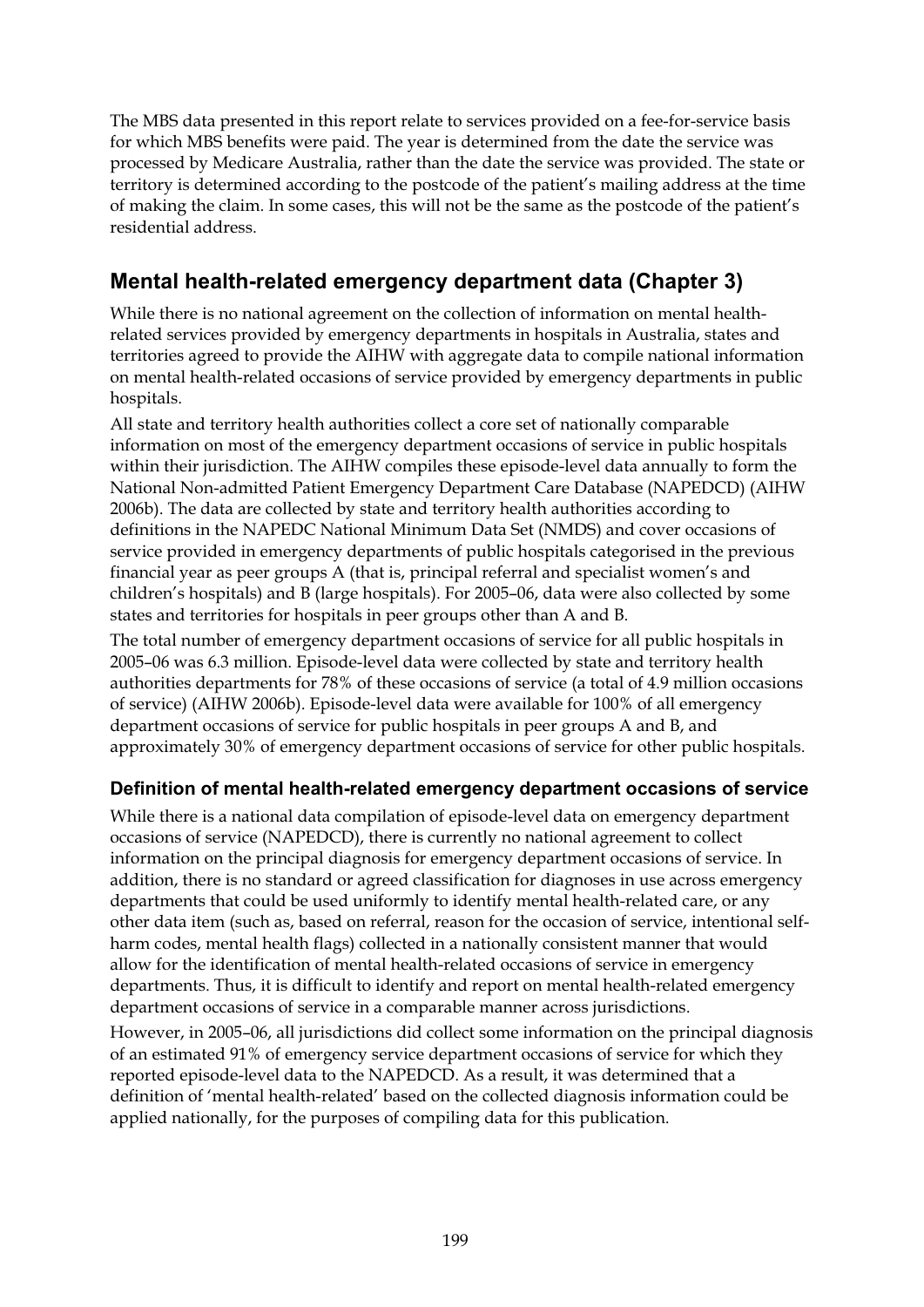Data on mental health-related emergency department occasions of service reported in Chapter 3 of this report have been provided by the state and territory health authorities according to the following definition: *'*occasions of service in public hospital emergency departments that have a principal diagnosis of 'Mental and behavioural disorders' (i.e., codes F00–F99) in ICD-10-AM or the equivalent codes in ICD-9-CM'.

This definition does not capture all mental health-related presentation to emergency departments, and the caveats listed below should be taken into consideration when interpreting the data presented on mental health-related emergency department occasions of service.

| $ICD-10-AM(a) codes$                                                                                      | $ICD-9-CM^{(b)}$ codes                                                                                                                       |
|-----------------------------------------------------------------------------------------------------------|----------------------------------------------------------------------------------------------------------------------------------------------|
| F00-F09: Organic, including symptomatic, mental disorders                                                 | 290, 293, 294, 310                                                                                                                           |
| F10–F19: Mental and behavioural disorders due to<br>psychoactive substance use                            | 291, 292, 303, 304, 305 (excluding 305.8 and 305.9)                                                                                          |
| F20–F29: Schizophrenia, schizotypal and delusional<br>disorders                                           | 295, 297, 298 (excluding 298.0, 298.1, 298.2), 301.22                                                                                        |
| F30-F39: Mood (affective) disorders                                                                       | 296, 298.0, 298.1, 300.4, 301.1, 311                                                                                                         |
| F40–F48: Neurotic, stress-related and somatoform disorders                                                | 2982, 300 (excluding 300.4, 300.19), 306 (excluding 306.3,<br>306.51, 306.6), 307.53, 307.80, 307.89, 308, 309 (excluding<br>309.21, 309.22) |
| F50-F59: Behavioural syndromes associated with<br>physiological disturbances and physical factors         | 302.7, 305.8, 305.9, 306.3, 306.51, 306.6, 307.1, 307.4,<br>307.5 (excluding 307.53), 316, 648.44                                            |
| F60-F69: Disorders of adult personality and behaviour                                                     | 300.19, 301 (excluding 301.1, 301.22), 302 (excluding<br>302.7), 312.3                                                                       |
| F70-F79: Mental retardation                                                                               | 317, 318, 319                                                                                                                                |
| F80–F89: Disorders of psychological development                                                           | 299, 315, 330.8                                                                                                                              |
| F90–F98: Behavioural and emotional disorders with onset<br>usually occurring in childhood and adolescence | 307.0, 307.2, 307.3, 307.6, 307.7, 307.9, 309.21, 309.22,<br>312 (excluding 312.3), 313, 314                                                 |
| F99: Unspecified mental disorder                                                                          |                                                                                                                                              |

| Table A1.2: Mental health-related emergency department occasions of service, principal diagnosis |  |
|--------------------------------------------------------------------------------------------------|--|
| codes included, ICD-10-AM and ICD-9-CM                                                           |  |

(a) International Statistical Classification of Diseases and Related Health Problems, 10th revision, Australian Modification.

(b) International Classification of Diseases, 9th revision, Clinical Modification.

Most jurisdictions had coded the principal diagnosis of emergency department occasions of service in 2005–06 using ICD-10-AM. However, for those using ICD-9-CM, mapping of the relevant ICD-10-AM codes to ICD-9-CM codes was undertaken (Table A1.2).

Aggregate data on the demographic characteristics of the patients, the triage category, departure status and the diagnosis category were provided by all states and territories to AIHW for occasions of service that met the definition of a mental health-related occasion of service.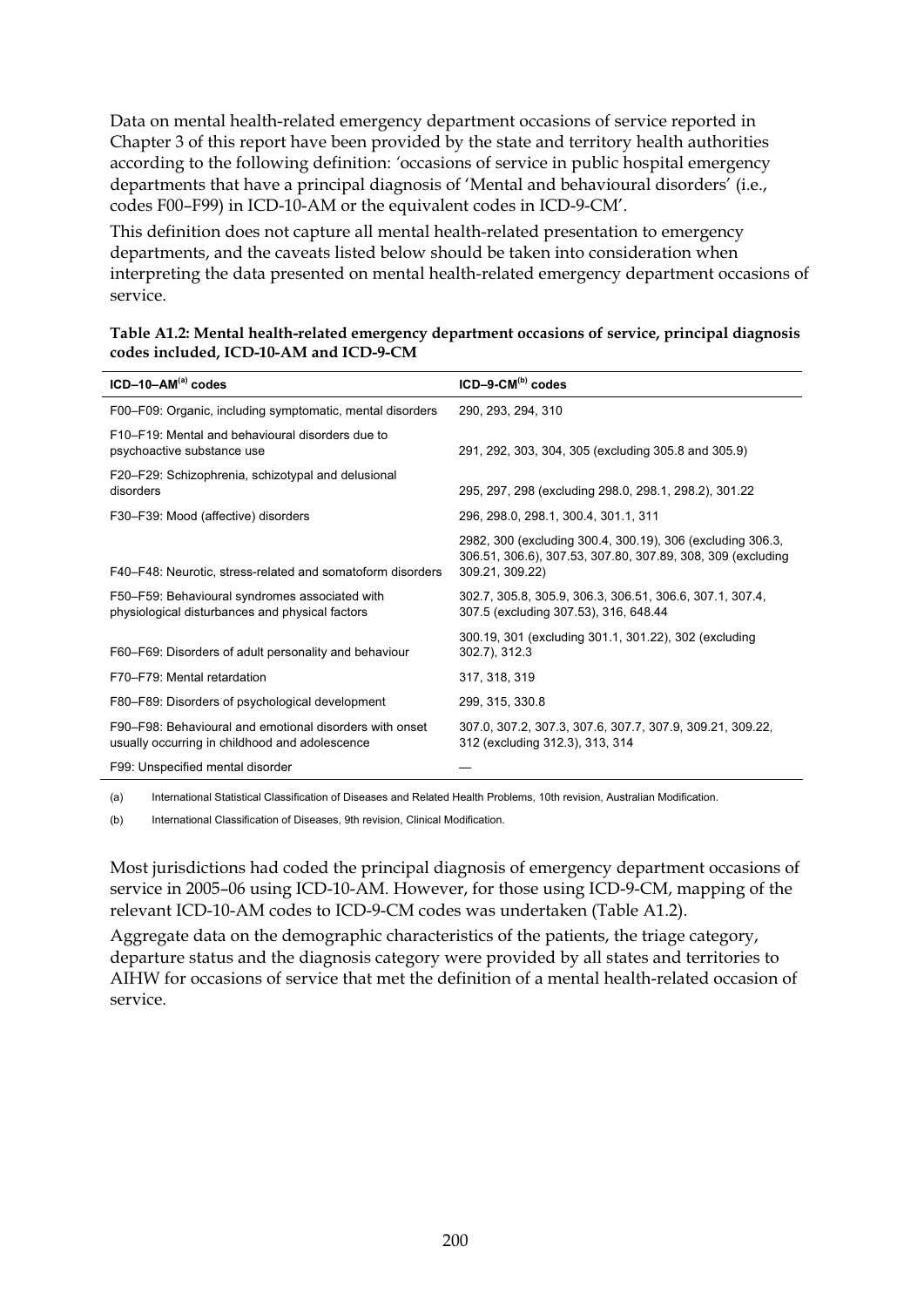#### **Caveats**

To ensure that the data on emergency department mental health-related occasions of service are interpreted correctly, the following should be noted:

- There is no nationally agreed-upon method of identifying mental health-related occasions of service in emergency departments.
- There is no standard diagnosis classification in use across states and territories in relation to emergency department data.
- There is no standard way to disaggregate those occasions of service identified as mental health-related into subcategories of mental health conditions.
- Not all potential mental health-related emergency department occasions of service are represented in the data, for the following reasons:
	- not all emergency department occasions of service are collected by state and territory authorities at the episode-level;
	- not all occasions of service episode-level data collected by state and territory authorities include diagnosis information;
	- the principal diagnosis codes included in the definition do not cover all mental health-related conditions; and
	- the mental health-related condition or illness may not have been coded as the diagnosis, if it was either not diagnosed by the emergency department or was not recognised as a reason for presentation at an emergency department.
- The definition is based on a single diagnosis only. As a result, if a mental health-related condition was reported as a second or other diagnosis and not as the *principal diagnosis*, the occasion of service will not be included as mental health-related.
- The data refer to occasions of service and not to individuals. An individual may have had multiple occasions of service within the same year.

#### **Coverage**

As noted above, episode-level data were available for 78% of public hospital emergency department occasions of service for public hospitals in 2005–06, and these data are mainly from the larger metropolitan hospitals (Table A1.3). Of the data available on emergency department occasions of service, it is estimated that 92% had a diagnosis code.

Using these figures, and assuming that mental health-related occasions of service are evenly distributed, it can be roughly estimated that the number of mental health-related occasions of service reported in this publication represents 72% of all public hospital emergency department mental health-related occasions of service as defined above. Taking this into account, the actual number of such occasions of service would be just over 200,000 rather than the reported 144,006 (Table A1.3).

In addition, it should be noted that coverage of the data are biased toward the larger metropolitan emergency departments; mental health-related occasions of service in smaller rural hospitals may differ from those in the larger metropolitan hospitals.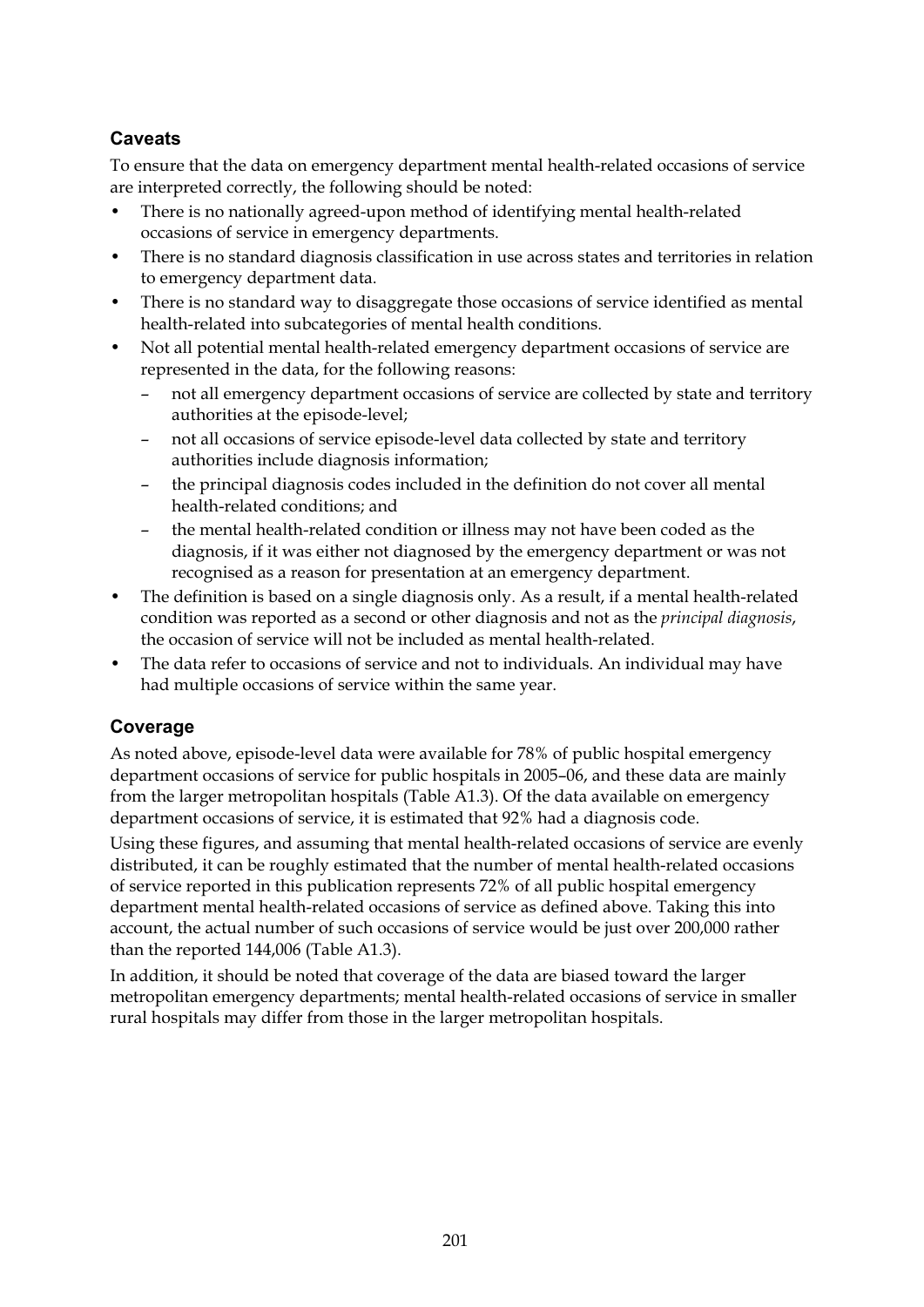|                                                                                                                                                               | <b>NSW</b> | Vic    | Qld    | <b>WA</b> | SΑ     | Tas   | <b>ACT</b> | NΤ    | Total   |
|---------------------------------------------------------------------------------------------------------------------------------------------------------------|------------|--------|--------|-----------|--------|-------|------------|-------|---------|
| Estimated per cent of total public<br>hospital emergency department<br>occasions of service with episode-level<br>data for the following hospital groups: (a) |            |        |        |           |        |       |            |       |         |
| Peer group A and $B^{(b)}$                                                                                                                                    | 100        | 100    | 99     | 100       | 100    | 99    | 100        | 100   | 100     |
| Other hospitals                                                                                                                                               | 45         | 36     | n.a.   | 32        | 22     | n.a.  | n.a.       | 100   | 30      |
| Total estimated per cent                                                                                                                                      | 81         | 89     | 65     | 68        | 68     | 86    | 100        | 100   | 78      |
| Estimated per cent of occasions of<br>service reported at episode-level that<br>have a principal diagnosis code <sup>(c)</sup>                                | 95         | 90     | 100    | 74        | 91     | 100   | 100        | 94    | 92      |
| Estimated per cent of total emergency<br>department occasions of service with a<br>principal diagnosis <sup>(d)</sup>                                         | 77         | 80     | 65     | 50        | 62     | 86    | 100        | 94    | 72      |
| Number of emergency department<br>occasions of service with a mental<br>health-related principal diagnosis <sup>(e)</sup>                                     | 53,360     | 31,329 | 24,306 | 11,279    | 12,996 | 4,517 | 2,737      | 3,482 | 144.006 |
| Estimated actual number of emergency<br>department occasions of service with a<br>mental health-related principal<br>diagnosis <sup>(1)</sup>                 | 69.344     | 39,112 | 37,394 | 22,415    | 21,002 | 5,252 | 2,737      | 3.704 | 200.438 |

**Table A1.3: Emergency department occasions of service in public hospitals, estimated coverage and estimated actual number, states and territories, 2005–06**

(a) The proportion of all occasions of service in emergency departments in public hospitals in 2005–06 that are reported at episode-level to the NAPEDCD.

(b) Peer group A: Principal referral and specialist women's and children's hospitals; Peer group B: Large hospitals.

(c) The proportion of emergency department occasions of service reported at episode-level to the NAPEDCD that had a diagnosis. Total is estimated based on state and territory proportions and numbers.

(d) Calculated by multiplying the total per cent of all occasions of service in emergency departments in public hospitals in 2005–06 that are reported at episode-level to the NAPEDCD by the per cent of emergency department occasions of service reported at episode-level to the NAPEDCD that had a diagnosis (divided by 100).

(e) Number of *mental health-related emergency department occasions of service* as defined for the purposes of this publication, and provided by state and territory health authorities.

(f) Estimate of the actual number of *mental health-related emergency department occasions of service*, as defined for the purposes of this publication, if coverage were 100 per cent.

#### n.a. Not available.

*Source:* Data provided by state and territory health authorities, AIHW 2007.

### **National Community Mental Health Care Database (Chapter 4)**

#### **Scope**

The National Community Mental Health Care Database (NCMHCD) contains data on all ambulatory mental health service contacts provided by government-operated community mental health services as specified by the Community Mental Health Care National Minimum Data Set (CMHC NMDS). Data collated include information relating to each individual service contact provided by the relevant mental health services. Examples of data elements are demographic information of patients such as age and sex and clinical information like principal diagnosis and mental health legal status. Detailed data specifications for the CMHC NMDS can be found in METeOR, the AIHW's online metadata registry, at <www.aihw.gov.au>.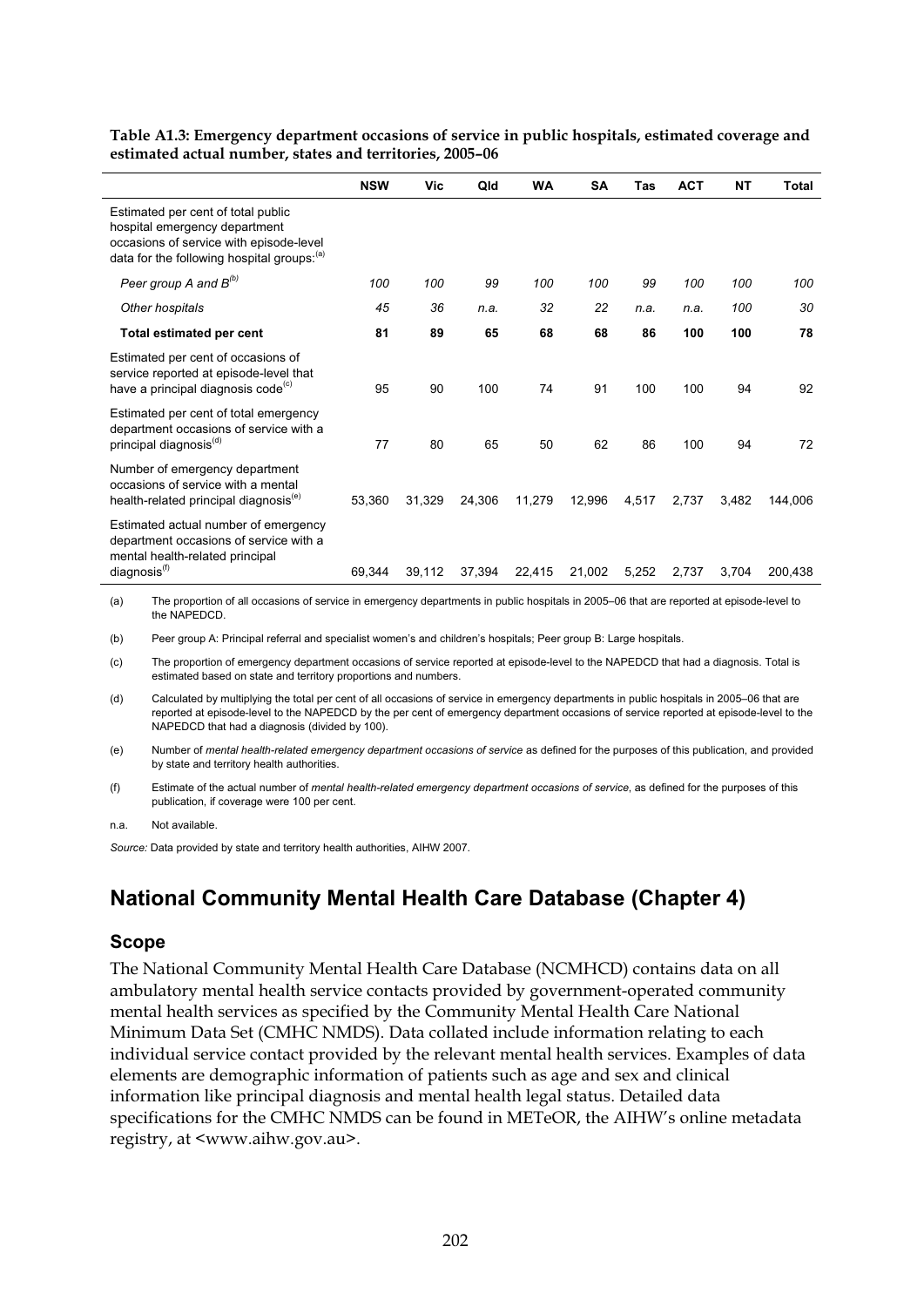The scope for this collection is all services mentioned above that are included in the newly established Mental Health Establishments National Minimum Data Set. A list of the government-operated community mental health services that contribute patient-level data to NCMHCD can be found online in the 'Internet only tables' section that accompanies this publication on the AIHW website <www.aihw.gov.au/mentalhealth/> (follow the link to *Mental health services in Australia 2005–06*).

A mental health service contact for the purposes of this collection is defined as the provision of a clinically significant service by a specialised mental health service provider(s) for patient/clients, other than those admitted to psychiatric hospitals or designated psychiatric units in acute care hospitals, and those resident in 24-hour staffed specialised residential mental health services where the nature of the service would normally warrant a dated entry in the clinical record of the patient/client in question. Any one patient can have one or more service contacts over the relevant period (that is, 2005–06). Service contacts are not restricted to face-to-face communication but can include telephone, video link or other forms of direct communication. Service contacts can also either be with the patient or with a third party, such as a carer or family member, and/or other professional or mental health workers or other service providers*.* 

It should be noted that there are variations across jurisdictions on the scope and definition of a service contact. For example, New South Wales, Queensland, South Australia and Tasmania may include written correspondences as service contacts while others do not. Data on contacts with unregistered clients are not included by all jurisdictions.

#### **Coverage**

Data collection for the NCMHCD began in July 2000. Each year of the collection has seen an increase in the number of service contacts, probably reflecting, to some degree, improved coverage of the data collection.

States and territories provided comments or estimates of their coverage for 2005–06 as a proportion of full coverage:

- New South Wales estimated their coverage for 2005–06 to be around 70% of full coverage;
- Victoria and Western Australia did not provide estimates of their coverage for 2005–06;
- Queensland estimated that 100% of in-scope services have reported service contact data. In early 2006, an estimation of the level of compliance was conducted based on the number of full-time-equivalent staff employed over the year. The process revealed a compliance rate between 50–60% across the State;
- South Australia estimated their coverage to be 91%, with the figure derived as the number of organisations with incomplete or no patient level data for this NMDS divided by the number of organisations reporting community services via the National Survey of Mental Health Services for 2005–06;
- Tasmania stated that all service units that were in scope for the collection provided service contact data. However, a significant number of clinicians in some community teams were found not to be providing consistent service contact data. No estimated coverage was provided;
- the Australian Capital Territory reported their coverage to be 99.2%; and
- the Northern Territory estimated 90% coverage based on all in-scope services reporting, but there may be some missing data due to non-compliance of some clinicians.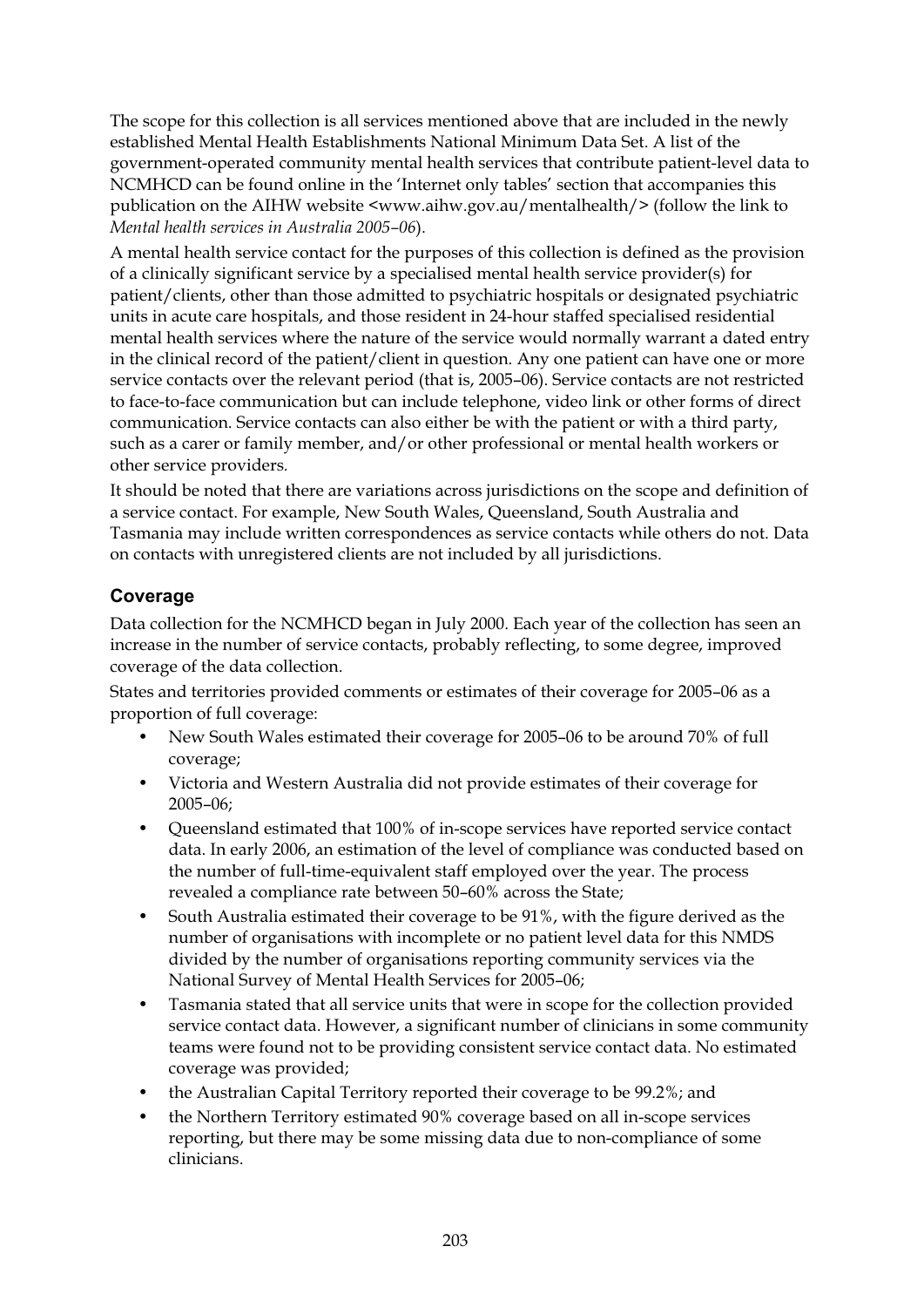#### **Quality of Indigenous identification**

Data from the NCMHCD on Indigenous status should be interpreted with caution. Across the jurisdictions, the data quality and completeness of Indigenous identification varies or is unknown.

All states and territories provided information on the quality of the Indigenous data for the NCMHCD 2005–06 as follows:

- New South Wales stated that the quality of Indigenous data has not been evaluated;
- Victoria considered the quality of Indigenous data was not acceptable due to lack of consistency in data entry across its services;
- Queensland reported that the quality of Indigenous data is acceptable at the broad level, that is, in distinguishing Aboriginal and Torres Strait Islander peoples and other Australians. However, they believed that there were quality issues in the coding of more specific details (that is, Aboriginal, Torres Strait Islander, or both Aboriginal and Torres Strait Islander). Queensland reported that several strategies have been carried out to improve the quality of Indigenous data and noted that a replacement for the existing collection system with in-built validation checks would further improve the quality of this data;
- Western Australia reported that the quality of Indigenous status data for 2005–06 was acceptable. However, the data could be improved with the appropriate resources, training and reporting standards;
- South Australia indicated that there has been limited analysis of the quality of Indigenous status data. Therefore, the quality of the data is uncertain at this stage;
- Tasmania reported the quality of its data to be acceptable;
- the Australian Capital Territory considered the quality of its Indigenous status data to be acceptable, noting that there is some room for improvement regarding the reporting of the 'Not stated' category; and
- the Northern Territory indicated its Indigenous status data to be of acceptable quality.

#### **Principal diagnosis data quality**

The quality of principal diagnosis data in the NCMHCD may also be affected by the variability in collection and coding practices across jurisdictions. In particular, there are:

- differences among states and territories in the classification used. Six of the state and territory health authorities used the complete ICD-10-AM classification to code principal diagnosis. However, New South Wales used a combination of ICD-10-AM, International Statistical Classification of Diseases and Related Health Problems, 10th revision, Primary Care (ICD-10-PC), and local codes where there are no ICD-10-PC equivalents. The Northern Territory used only the Mental and behavioural disorders chapter of the ICD-10-AM classification;
- differences according to the size of the facility (for example, large versus small) in the ability to accurately code principal diagnosis;
- differences in the availability of appropriate clinicians to assign principal diagnoses (diagnoses are generally to be made by psychiatrists, whereas service contacts are mainly provided by non-psychiatrists); and
- differences according to whether the principal diagnosis is applied to an individual service contact or to a period of care. New South Wales mainly reported the current diagnosis for each service contact rather than a principal diagnosis for a longer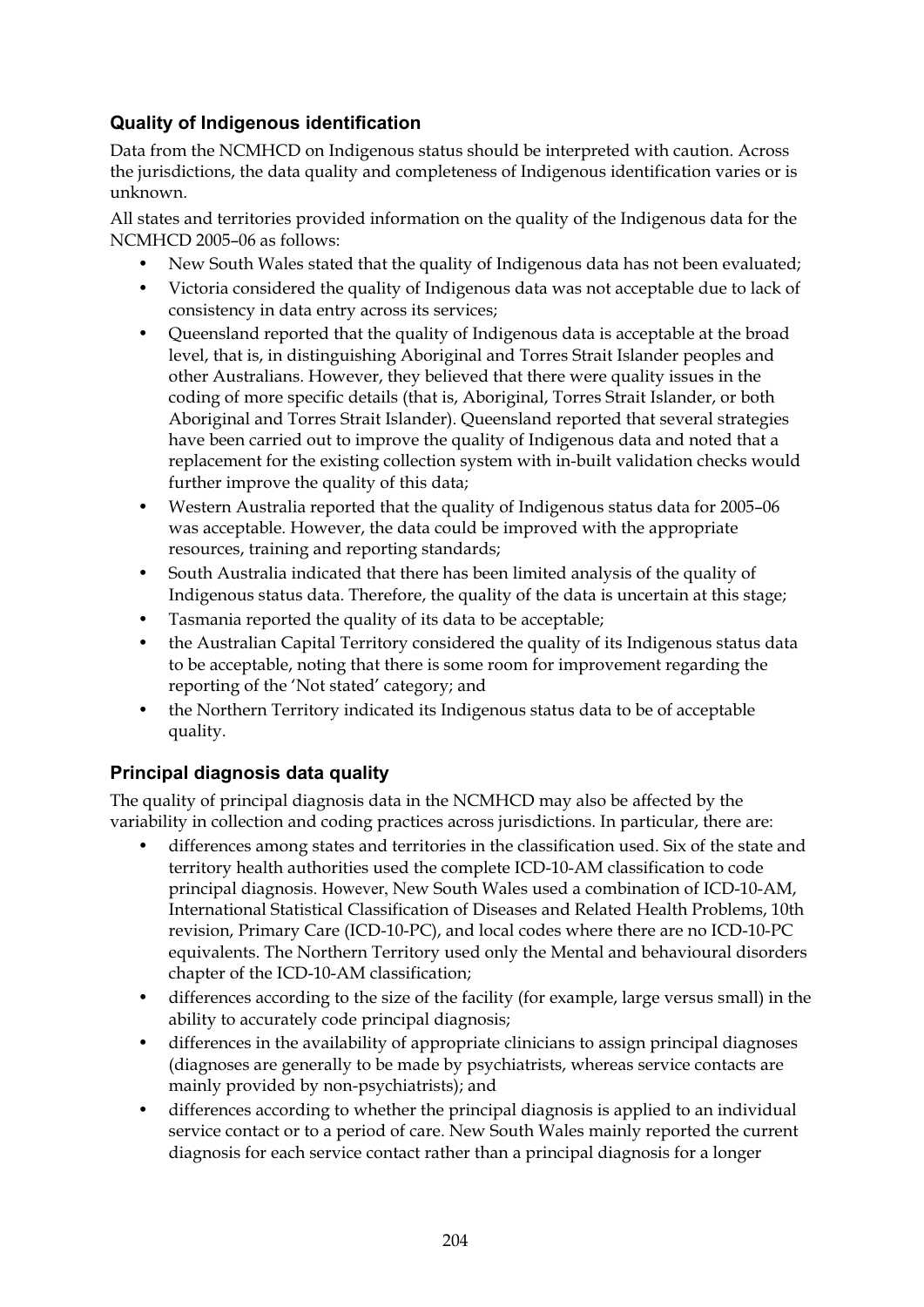period of care. The remaining jurisdictions mainly reported principal diagnosis as applying to a longer period of care.

#### **Estimating the number of patients**

The estimated number of patients in the NCMHCD has been calculated by counting the number of unique person identifier–establishment identifier combinations. Within each establishment or facility, a patient is allocated a unique identifier. However, this means that people who used services in more than one establishment will be counted more than once; therefore, the number of patients may be overestimated.

### **National Hospital Morbidity Database (chapters 5 and 7)**

The National Hospital Morbidity Database (NHMD) is a compilation of electronic summary separation records from admitted patient morbidity data collections in Australian hospitals. It includes demographic, administrative and length of stay data for each hospital separation. Clinical information such as diagnoses, procedures undergone, external causes of injury and poisoning and the Australian Refined Diagnosis Related Group information are also recorded.

The 2005–06 collection contains data for hospital separations that occurred between 1 July 2005 and 30 June 2006. Data on separations that occurred before 1 July 2005 are included, provided that the discharge dates fell within the collection period (2005–06). A record is generated for each separation rather than each patient. Therefore, patients who separated more than once in the reference year have more than one record in the database.

Data relating to admitted patients in almost all hospitals are included. The coverage is described in greater detail in *Australian hospital statistics 2005–06* (AIHW 2007a).

Specialised mental health care is identified through the fact that a patient had one or more psychiatric care days recorded—that is, care was received in a specialised psychiatric unit or ward. In acute care hospitals, a specialised episode of care or separation may comprise some psychiatric care days and some days in general care or psychiatric care days only. An episode of care from a public psychiatric hospital is deemed to comprise psychiatric care days only and to be specialised, unless some care was given in a unit other than a psychiatric unit, such as a drug and alcohol unit.

Before interpreting any NHMD data presented in this report, note that mental health care for admitted patients in Australia is provided in a large and complex system, and there are state and territory differences in the scope of services provided for admitted patients. Differences in the data presented by jurisdiction may reflect different service delivery practices, differences in admission practices, and/or differences in the types of establishments categorised as hospitals. Therefore, caution should be used in the interpretation of the differences between jurisdictions. For example, there are some differences in the approach that states and territories and the public and private sectors take to the formal admission and separation of people attending hospital on a same-day basis (such as for group therapy sessions or day programs). In Tasmania and the territories, these attendances are recorded as non-admitted patient occasions of service. In other jurisdictions, patients are formally admitted for this care and therefore this care is reported as same-day separations.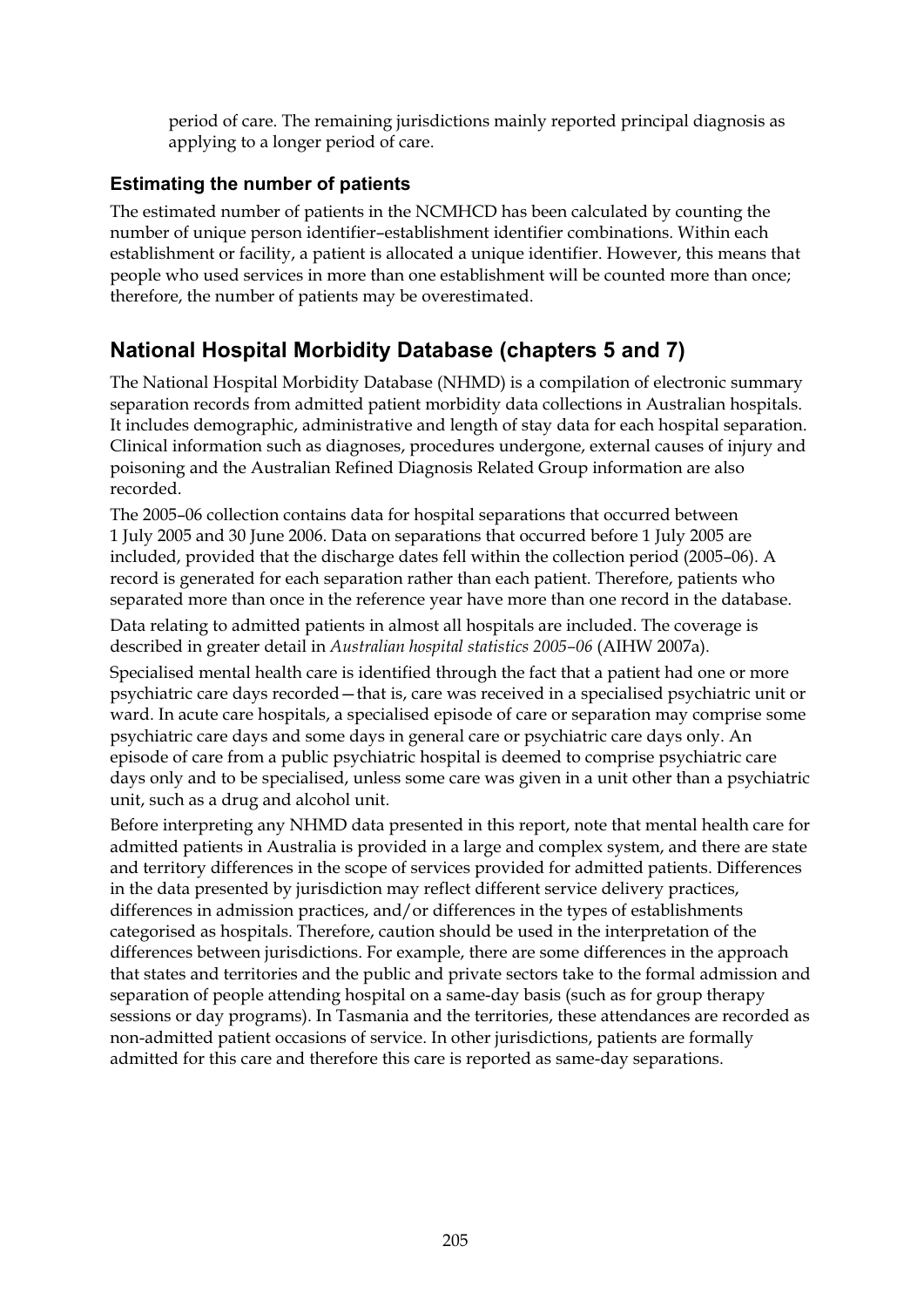## **National Residential Mental Health Care Database (Chapter 8)**

#### **Scope**

The National Residential Mental Health Care Database (NRMHCD) contains data on episodes of residential care provided by government-funded residential mental health services as specified by the Residential Mental Health Care National Minimum Data Set (RMHC NMDS). Data collated include information relating to each episode of residential care provided by the relevant mental health services. Examples of data elements are demographic information of residents, such as age and sex, and clinical information, such as principal diagnosis and mental health legal status. Detailed data specifications for the RMHC NMDS can be found in METeOR, the AIHW's online metadata registry, at <www.aihw.gov.au>.

The scope for this collection is all episodes of residential care for residents in all government-funded and operated residential mental health services in Australia, except those residential care services that are in receipt of funding under the Aged Care Act and subject to Commonwealth reporting requirements (that is, they report to the System for the Payment of Aged Residential Care collection). Government-funded, non-governmentoperated services and non-24-hour staffed services could be included optionally. For the 2005–06 data collection, all the data providers have mental health-trained staff on site 24 hours a day except for one South Australian facility which was staffed for 8 hours a day. Data from two Tasmanian non-government organisations staffed 24 hours a day were also included in the 2005–06 collection. A list of the residential mental health services contributing data to the NRMHCD can be found online in the 'Internet only tables' section that accompanies this publication on the AIHW website

<www.aihw.gov.au/mentalhealth/> (follow the link to *Mental health services in Australia 2005–06*).

Queensland and the Northern Territory do not have any in-scope government-operated residential mental health services and therefore do not report to this collection.

#### **Coverage**

States and territories provided estimates of their coverage for 2005–06 as a proportion of full coverage:

- New South Wales, Victoria and Western Australia did not report any undercounting of residential care from service units within scope;
- South Australia, the Australian Capital Territory and Tasmania estimated their data coverage to be 100%.

#### **Indigenous data quality**

Data from the NRMHCD on Indigenous status should be interpreted with caution due to the varying quality and completeness of Indigenous identification across all jurisdictions. Only Western Australia, Tasmania and the Australian Capital Territory considered their Indigenous status data of acceptable quality. New South Wales have not evaluated the quality of their Indigenous data. Likewise, limited analysis was done on the quality of Indigenous data in South Australia. Victoria considered the quality of Indigenous data not acceptable due to the lack of consistency in data entry across their services.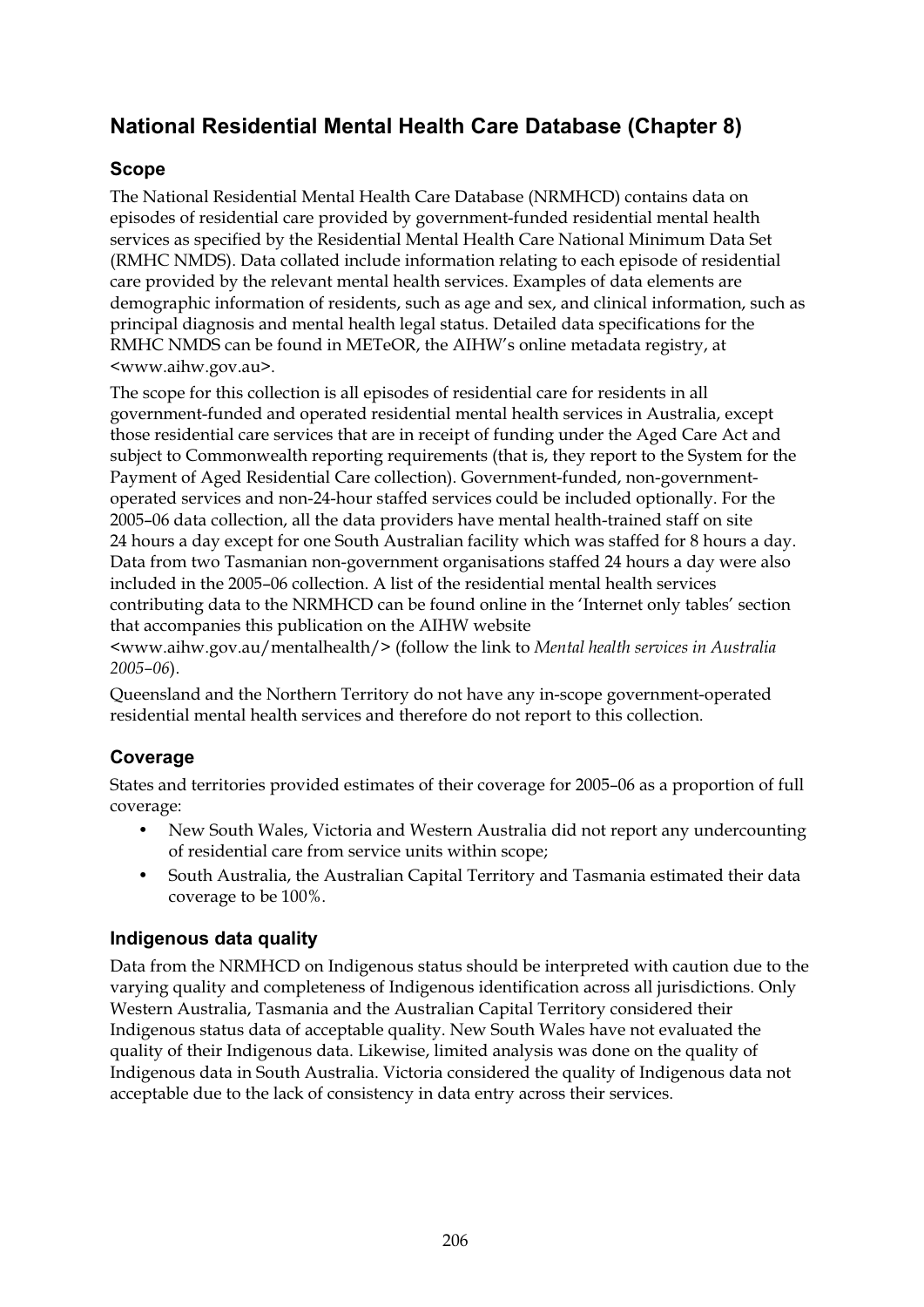#### **Principal diagnosis coding**

All but one jurisdiction used the complete ICD-10-AM classification to code principal diagnosis. New South Wales used a combination of ICD-10-AM, the International Statistical Classification of Diseases and Related Health Problems, 10th revision, Primary Care (ICD-10-PC) and some local codes.

#### **Pharmaceutical Benefits Scheme and Repatriation Pharmaceutical Benefits Scheme data (Chapters 11 and 14)**

Medicare Australia collects data on prescriptions funded through the Pharmaceutical Benefits Scheme (PBS) and Repatriation Pharmaceutical Benefits Scheme (RPBS) and provides the data to DoHA. Information collected includes the characteristics of the person who is provided with the prescription, the medication prescribed (for example, type and cost), the prescribing practitioner and the supplying pharmacy (for example, location). The figures reported in this publication relate to the number of mental health-related prescriptions processed by Medicare Australia in the reporting period, the number of the persons provided with the prescriptions and their characteristics, as well as the prescription costs funded by the PBS and RPBS.

Although the PBS and RPBS data capture the majority of prescribed medicines dispensed in Australia, it has the following limitations:

- It refers only to prescriptions scripted by registered medical practitioners who are approved to work within the PBS and RPBS and to paid services processed from claims presented by approved pharmacists who comply with certain conditions (DoHA 2006d). It excludes adjustments made against pharmacists' claims, any manually paid claims, or any benefits paid as a result of retrospective entitlement or refund of patient contributions.
- It excludes non-subsidised medications, such as private and below copayment prescriptions (where the patient copayment covers the total costs of the prescribed medication) and over-the-counter medications.
- The level of the copayment increases annually, which means that some medicines that were captured in previous years might be below the copayment level and thus excluded in following years.
- There are a number of programs paid for using payment mechanisms other than Medicare Australia processed payments, including:
	- most section 100 drugs funded through public hospitals (though the pharmaceutical reform measures for public hospitals under the Australian Health Care Agreement and the Chemotherapy Pharmaceutical Access Program are paid for through Medicare Australia);
	- Aboriginal health services;
	- Opiate Dependence Treatment Program;
	- Special Authority Program;
	- Botox (including Dysport);
	- in vitro fertilisation; and
	- human growth hormones

The only one of these that has a significant bearing on the data published in Chapters 11 and 14 is the Aboriginal health services program. Most affected are the data for remote and very remote areas and the data for the Northern Territory, which will not fully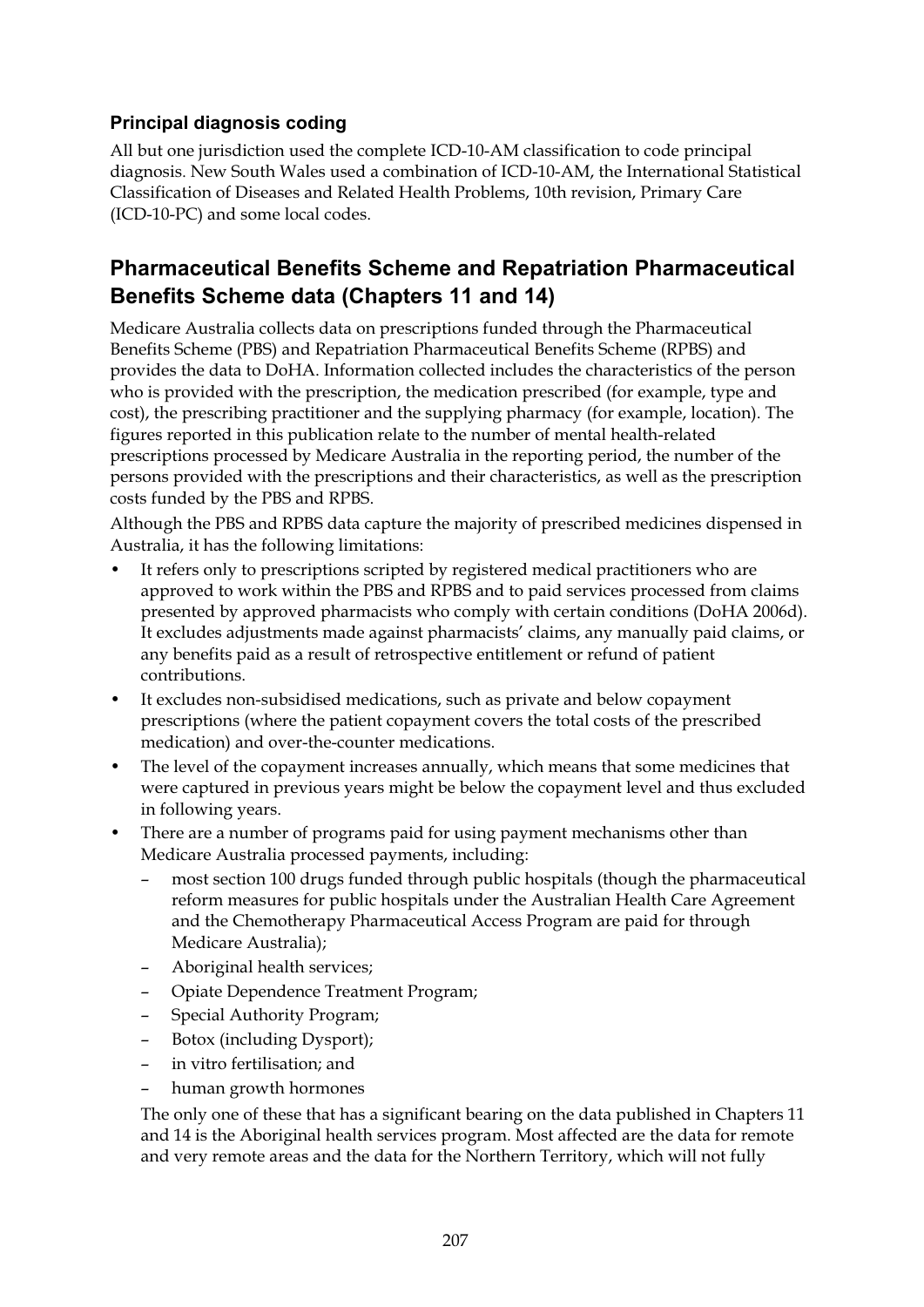reflect government expenditure. The total expenditure for the Aboriginal Health Services program in 2006−07 was \$27.5 million and most of this is in remote areas. Around onethird of PBS total expenditure for the Northern Territory is through the Aboriginal health services program.

The number of prescriptions issued through community pharmacies that are not covered by the PBS and RPBS is estimated through the Pharmacy Guild Survey, which is an ongoing survey of 250 community pharmacies that provide records of all dispensed prescriptions for medicines listed on the PBS/RPBS (AIHW 2007). These survey data are combined with PBS and RPBS data from Medicare Australia in the Drug Utilisation Sub-Committee (DUSC) database. Tabulation of the data from this database shows the number and proportion of scripts covered by the PBS and RPBS within each of the mental health-related Anatomical Therapeutic Chemical (ATC) groups (Table A1.4).

|                              | <b>PBS</b> | <b>RPBS</b> | <b>Subtotal</b><br>(PBS + RPBS) | <b>Under</b><br>co-payment | <b>Private</b>       | <b>Total</b> |
|------------------------------|------------|-------------|---------------------------------|----------------------------|----------------------|--------------|
| <b>Number of scripts</b>     |            |             |                                 |                            |                      |              |
| <b>N05A</b>                  | 1,927,541  | 88,683      | 2.016.224                       | 28,659                     | 82,495               | 2,127,378    |
| N <sub>05</sub> B            | 3,064,220  | 212,393     | 3,276,613                       | 491,130                    | 461,367              | 4,229,110    |
| <b>N05C</b>                  | 2,411,965  | 363,803     | 2,775,768                       | 380,670                    | 1,170,977            | 4,327,415    |
| <b>N06A</b>                  | 11,365,317 | 677,271     | 12,042,588                      | 2,574,051                  | 163,616              | 14,780,255   |
| N <sub>06</sub> B            | 279,438    | 1,088       | 280,526                         | 115,961                    | 198,407              | 594,894      |
| <b>Total</b>                 | 19,048,481 | 1,343,238   | 20,391,719                      | 3,590,471                  | 2,076,862            | 26,059,052   |
| <b>Percent of scripts</b>    |            |             |                                 |                            |                      |              |
| <b>N05A</b>                  | 90.6       | 4.2         | 94.8                            | 1.3                        | 3.9                  | 100.0        |
| N <sub>05</sub> B            | 72.5       | 5.0         | 77.5                            | 11.6                       | 10.9                 | 100.0        |
| <b>N05C</b>                  | 55.7       | 8.4         | 64.1                            | 8.8                        | 27.1                 | 100.0        |
| <b>N06A</b>                  | 76.9       | 4.6         | 81.5                            | 17.4                       | 1.1                  | 100.0        |
| N <sub>06</sub> B            | 47.0       | 0.2         | 47.2                            | 19.5                       | 33.4                 | 100.0        |
| <b>Total</b>                 | 73.1       | 5.2         | 78.3                            | 13.8                       | 8.0                  | 100.0        |
| Per cent (excluding private) |            |             |                                 |                            |                      |              |
| <b>N05A</b>                  |            |             |                                 |                            |                      |              |
| N <sub>05</sub> B            | 94.3       | 4.3         | 98.6                            | 1.4                        | $\ddot{\phantom{a}}$ | 100.0        |
| <b>N05C</b>                  | 81.3       | 5.6         | 87.0                            | 13.0                       | $\ddot{\phantom{0}}$ | 100.0        |
| <b>N06A</b>                  | 76.4       | 11.5        | 87.9                            | 12.1                       | $\ddot{\phantom{0}}$ | 100.0        |
| N06B                         | 77.8       | 4.6         | 82.4                            | 17.6                       | $\ddot{\phantom{0}}$ | 100.0        |
| <b>Total</b>                 | 70.5       | 0.3         | 70.8                            | 29.2                       | $\ddot{\phantom{1}}$ | 100.0        |

| Table A1.4: Community dispensed scripts by patient category group for mental health-related ATC |  |
|-------------------------------------------------------------------------------------------------|--|
| groups                                                                                          |  |

Not applicable.

*Source:* Drug Utilisation Sub-Committee database. Date of service basis. PBS Schedule ATC used except for some private scripts where the item does not exist in the PBS schedule and WHO ATC was used.

The ATC classification version used is the primary classification as it appears in the Schedule of Pharmaceutical Benefits. This can differ slightly from the WHO version. There are two differences between the WHO ATC classification and the PBS Schedule classification that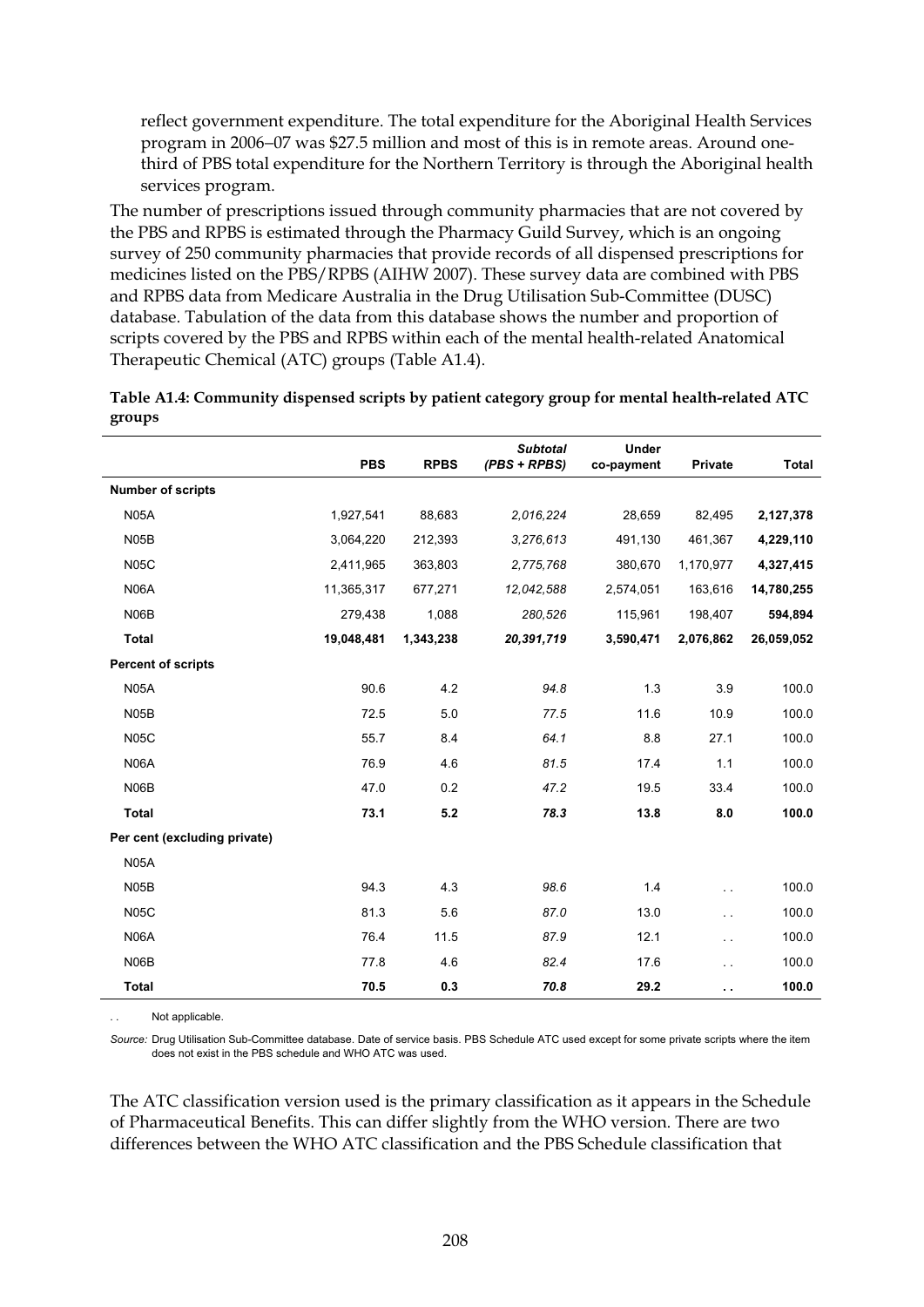have a bearing on Mental health data. Prochlorperazine is regarded as an *Other antiemetics* (A04AD) in the PBS Schedule while it is an *Antipsychotic* according to the WHO classification. Lithium carbonate on the other hand is classified as an *Antidepressant* in the PBS Schedule while it is an *Antipsychotic* according to the WHO classification (Table A1.5).

|  | Table A1.5: Differences between the WHO ATC classification and the PBS Schedule Classification |  |  |  |  |  |  |  |
|--|------------------------------------------------------------------------------------------------|--|--|--|--|--|--|--|
|  |                                                                                                |  |  |  |  |  |  |  |

| Drug Name         | <b>WHO ATC Code</b> |       | PBS Schedule Code Scripts dispensed in 2006-07 |
|-------------------|---------------------|-------|------------------------------------------------|
| Prochlorperazine  | N05AB04             | A04AD | 623,859                                        |
| Lithium carbonate | N05AN01             | N06AX | 91.257                                         |

*Source:* Date of service basis from Drug Utilisation Sub-Committee database.

The data published in Chapters 11 and 14 are slightly different from that published in earlier editions of *Mental Health Services in Australia*. Private hospital Clozapine Section 100 data and N06B Psychostimulants and nootropics have been included which were not previously included. This makes the data in this publication more comparable with that published by DoHA in the annual *National Mental Health Report* (DoHA 2005).

There has also been a slight methodological change compared with previous editions to include records with unknown state/territory or unknown provider specialty (though in tables 11. 2 and 11.3 the data for unknown specialty is only recorded in the footnote).

To avoid double counting in the demographic tabulations, patients are allocated to the last category in which they appear. The category most affected by this will be the age group data as the age is calculated at the time of supply, and patients ages will be one year greater for scripts supplied after their birthday than before it.

State and territory are determined by DoHA according to the patient's residential address. If the patient's state/territory is unknown, then the state or territory of the pharmacy supplying the item is reported. If the pharmacy's state/territory details are also missing then the data are not included by DoHA. The data are also excluded by DoHA when the specialty of the prescribing provider is not known. These exclusions accounted for about 0.2% of all the mental health-related prescriptions reported for 2005–06.

The year was determined from the date the service was processed by Medicare Australia, rather than the date of prescribing or the date of supply by the pharmacy.

### **Mental Health Establishments Database (Chapter 12)**

Collection for the National Minimum Data Set for Mental Health Establishments (MHE NMDS) commenced on 1 July 2005, replacing the Community Mental Health Establishments NMDS (CMHE NMDS) and the National Survey of Mental Health Services. The main aim of the development of the MHE NMDS was to expand on the CMHE NMDS and replicate the data previously collected by the National Survey of Mental Health Services. The Mental Health Establishments Database is compiled as specified by the MHE NMDS.

The scope of the MHE NMDS includes all specialised mental health services managed or funded by state or territory health authorities. Specialised mental health services are those with a primary function to provide treatment, rehabilitation or community health support targeted towards people with a mental disorder or psychiatric disability. These activities are delivered from a service or facility that is readily identifiable as both specialised and serving a mental health care function.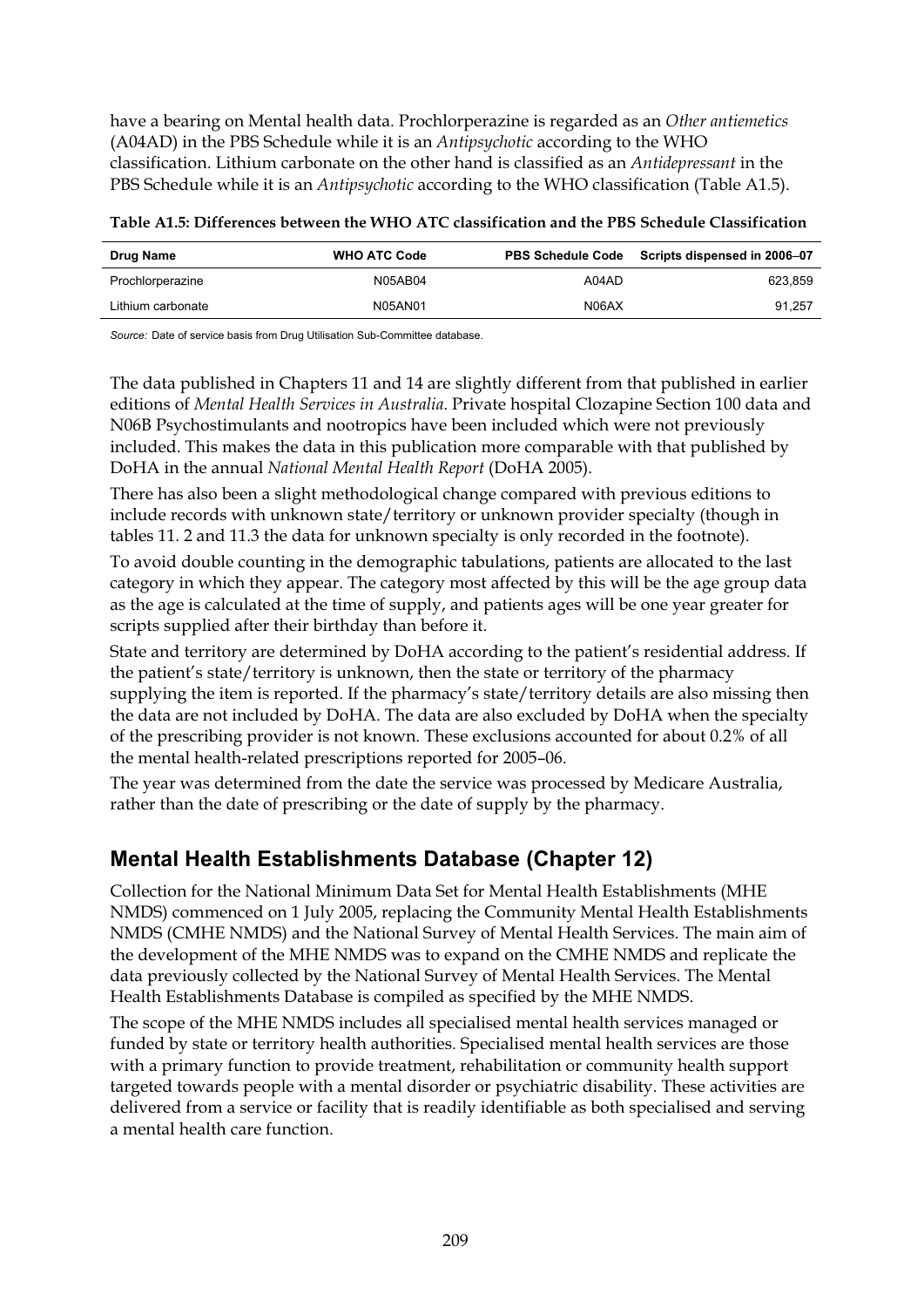The concept of a specialised mental health service is not dependent on the inclusion of the service within the state or territory mental health budget nor is it defined as a specialised mental health service solely because its clients include people affected by a mental illness or psychiatric disability. The definition excludes specialist drug and alcohol services and services for people with intellectual disabilities, except where they are established to assist people affected by a mental disorder who also have drug and alcohol related disorders or intellectual disability. Services can be a sub-unit of a hospital even where the hospital is not a specialised mental health establishment itself (for example, designated psychiatric units and wards, outpatient clinics etc).

The AIHW validates the data provided by states and territories using a series of anomaly, exceptional and historical edit checks. As 2005−06 is the first year of the MHE NMDS, these checks are continually being refined and improved. Consequently, there may be changes to state and territory data following the release of this report.

## **Private Health Establishments Collection (Chapters 12 and 14)**

The ABS conducts an annual census of all private hospitals licensed by state and territory health authorities and all freestanding day hospitals facilities approved by DoHA. As part of that census, data on the staffing, finances and activity of these establishments are collected and compiled in the Private Health Establishments Collection.

The data definitions used in the Private Health Establishments Collection are largely based on definitions in the *National health data dictionary*, *Version 13* (HDSC 2006). The ABS definition for private psychiatric hospitals is 'those establishments that are licensed or approved by a state or territory health authority and cater primarily for admitted patients with psychiatric or behavioural disorders'. The term 'cater primarily' applies when 50% or more of total patient days are for psychiatric patients.

Additional information on the Private Health Establishments Collection can be obtained from the annual ABS publication *Private Hospitals, Australia* (ABS 2007b).

### **Supported Accommodation Assistance Program National Data Collection (Chapter 9)**

The Supported Accommodation Assistance Program (SAAP) National Data Collection (NDC) is a nationally consistent information system that combines information from SAAP agencies, state and territory and Australian Government funding departments. The AIHW manages the collection.

The scope of the SAAP NDC includes all agencies that receive funding through the national SAAP agreement and/or state and territory SAAP funds. In 2005–06, 1,300 non-government, community and local government agencies were funded nationally under the program. Of the agencies required to participate in the collection, 93% participated in the data collection.

The data presented in this report were extracted from the Client Collection component of the SAAP NDC, which includes information about all clients receiving SAAP accommodation or support that is of an ongoing nature or that generally lasts for more that 1 hour on a given day. Data are recorded by service providers during or immediately following contact with clients and are then forwarded to the AIHW after the clients' support periods have ended or, for ongoing clients, at the end of the reporting period (30 June of each year). Data collected include basic socio-demographic information and information on the services needed by,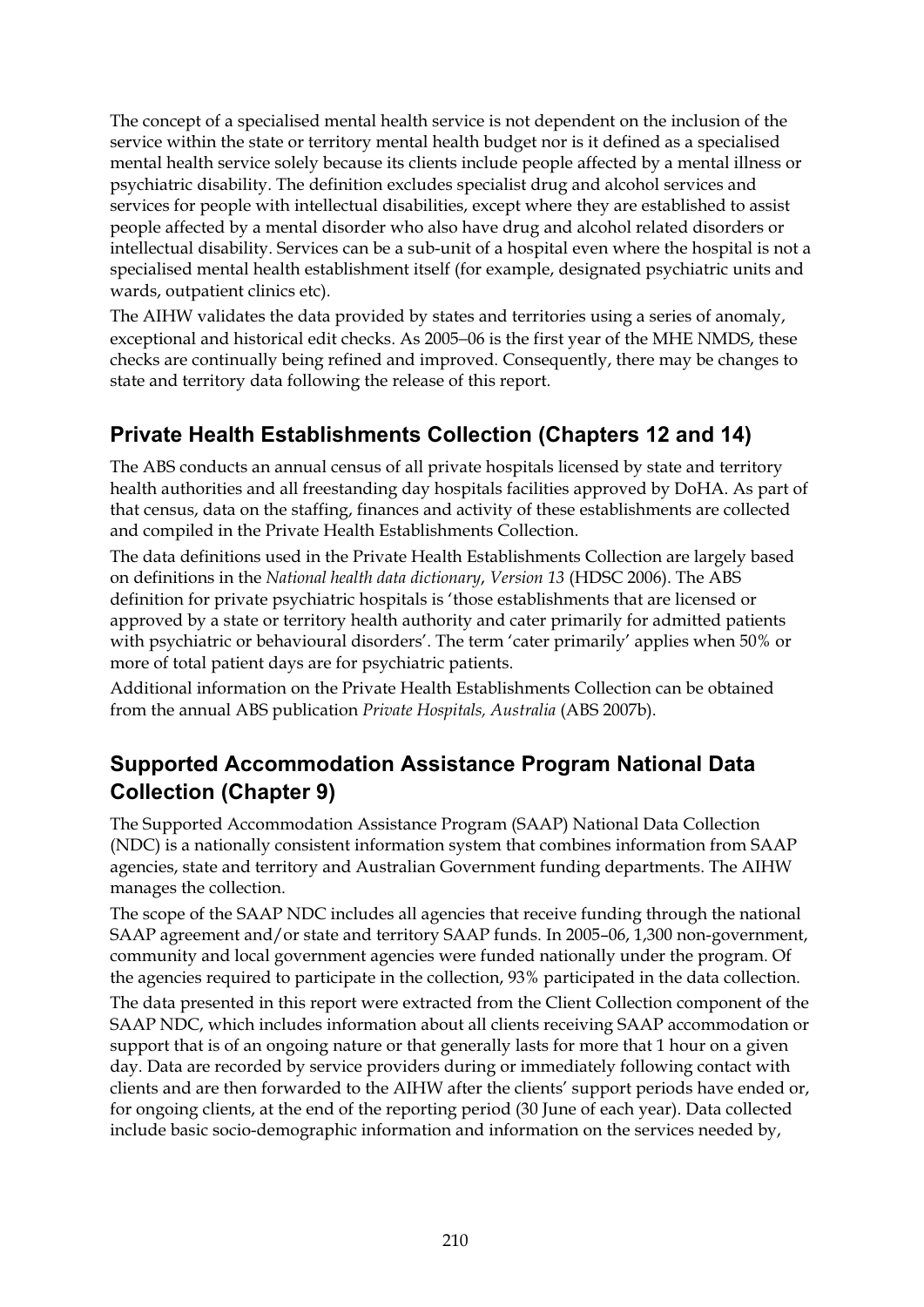and provided to, each client. Information about each client's situation before and after receiving SAAP services is also collected.

There are high levels of non-response to particular questions in the data collection forms received by the AIHW. This means that caution should be exercised when interpreting the data because the results may not fully reflect the entire population of interest.

Furthermore, the protocols established for the NDC require that SAAP clients provide information in a climate of informed consent. If a client's consent is not obtained, only a limited number of questions can be completed on data collection forms. In 2005–06, valid consent was obtained from clients in 82% of support periods in participating agencies.

While data reported from the SAAP Client Collection are generally weighted to take nonparticipation of agencies and non-consent of clients into account, unweighted data are presented in this report. Based on unweighted responses, there were a total of 146,864 closed support periods reported in the SAAP Client Collection for 2005–06. For the same period, the number of closed support periods using weighted data is estimated to be 158,600.

For further information on the SAAP collection, refer to the *Homeless people in SAAP: SAAP National Data Collection annual report 2005–06 Australia* (AIHW 2007e).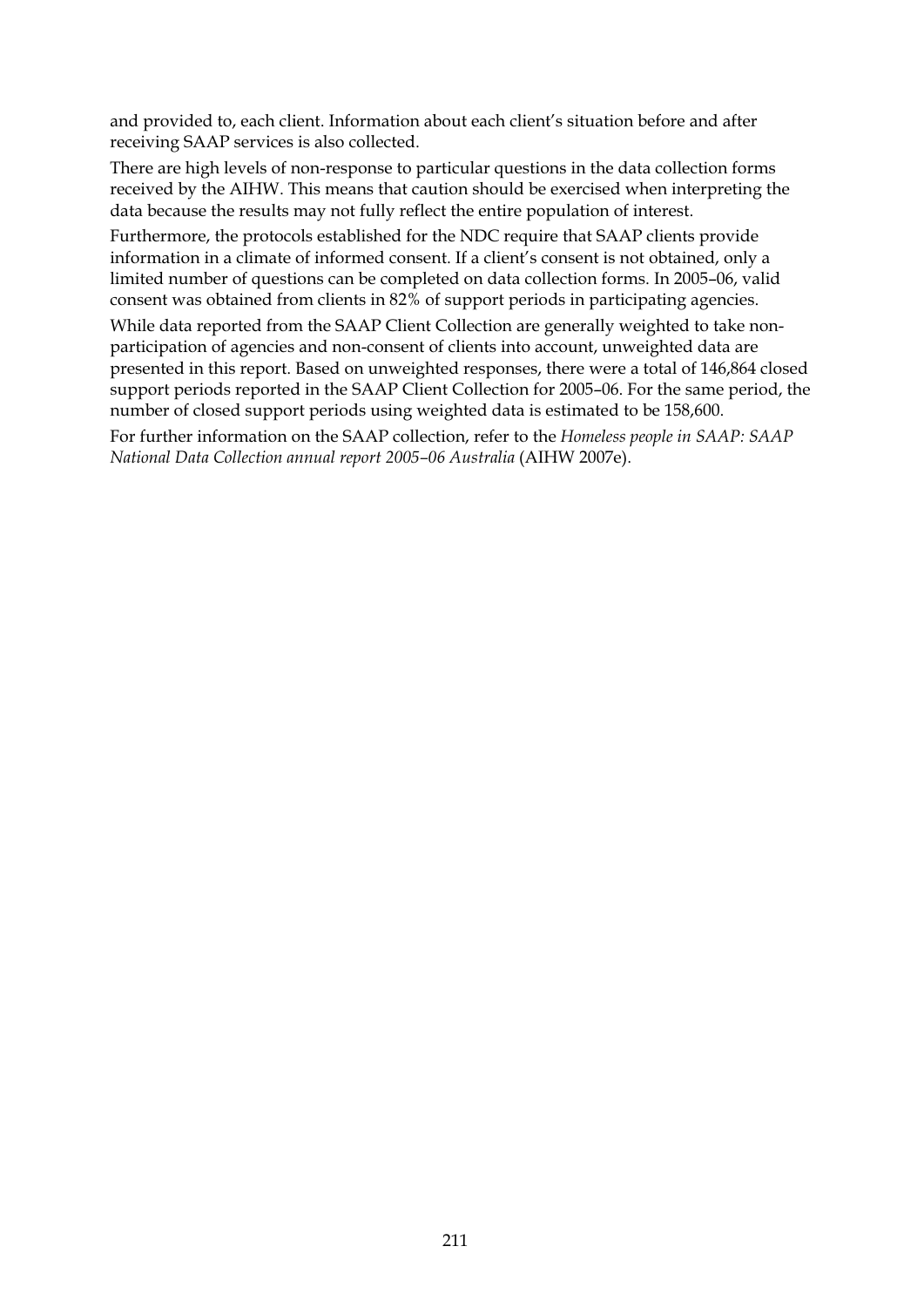# **Appendix 2: Technical notes**

## **Data presentation**

Throughout this publication, data may not sum to the totals shown due to missing and/or not stated values, as well as rounding. Totals reported include missing and/or not stated values. The percentages shown within the tables are calculated excluding the missing and/or not stated figures, unless indicated otherwise. Percentage distributions may not sum to 100 due to rounding.

Cells may be suppressed for confidentiality reasons or where estimates are based on small numbers, resulting in low reliability.

### **Population rates**

Crude (or observed) rates were calculated using the ABS estimated resident population (ERP) at the midpoint of the data range (for example, rates for 2005–06 data were calculated using ERP at 31 December 2005, while rates for 2005 calendar year data were calculated using ERP at 30 June 2005). Rates for 2006–07 data were calculated using preliminary ERP at 31 December 2006.

Rates for Indigenous status, country of birth and remoteness area data were calculated using ERP at 30 June of the relevant year.

## **Age-standardised rates**

Rates are adjusted for age to facilitate comparisons between populations that have different age structures, e.g. between youthful and ageing communities. In this publication we use direct standardisation in which age-specific rates are multiplied against a standard population (the Australian Estimated Resident Population as at 30 June 2001 unless otherwise specified). This effectively removes the influence of age structure on the calculated rate that is described as the age-standardised rate. The method used for this calculation comprises three steps.

*Step 1* Calculate the crude age-specific rate for each age group.

*Step 2* Calculate the expected number of cases in each 5-year age group by multiplying the age-specific rates by the corresponding standard population and dividing by the base number for the rate calculation (say 100,000), giving the expected number of cases.

*Step 3* Sum the expected number of cases in each age group to give the age-standardised total expected number. Divide this sum by the total of the standard population and multiply by 100,000.

In some instances in this publication where the numbers in particular 5-year age groups are very small (less than 5), neighbouring age groups have been combined to enable calculation of a meaningful crude rate.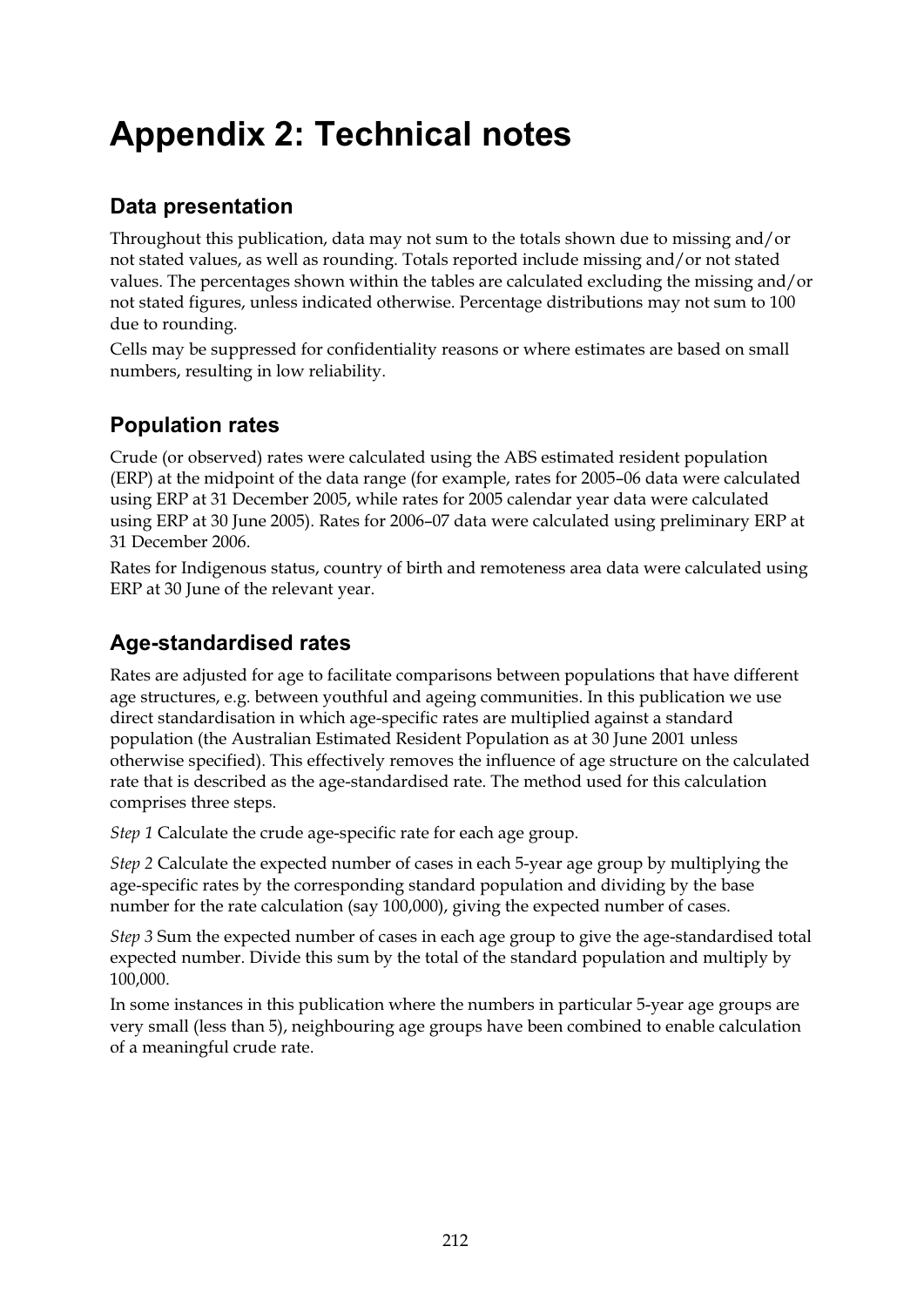#### **Average annual rates of change**

Average annual rates of change or growth rates have been calculated as geometric rates:

Average rate of change =  $((P_n/P_0)^{1/N} - 1) \times 100$ 

where  $P_n$  = value in the later time period

 $P<sub>o</sub>$  = value in the earlier time period

N = number of years between the two time periods.

#### **Confidence intervals**

Where indicators based on survey data include a comparison of rates (or comparable numbers) between time periods, between demographic groups or between other categories, a 95% confidence interval is often presented with the rates. This is because the observed value of a rate may vary due to chance even where there is no variation in the underlying value of the rate. The 95% confidence interval represents a range over which variation in the observed rate is consistent with this chance variation.

These confidence intervals can be used as an approximate test of whether changes in a particular rate are consistent with chance variation. Where the confidence intervals do not overlap, the change in a rate is greater than that which could be explained by chance. Where the intervals do overlap, then changes in the rate may be taken as approximately consistent with variability due to chance.

It is important to note that this result does not imply that the difference between the two rates is definitely due to chance. Instead, an overlapping confidence interval represents a difference in rates which is too small to differentiate between a real difference and one which is due to chance variation.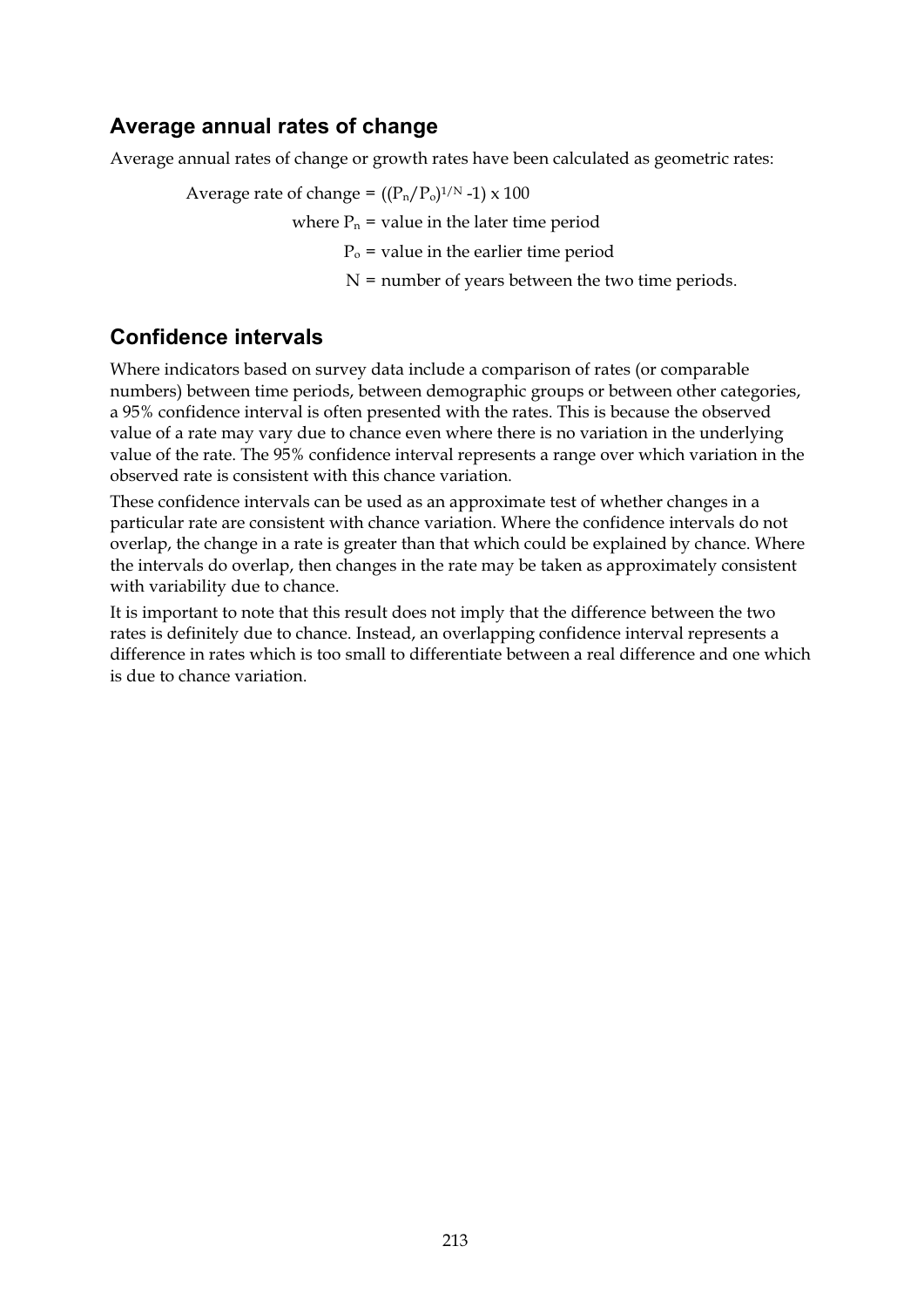# **Appendix 3: Classifications used**

Health-related classifications have multiple purposes, including the facilitation of data collection and management in the clinical setting, the analysis of data to inform public policy and the allocation of financial and other resources. This section provides a short description of the classification systems referenced in this report.

#### **Australian Classification of Health Interventions**

The Australian Classification of Health Interventions (ACHI) is the Australian national standard for procedure and intervention coding in Australian hospitals.

The National Centre for Classification in Health (NCCH) developed ACHI based on the Medicare Benefits Schedule (MBS). The MBS is a fee schedule for Medicare services including general practice consultations, specialist consultations, operations and other medical services, such as diagnostic investigations and optometric services. DoHA updates the MBS at least twice each year and these code changes are either incorporated into ACHI or the MBS codes are mapped to existing ACHI codes.

ACHI captures procedures and interventions performed in public and private Australian hospitals, day centres and ambulatory settings, as well as allied health interventions, dentistry and imaging. The structure of ACHI is anatomically based, rather than based on the surgical specialty.

To maintain parity with disease classification, ACHI chapters resemble the chapter headings of the ICD-10. ACHI is updated biennially by the NCCH in line with the disease section of ICD-10-AM. Use of the codes is guided by the Australian Coding Standards, volume 5 of  $ICD-10-AM$ .

Further information on ACHI is available from the NCCH website: < http://nis-web.fhs.usyd.edu.au/ncch\_new/2.15.aspx >.

### **Australian Standard Geographical Classification**

The Australian Standard Geographical Classification (ASGC) was developed by the ABS for the collection and dissemination of geographically classified statistics. It is an essential reference for understanding and interpreting the geographical context of statistics in Australia.

In this report the ASGC applies to the data presented by remoteness area. This is based on the Accessibility/Remoteness Index of Australia, which measures the remoteness of a point based on the physical road distance to the nearest urban centre.

This report uses the ASGC to present data in the following categories:

- Major cities
- Inner regional
- Outer regional
- Remote
- Very remote

For further information on this classification system, refer to *Australian Standard Geographical Classification* (ABS 2007a).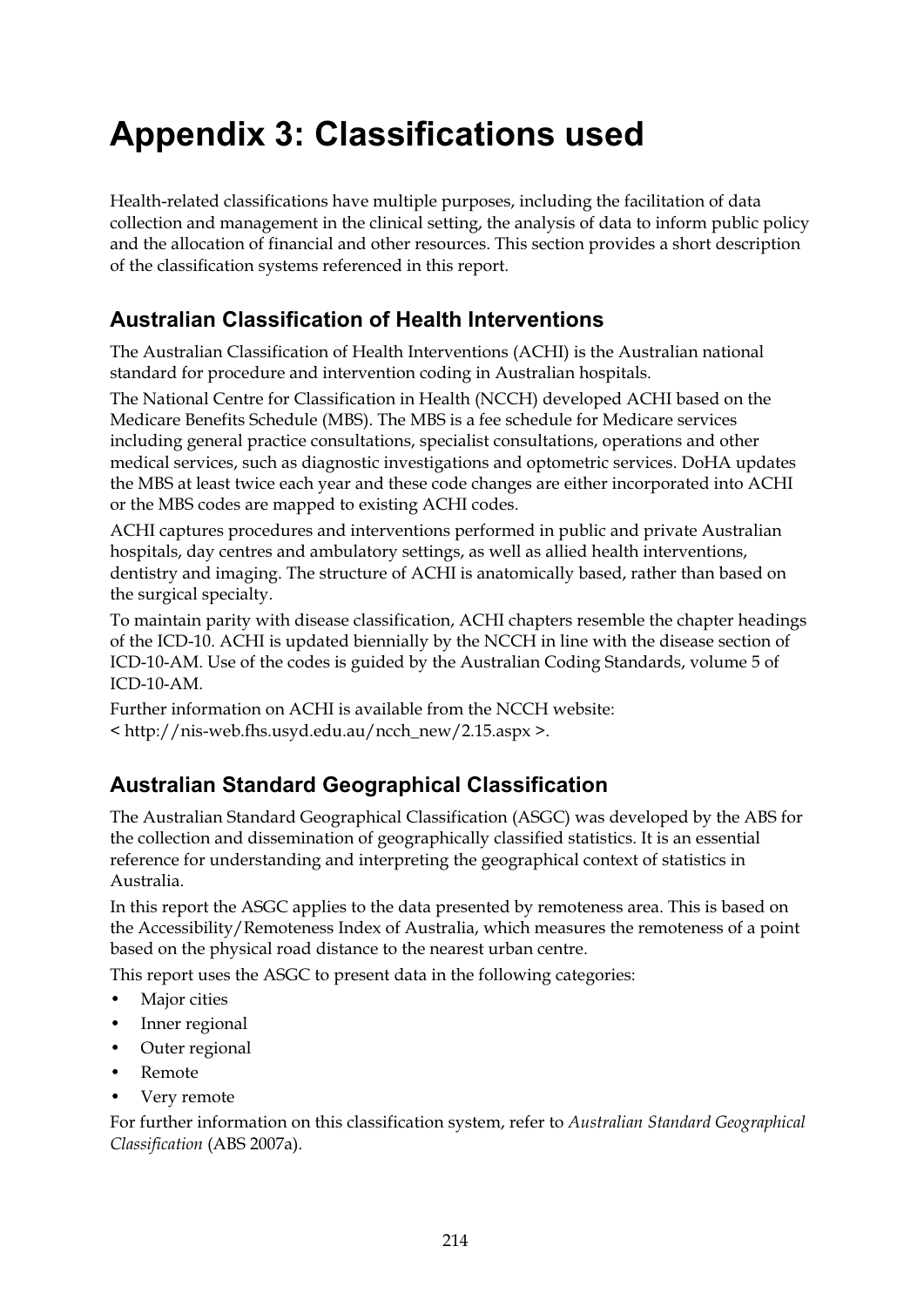## **Anatomical Therapeutic Chemical Classification System**

The Anatomical Therapeutic Chemical (ATC) Classification System, developed by the WHO, assigns therapeutic drugs to different groups according to the organ or system on which they act, as well as their therapeutic and chemical characteristics.

The coding of pharmaceutical products within the Schedule of Pharmaceutical Benefits is based on the ATC Classification System.

For further information on this classification system, refer to the WHO website <http://www.whocc.no/atcddd/>.

## **English Proficiency Country Groups**

The English Proficiency Country Groups were developed by the (then) Bureau of Immigration, Multicultural and Population Research, based on the 1991 Census. It is a classification of countries of birth to enable the analysis and presentation of data on immigrants to Australia. Countries are classified to one of four groups depending on the proportion of immigrants in the five years prior to the Census who spoke good English (the EP index).

The latest published version of the English Proficiency Country Groups (often abbreviated to EP groups) was based on the 2001 Census (DIMIA 2003). They are:

- EP1 − All countries rating 98.5% or higher on the EP index with at least 10,000 residents in Australia
- EP2 − Countries rating 84.5% or higher on the EP index, other than those in EP1
- EP3 − Countries rating 57.5% to less than 84.5%
- EP4 Countries rating less than 57.5%

#### **International Classification of Diseases**

The International Classification of Diseases (ICD), which was developed by the WHO, is the international standard for coding morbidity and mortality statistics. It was designed to promote international comparability in the collection, processing, classification and presentation of these statistics. The ICD is periodically reviewed to reflect changes in clinical and research settings (WHO 2006).

Although the ICD is primarily designed for the classification of diseases and injuries with a formal diagnosis, it also classifies a wide variety of signs, symptoms, abnormal findings, complaints and social circumstances that may stand in place of a diagnosis.

Further information on the ICD is available from the WHO website <http://www.who.int/classifications/icd/en/>.

#### **International Statistical Classification of Diseases, 9th revision, Clinical Modification**

The International Statistical Classification of Diseases, 9th revision, Clinical Modification (ICD-9-CM) is based on the ninth revision of the ICD (NCC 1996). The ICD-9-CM was the official system of assigning codes to diagnoses and procedures associated with hospital use in Australia before it was superseded by the ICD-10-AM.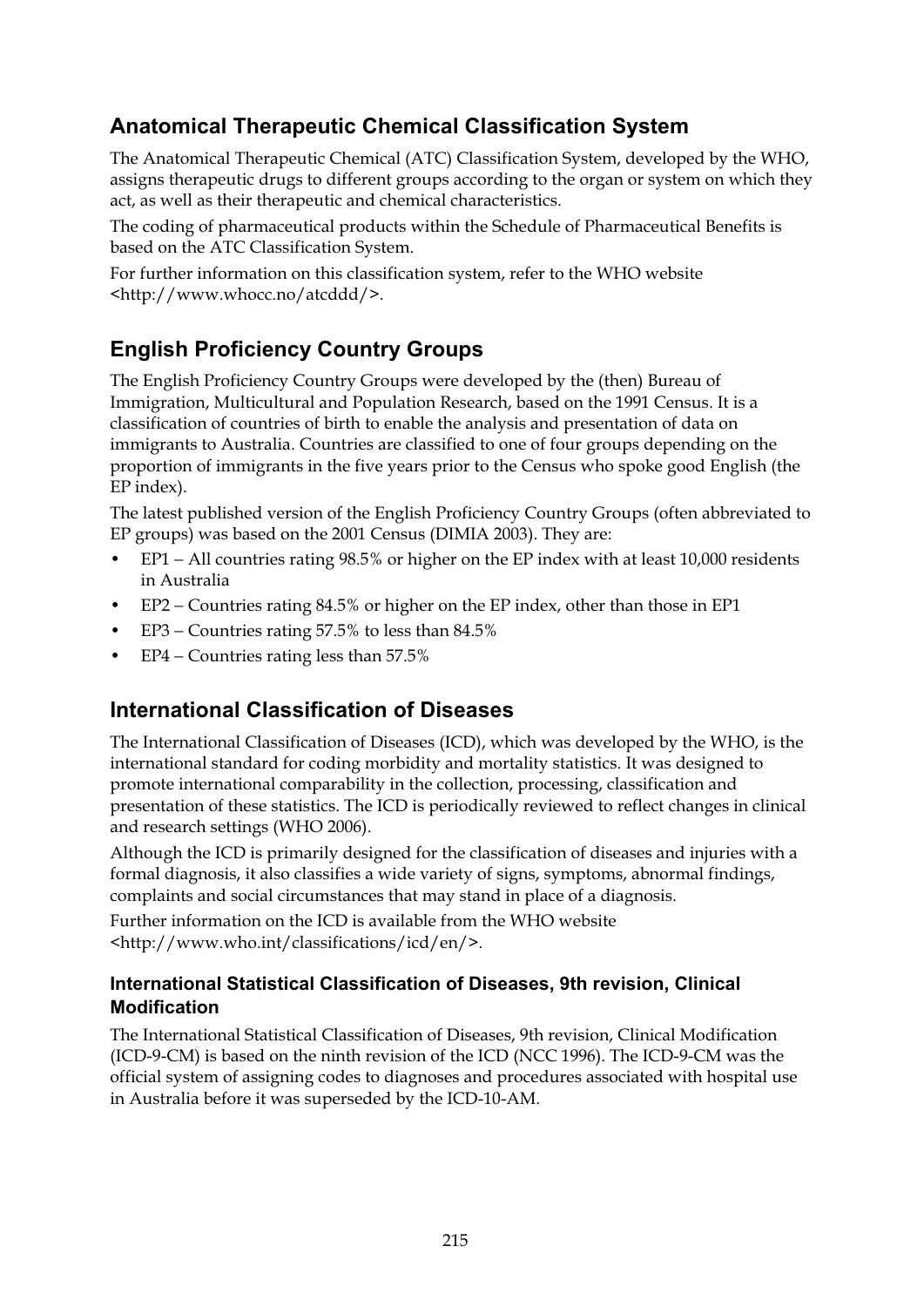#### **International Statistical Classification of Diseases and Related Health Problems, 10th revision, Australian Modification**

The Australian Modification of ICD-10 (called ICD-10-AM) is used to classify diseases in the acute health sector in Australia. The ICD-10-AM was developed in Australia by the National Centre for Classification in Health with the purpose of making it more relevant to Australian clinical practice (NCCH 2006).

## **International Classification of Primary Care, version 2, and ICPC-2 PLUS**

The International Classification of Primary Care, version 2 (ICPC-2) is a classification method for primary care (that is, general practice) encounters; this method has been adopted by the WHO. It allows for the classification of three elements of a health care encounter in relation to the patient: reasons for encounter; diagnoses or problems; and process of care.

The ICPC-2 PLUS (which is also known as the BEACH coding system) is an extended vocabulary of terms classified according to the ICPC-2, which enables greater specificity in coding. The ICPC-2 PLUS is primarily used in the context of the Australian general practice.

The ICPC-2 is currently being used in electronic health records within the clinical general practice, as well as in the research of general practice (that is, BEACH) and other statistical collections such as the ABS National Health Survey.

Further information on ICPC-2 is available from the WHO website <www.who.int/en/> and information on ICPC-2 PLUS is available from the BEACH website: <http://www.fmrc.org.au/icpc2plus/>.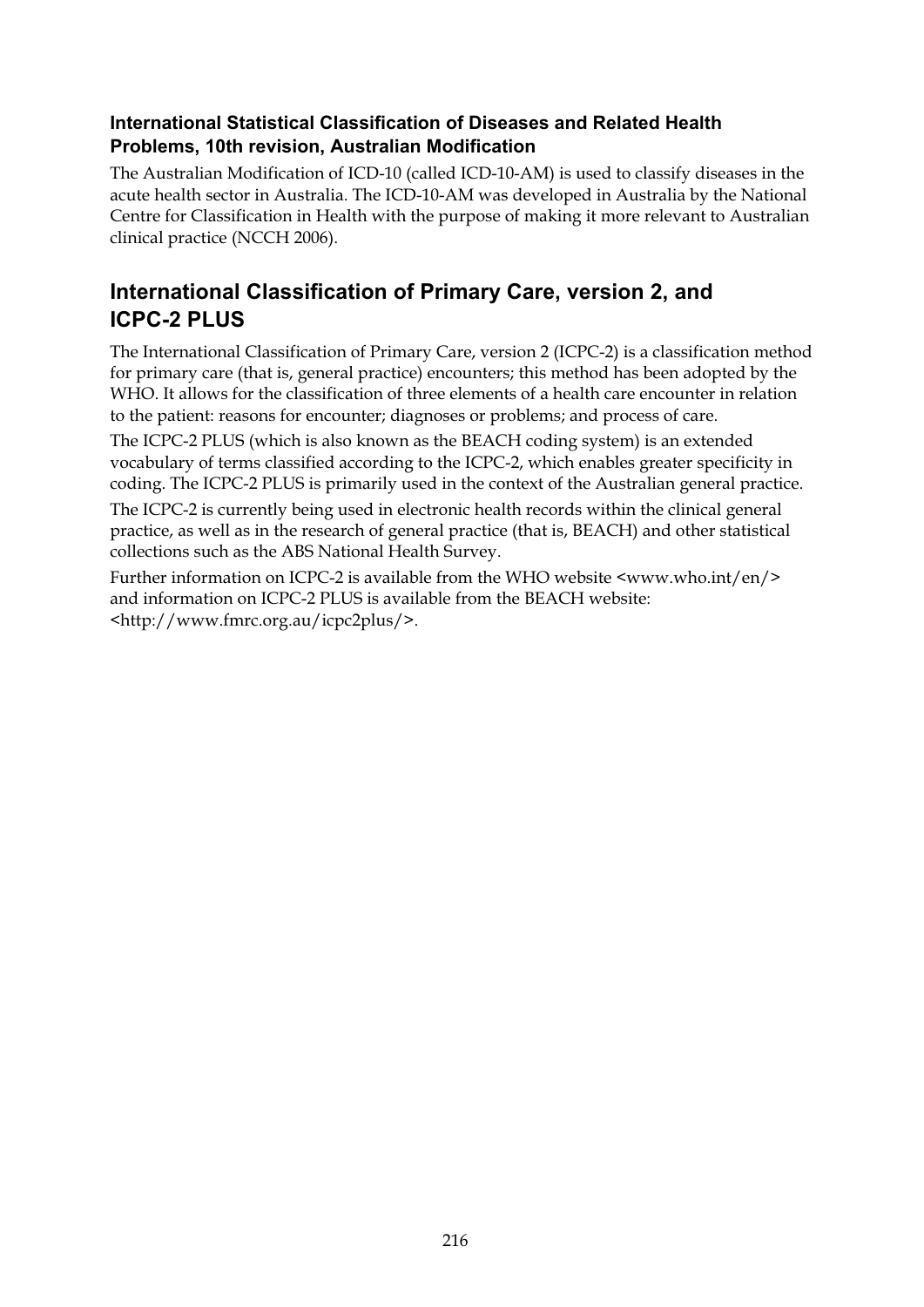# **Appendix 4: Codes used to define mental health-related general practice encounters and mental health-related hospital separations**

This Appendix provides a list of codes used to define *mental health-related general practice encounters* from the BEACH database (as used in Chapter 2) and mental health-related hospital separations from the National Hospital Morbidity Database (as used in Chapters 5 and 7).

## **BEACH survey of general practice activity data**

For the purpose of this report, mental health-related general practice encounters are defined as those encounters where a mental health-related problem was managed. Mental health-related problems are those that are classified in the psychological chapter (that is, the 'P' chapter) of the *International Classification of Primary Care*, *version 2* (ICPC-2). While in the great majority of cases the codes appearing in the diagnosis/problem fields of the BEACH survey form are those listed in this Appendix under the *Problems Managed* heading, occasionally, a code more relevant to procedures, other treatments, counselling or referrals has appeared. These cases (accounting for 2.8% of total problems managed) are still counted as mental health-related general practice encounters for the purpose of the report, in particular the estimates of Table 2.1.

For procedures, other treatments, counselling and referrals, codes that are classified in the psychological chapter of the ICPC-2 PLUS have been used, as these enable greater specificity in coding.

For medications prescribed, recommended or supplied, Anatomical Therapeutical Chemical (ATC) Classification System codes have been used, where the medication falls into one of four groups (WHO 2008).

Table A4.1 presents a list of the ICPC-2, ICPC-2 PLUS and ATC codes classed as 'psychological' for problems managed, procedures, other treatments, counselling, referrals and medications.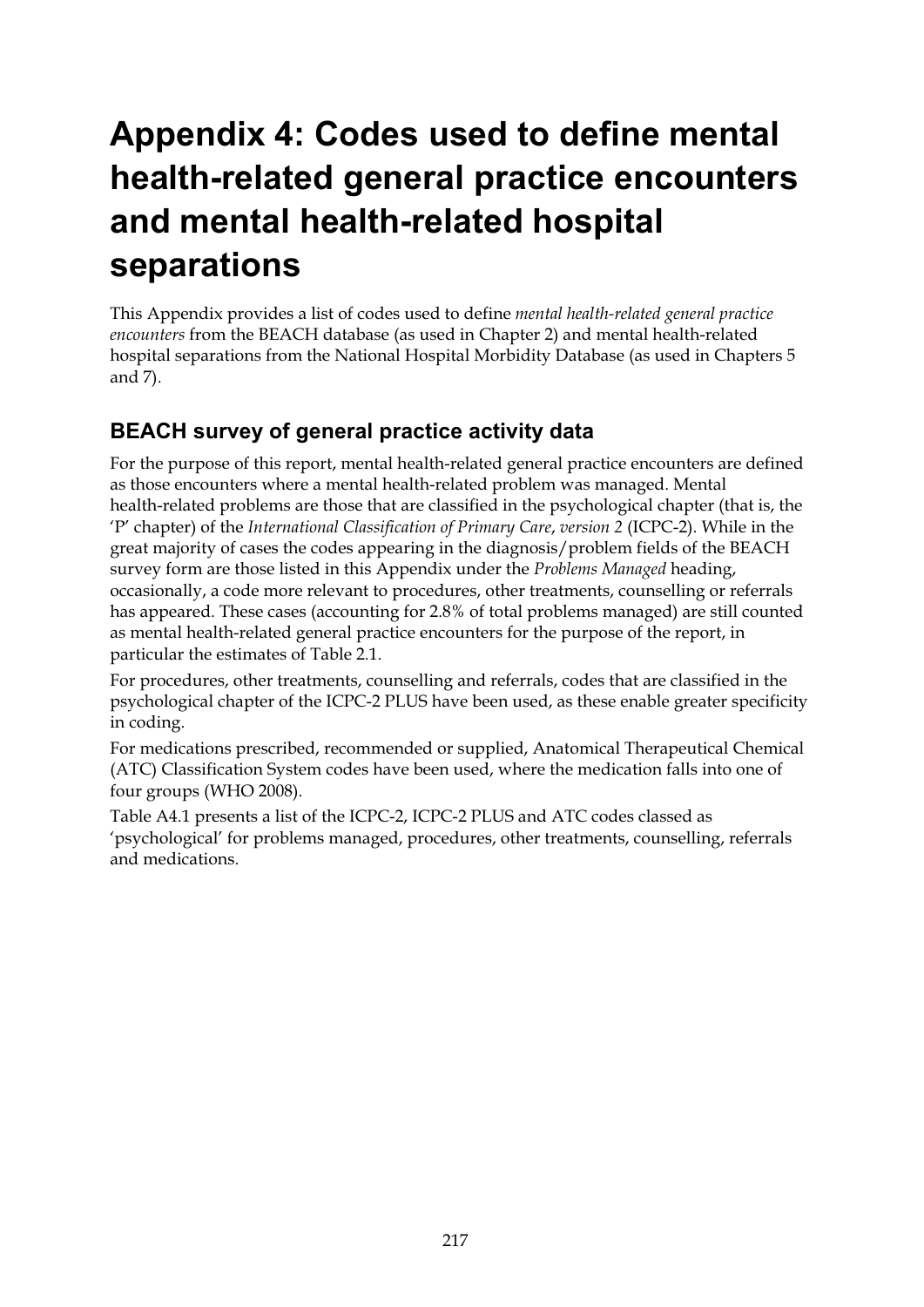| ICPC-2 code             | <b>ICPC-2 PLUS code</b> | ATC code | ICPC-2/ICPC-2 PLUS/ATC label              |
|-------------------------|-------------------------|----------|-------------------------------------------|
| <b>Problems managed</b> |                         |          |                                           |
| P01                     |                         |          | Feeling anxious/nervous/tense             |
| P02                     |                         |          | Acute stress reaction                     |
| P03                     |                         |          | Feeling depressed                         |
| P04                     |                         |          | Feeling/behaving irritable/angry          |
| P05                     |                         |          | Senility, feeling/behaving old            |
| P06                     |                         |          | Sleep disturbance                         |
| P07                     |                         |          | Sexual desire reduced                     |
| P08                     |                         |          | Sexual fulfilment reduced                 |
| P09                     |                         |          | Concern about sexual preference           |
| P <sub>10</sub>         |                         |          | Stammering, stuttering, tics              |
| P <sub>11</sub>         |                         |          | Eating problems in children               |
| P <sub>12</sub>         |                         |          | Bed-wetting, enuresis                     |
| P <sub>13</sub>         |                         |          | Encopresis/bowel training problem         |
| P <sub>15</sub>         |                         |          | Chronic alcohol abuse                     |
| P <sub>16</sub>         |                         |          | Acute alcohol abuse                       |
| P <sub>17</sub>         |                         |          | Tobacco abuse                             |
| P <sub>18</sub>         |                         |          | <b>Medication abuse</b>                   |
| P <sub>19</sub>         |                         |          | Drug abuse                                |
| P <sub>20</sub>         |                         |          | Memory disturbance                        |
| P22                     |                         |          | Child behaviour symptom/complaint         |
| P <sub>23</sub>         |                         |          | Adolescent symptom/complaint              |
| P <sub>24</sub>         |                         |          | Specific learning problem                 |
| P <sub>25</sub>         |                         |          | Phase of life problem in adult            |
| P27                     |                         |          | Fear of mental disorder                   |
| P <sub>28</sub>         |                         |          | Limited function/disability psychological |
| P29                     |                         |          | Psychological symptom/complaint, other    |
| P70                     |                         |          | Dementia (including senile, Alzheimer's)  |
| P71                     |                         |          | Organic psychoses, other                  |
| P72                     |                         |          | Schizophrenia                             |
| P73                     |                         |          | Affective psychoses                       |
| P74                     |                         |          | Anxiety disorder/anxiety state            |
| P75                     |                         |          | Somatisation disorder                     |
| P76                     |                         |          | Depressive disorder                       |
| P77                     |                         |          | Suicide/suicide attempt                   |
| P78                     |                         |          | Neurasthenia                              |
| P79                     |                         |          | Phobia, compulsive disorder               |
| P80                     |                         |          | Personality disorder                      |

**Table A4.1: ICPC-2, ICPC-2 PLUS and ATC codes classified as psychological for problems managed, treatments, referrals and medications in the BEACH database, 2006–07**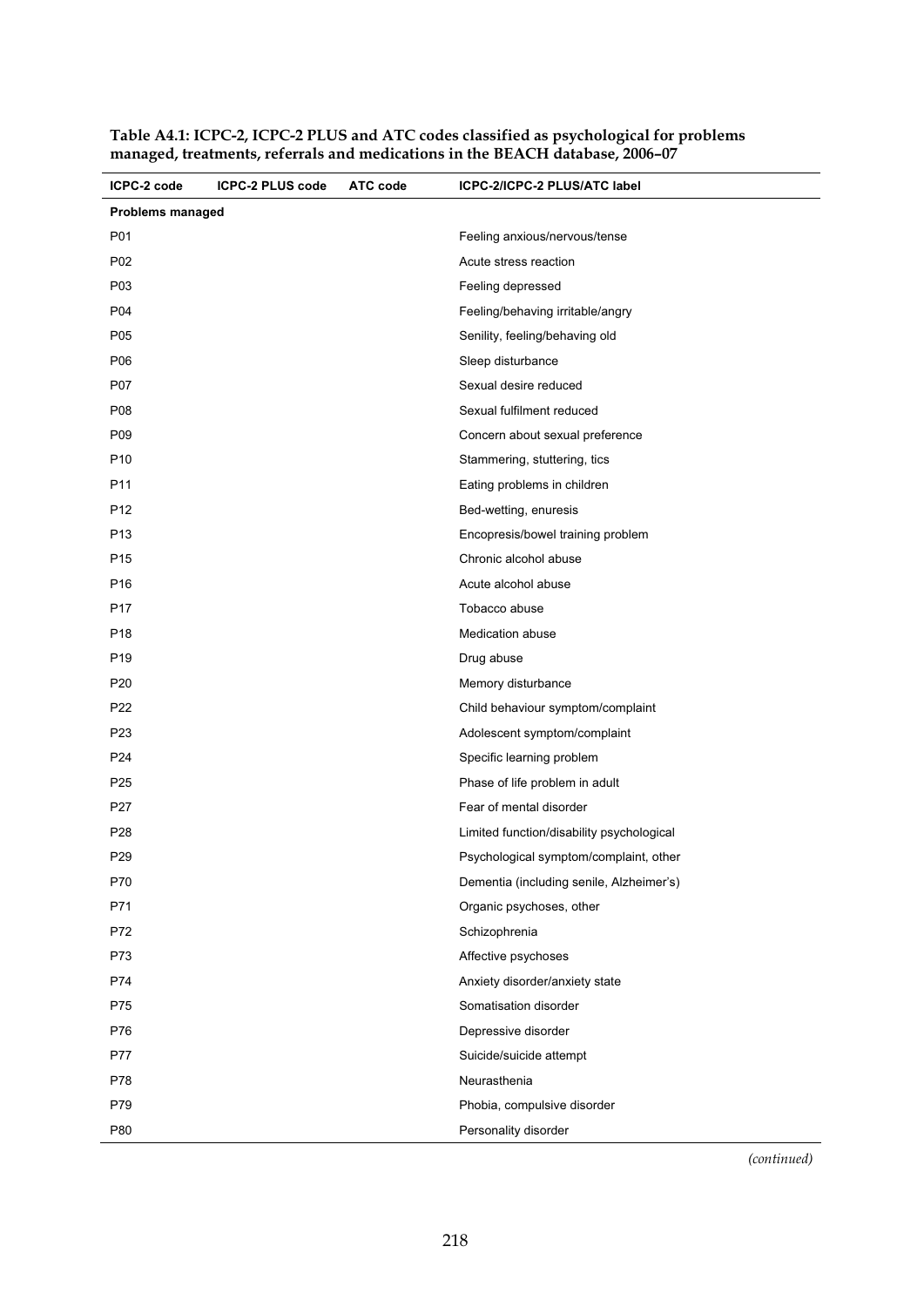| Table A4.1 (continued): ICPC-2, ICPC-2 PLUS and ATC codes classified as psychological for |  |
|-------------------------------------------------------------------------------------------|--|
| problems managed, treatments, referrals and medications in the BEACH database, 2006-07    |  |

| ICPC-2 code                  | <b>ICPC-2 PLUS code</b>                   | ATC code | <b>ICPC-2/ICPC-2 PLUS/ATC label</b>      |
|------------------------------|-------------------------------------------|----------|------------------------------------------|
| Problems managed (continued) |                                           |          |                                          |
| P81                          |                                           |          | Hyperkinetic disorder                    |
| P82                          |                                           |          | Post-traumatic stress disorder           |
| P85                          |                                           |          | Mental retardation                       |
| P86                          |                                           |          | Anorexia nervosa, bulimia                |
| P98                          |                                           |          | Psychoses not otherwise specified, other |
| P99                          |                                           |          | Psychological disorders, other           |
|                              | Procedures, other treatments, counselling |          |                                          |
| Check-ups                    |                                           |          |                                          |
|                              | P30001                                    |          | Exploration; psychological; complete     |
|                              | P30002                                    |          | Check up; complete; psychological        |
|                              | P30003                                    |          | Exam; complete; psychological            |
|                              | P31001                                    |          | Exploration; psychological; partial      |
|                              | P31002                                    |          | Check up; partial; psychological         |
|                              | P31003                                    |          | Exam; partial; psychological             |
|                              | P31004                                    |          | Exam; mental state                       |
|                              | P31005                                    |          | Monitoring; drug rehab                   |
| Tests and investigations     |                                           |          |                                          |
|                              | P34001                                    |          | Test; blood; psychological               |
|                              | P34002                                    |          | Test; lithium                            |
|                              | P34003                                    |          | Test; methadone                          |
|                              | P35001                                    |          | Test; urine; psychological               |
|                              | P38001                                    |          | Test; other lab; psychological           |
|                              | P39001                                    |          | Test; physical function; psychological   |
|                              | P41001                                    |          | Radiology; diagnostic; psychological     |
|                              | P43001                                    |          | Test; psychological                      |
|                              | P43003                                    |          | Procedures; diagnostic; psychological    |
| Advice/counselling           |                                           |          |                                          |
|                              | P45001                                    |          | Advice/education; psychological          |
|                              | P45002                                    |          | Observe/wait; psychological              |
|                              | P45004                                    |          | Advice/education; smoking                |
|                              | P45005                                    |          | Advice/education; alcohol                |
|                              | P45006                                    |          | Advice/education; illicit drugs          |
|                              | P45007                                    |          | Advice/education; relaxation             |
|                              | P45008                                    |          | Advice/education; lifestyle              |
|                              | P45009                                    |          | Advice/education; sexuality              |
|                              | P45010                                    |          | Advice/education; life stage             |
|                              | P58001                                    |          | Counselling; psychiatric                 |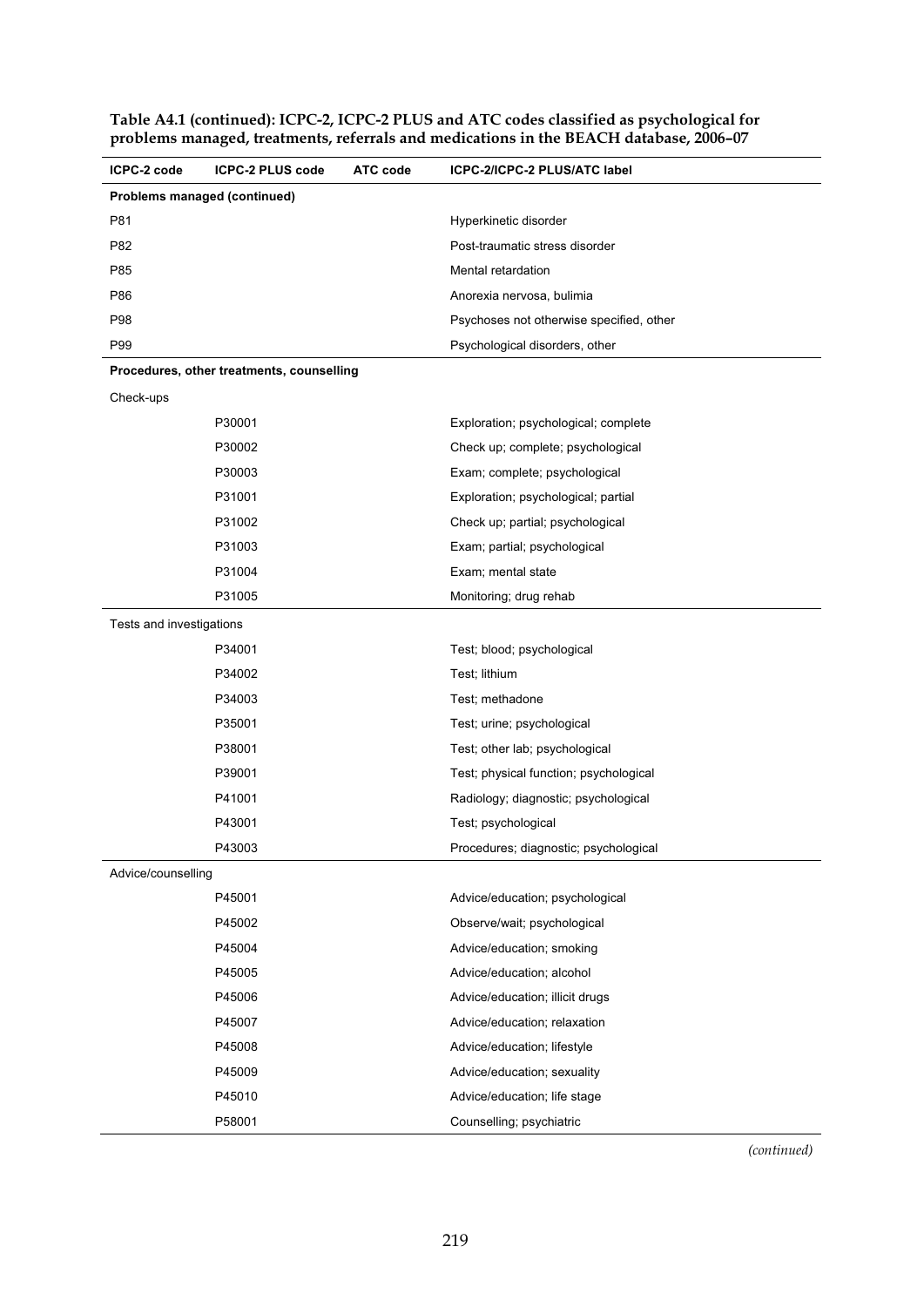| ICPC-2 code            | <b>ICPC-2 PLUS code</b>                               | ATC code | <b>ICPC-2/ICPC-2 PLUS/ATC label</b>                                                   |
|------------------------|-------------------------------------------------------|----------|---------------------------------------------------------------------------------------|
|                        | Procedures, other treatments, counselling (continued) |          |                                                                                       |
|                        | P58002                                                |          | Psychotherapy                                                                         |
|                        | P58004                                                |          | Counselling; psychological                                                            |
|                        | P58005                                                |          | Counselling; sexual; psychological                                                    |
|                        | P58006                                                |          | Counselling; individual; psychological                                                |
|                        | P58007                                                |          | Counselling; bereavement                                                              |
|                        | P58008                                                |          | Counselling; smoking                                                                  |
|                        | P58009                                                |          | Counselling; alcohol                                                                  |
|                        | P58010                                                |          | Counselling; drug abuse                                                               |
|                        | P58011                                                |          | Counselling; relaxation                                                               |
|                        | P58012                                                |          | Counselling; life style                                                               |
|                        | P58013                                                |          | Counselling; anger                                                                    |
|                        | P58014                                                |          | Counselling; self-esteem                                                              |
|                        | P58015                                                |          | Counselling; assertiveness                                                            |
|                        | P58016                                                |          | Counselling; life stage                                                               |
|                        | P58017                                                |          | Counselling; stress management                                                        |
|                        | P58018                                                |          | Therapy; group                                                                        |
| Therapeutic procedures |                                                       |          |                                                                                       |
|                        | P59001                                                |          | Therapeutic procedure; psychological                                                  |
|                        | P59002                                                |          | Therapy; electroconvulsive                                                            |
|                        | P59003                                                |          | Hypnosis/hypnotherapy                                                                 |
|                        | P59005                                                |          | Therapy; relaxation                                                                   |
| Other management       |                                                       |          |                                                                                       |
|                        | P42001                                                |          | Electrical tracings; psychological                                                    |
|                        | P46001                                                |          | Consultation; other general practitioner/allied health<br>professional; psychological |
|                        | P46002                                                |          | Consultation; primary care provided; psychological                                    |
|                        | P46003                                                |          | Consultation; psychiatrist                                                            |
|                        | P47003                                                |          | Consultation; psychiatrist                                                            |
|                        | P48002                                                |          | Discuss; patients reason for encounter; psychological                                 |
|                        | P49001                                                |          | Prevent procedure; psychological                                                      |
|                        | P49002                                                |          | Exchange; needle/syringe                                                              |
|                        | P50001                                                |          | Medications; psychological                                                            |
|                        | P50002                                                |          | Medication; request; psychological                                                    |
|                        | P50003                                                |          | Medication; renew; psychological                                                      |
|                        | P50004                                                |          | Prescription; psychological                                                           |
|                        | P50006                                                |          | Injection; psychological                                                              |
|                        | P60001                                                |          | Test; result(s); psychological                                                        |

**Table A4.1 (continued): ICPC-2, ICPC-2 PLUS and ATC codes classified as psychological for problems managed, treatments, referrals and medications in the BEACH database, 2006–07**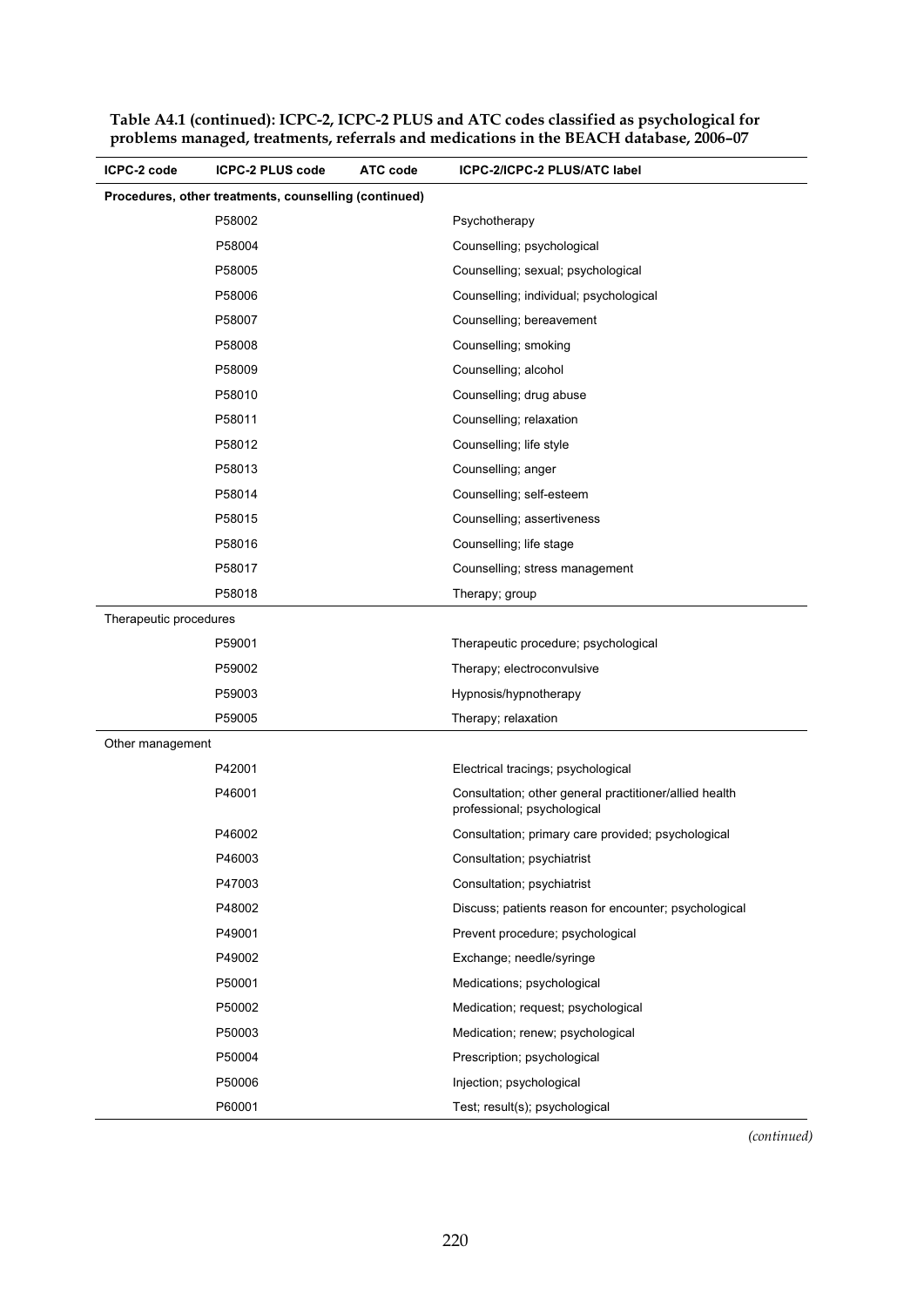| ICPC-2 code        | <b>ICPC-2 PLUS code</b>                               | ATC code          | ICPC-2/ICPC-2 PLUS/ATC label                 |
|--------------------|-------------------------------------------------------|-------------------|----------------------------------------------|
|                    | Procedures, other treatments, counselling (continued) |                   |                                              |
|                    | P60002                                                |                   | Results; procedures; psychological           |
|                    | P62001                                                |                   | Administrative; psychological                |
|                    | P63001                                                |                   | Encounter; follow-up; psychological          |
|                    | P64002                                                |                   | Encounter; provider-initiated; psychological |
|                    | P69001                                                |                   | Encounter; other; psychological              |
|                    | P69002                                                |                   | Assist at operation; psychological           |
| <b>Referrals</b>   |                                                       |                   |                                              |
|                    | P66003                                                |                   | Referral; psychologist                       |
|                    | P66004                                                |                   | Referral; counsellor                         |
|                    | P66005                                                |                   | Referral; mental health team                 |
|                    | P66006                                                |                   | Referral; drug and alcohol                   |
|                    | P66007                                                |                   | Referral; hypnotherapy                       |
|                    | P67002                                                |                   | Referral; psychiatrist                       |
|                    | P67004                                                |                   | Referral; clinic; psychiatrist               |
|                    | P67005                                                |                   | Referral; hospital; psychiatrist             |
|                    | P67006                                                |                   | Referral; sleep clinic                       |
|                    | P68003                                                |                   | Referral; needle/syringe exchange            |
| <b>Medications</b> |                                                       |                   |                                              |
|                    |                                                       | <b>N05A</b>       | Antipsychotics                               |
|                    |                                                       | N <sub>05</sub> B | Anxiolytics                                  |
|                    |                                                       | <b>N05C</b>       | Hypnotics and sedatives                      |
|                    |                                                       | <b>N06A</b>       | Antidepressants                              |

**Table A4.1 (continued): ICPC-2, ICPC-2 PLUS and ATC codes classified as psychological for problems managed, treatments, referrals and medications in the BEACH database, 2006–07** 

## **National Hospital Morbidity Database data**

During the preparation of *Mental health services in Australia 1999–00*, attention was given to ensuring that for data on hospital separations from the National Hospital Morbidity Database (NHMD) the definition of a mental health-related diagnosis included all codes which were either clinically or statistically relevant to mental health. This definition was revised for *Mental health services in Australia 2000–01* to increase the accuracy of the data. More specifically, for the analyses of the 2000–01 National Hospital Morbidity data, a diagnosis was considered clinically relevant to mental health if:

- it was included as a principal diagnosis defining Australian Refined Diagnosis Related Group Version 4.2 Major Diagnostic Categories 19 (*Mental diseases and disorders)* and 20 (*Alcohol/drug use and alcohol/drug induced organic mental disorders*); or
- it appeared to be specific for a mental health-related condition based on expert advice.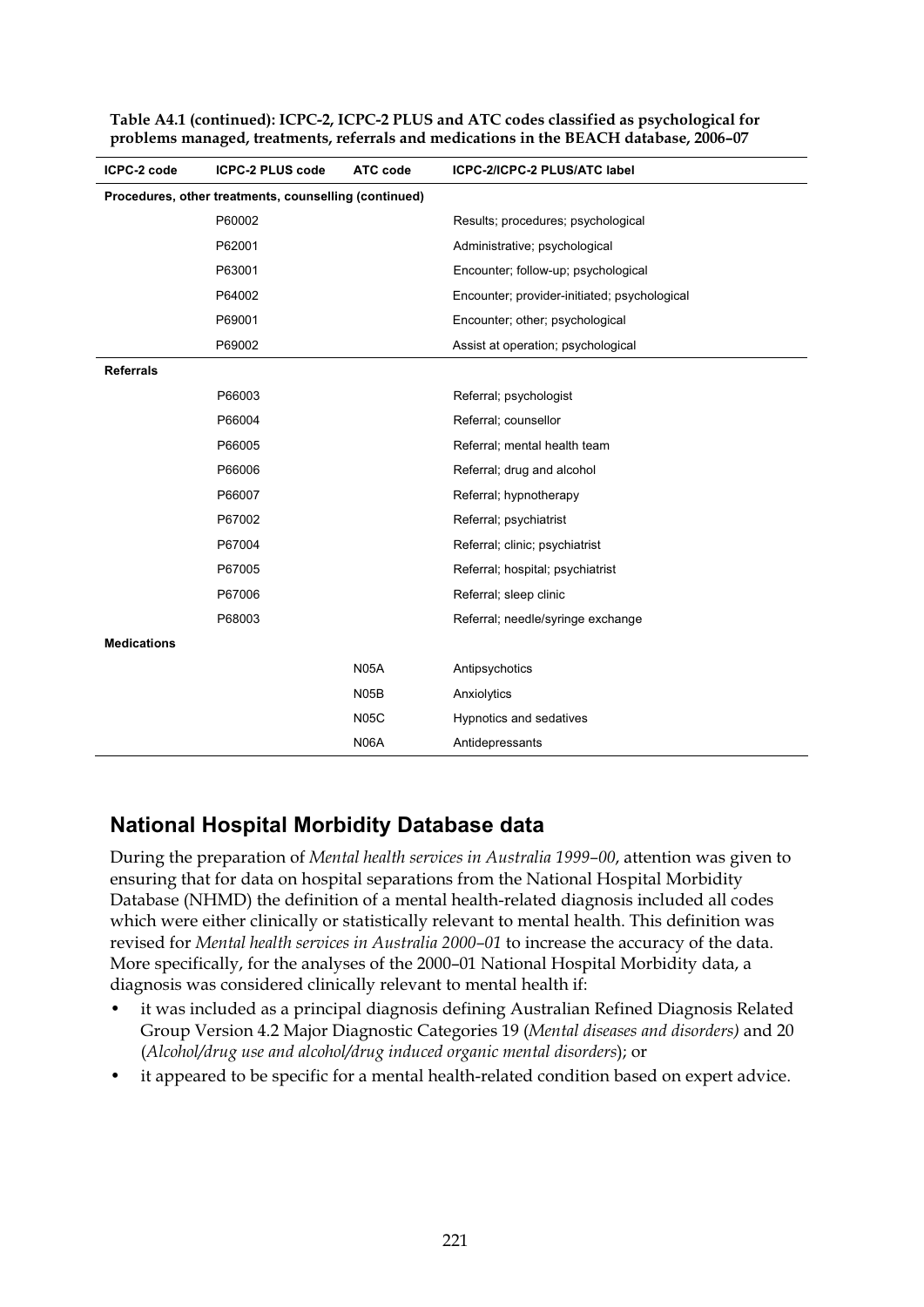A diagnosis was defined as being statistically relevant to mental health if:

- during 2000–01 there were more than 20 separations with specialised psychiatric care for that principal diagnosis at the 3-character level of ICD-10-AM, or more than 10 at the 4-character level; or
- over 50% of separations with that principal diagnosis included specialised psychiatric care.

This method was developed in consultation with the National Mental Health Working Group Information Strategy Committee (which is now called the Mental Health Information Strategy Subcommittee) and the Clinical Casemix Committee of Australia.

Certain codes were statistically relevant during 1999–00 but not in 2000–01; these were examined and included if over 50% of total separations over the 2 years included specialised psychiatric care.

For this edition of *Mental health services of Australia*, the same codes used for the analysis of the 2000–01 data have been used to define mental health-related hospital separations in Chapters 5 and 7. However, updates have been made to incorporate changes in codes that have occurred as new editions of ICD-10-AM have been released.

Thus, the full list of codes used to define mental health-related hospital separations is shown in Table  $A4.2$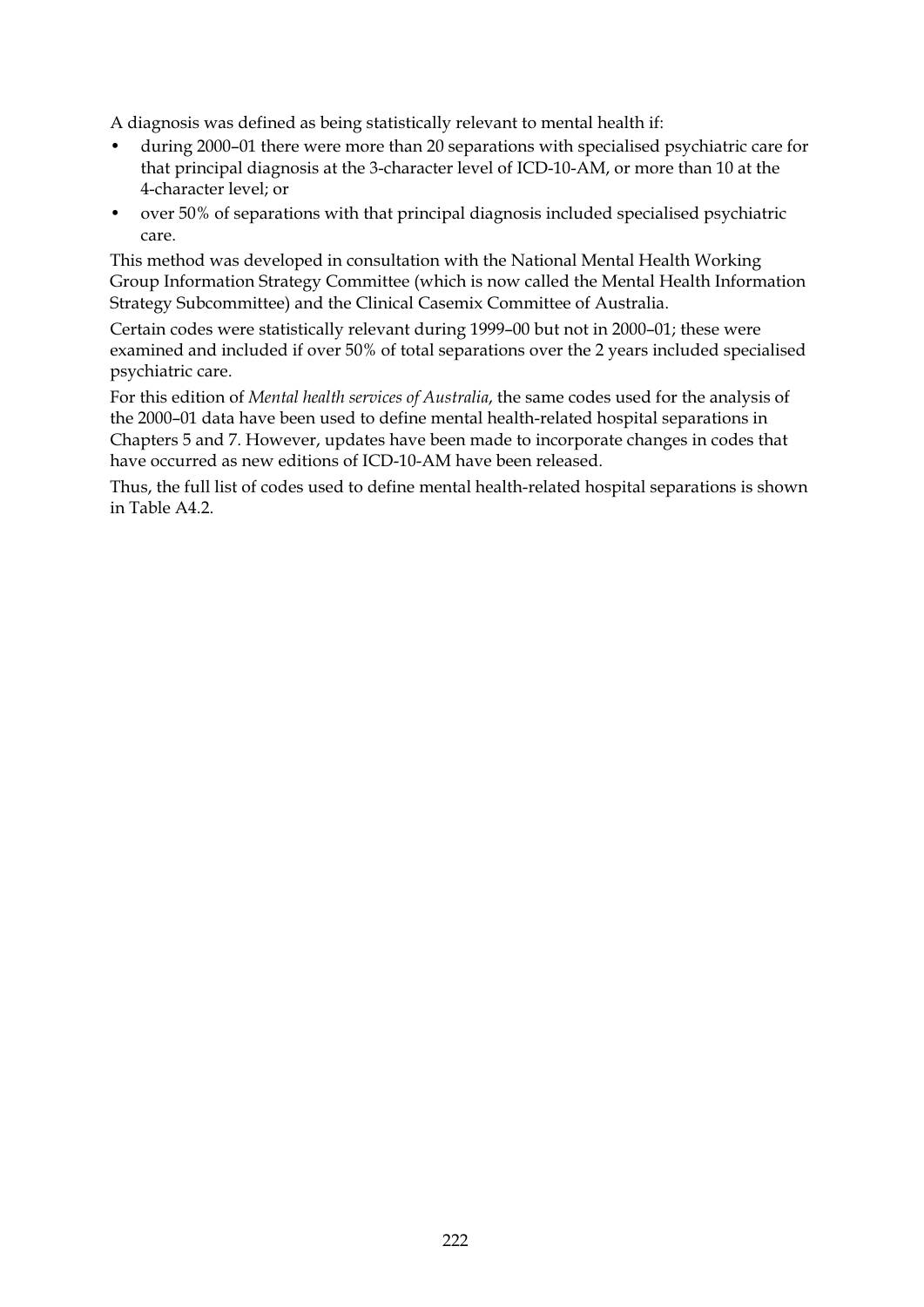| ICD-10-<br>АM<br>codes |                                                                                                       | <b>MDC 19</b> | <b>MDC 20</b> | <b>Statistically</b><br>relevant | <b>Apparently</b><br>otherwise<br>relevant |
|------------------------|-------------------------------------------------------------------------------------------------------|---------------|---------------|----------------------------------|--------------------------------------------|
| F <sub>0</sub>         | <b>Diagnosis</b><br>Dementia in Alzheimer's disease                                                   |               |               |                                  | ✓                                          |
| F <sub>0</sub> 1       | Vascular dementia                                                                                     |               |               |                                  | ✓                                          |
| F02                    | Dementia in other diseases classified elsewhere                                                       |               |               | ✓                                |                                            |
| F03                    | Unspecified dementia                                                                                  |               |               |                                  | ✓                                          |
| F04                    | Organic amnesic syndrome, not induced by alcohol and other<br>psychoactive substances                 |               |               |                                  |                                            |
| F05                    | Delirium, not induced by alcohol and other psychoactive<br>substances                                 |               |               |                                  |                                            |
| F06                    | Other mental disorders due to brain damage and dysfunction<br>and to physical disease                 |               |               |                                  |                                            |
| F <sub>0</sub> 7       | Personality and behavioural disorders due to brain disease,<br>damage and dysfunction                 |               |               |                                  |                                            |
| F <sub>09</sub>        | Unspecified organic or symptomatic mental disorder                                                    |               |               | ✓                                |                                            |
| F <sub>10</sub>        | Mental and behavioural disorders due to use of alcohol                                                |               | ✓             |                                  |                                            |
| F <sub>11</sub>        | Mental and behavioural disorders due to use of opioids                                                |               |               |                                  |                                            |
| F <sub>12</sub>        | Mental and behavioural disorders due to use of cannabinoids                                           |               | ✓             | ✓                                |                                            |
| F13                    | Mental and behavioural disorders due to use of sedatives or<br>hypnotics                              |               | ✓             |                                  |                                            |
| F14                    | Mental and behavioural disorders due to use of cocaine                                                |               | ✓             |                                  |                                            |
| F <sub>15</sub>        | Mental and behavioural disorders due to use of other<br>stimulants, including caffeine                |               | ✓             | ✓                                |                                            |
| F <sub>16</sub>        | Mental and behavioural disorders due to use of hallucinogens                                          |               | ✓             |                                  |                                            |
| F17                    | Mental and behavioural disorders due to use of tobacco                                                |               |               |                                  |                                            |
| F <sub>18</sub>        | Mental and behavioural disorders due to use of volatile<br>solvents                                   |               | ✓             |                                  |                                            |
| F <sub>19</sub>        | Mental and behavioural disorders due to multiple drug use and<br>use of other psychoactive substances |               | ✓             |                                  |                                            |
| F <sub>20</sub>        | Schizophrenia                                                                                         | ✓             |               |                                  |                                            |
| F21                    | Schizotypal disorder                                                                                  |               |               |                                  |                                            |
| F22                    | Persistent delusional disorders                                                                       |               |               |                                  |                                            |
| F24                    | Induced delusional disorder                                                                           |               |               |                                  |                                            |
| F <sub>25</sub>        | Schizoaffective disorders                                                                             |               |               |                                  |                                            |
| F28                    | Other non-organic psychotic disorders                                                                 |               |               |                                  |                                            |
| F29                    | Unspecified non-organic psychosis                                                                     |               |               |                                  |                                            |
| F30                    | Manic episode                                                                                         |               |               |                                  |                                            |
| F31                    | Bipolar affective disorder                                                                            |               |               |                                  |                                            |
| F32                    | Depressive episode                                                                                    |               |               |                                  |                                            |
| F33                    | Recurrent depressive disorder                                                                         | ✓             |               |                                  |                                            |

#### **Table A4.2: ICD-10-AM diagnosis codes used to define mental health-related hospital separations**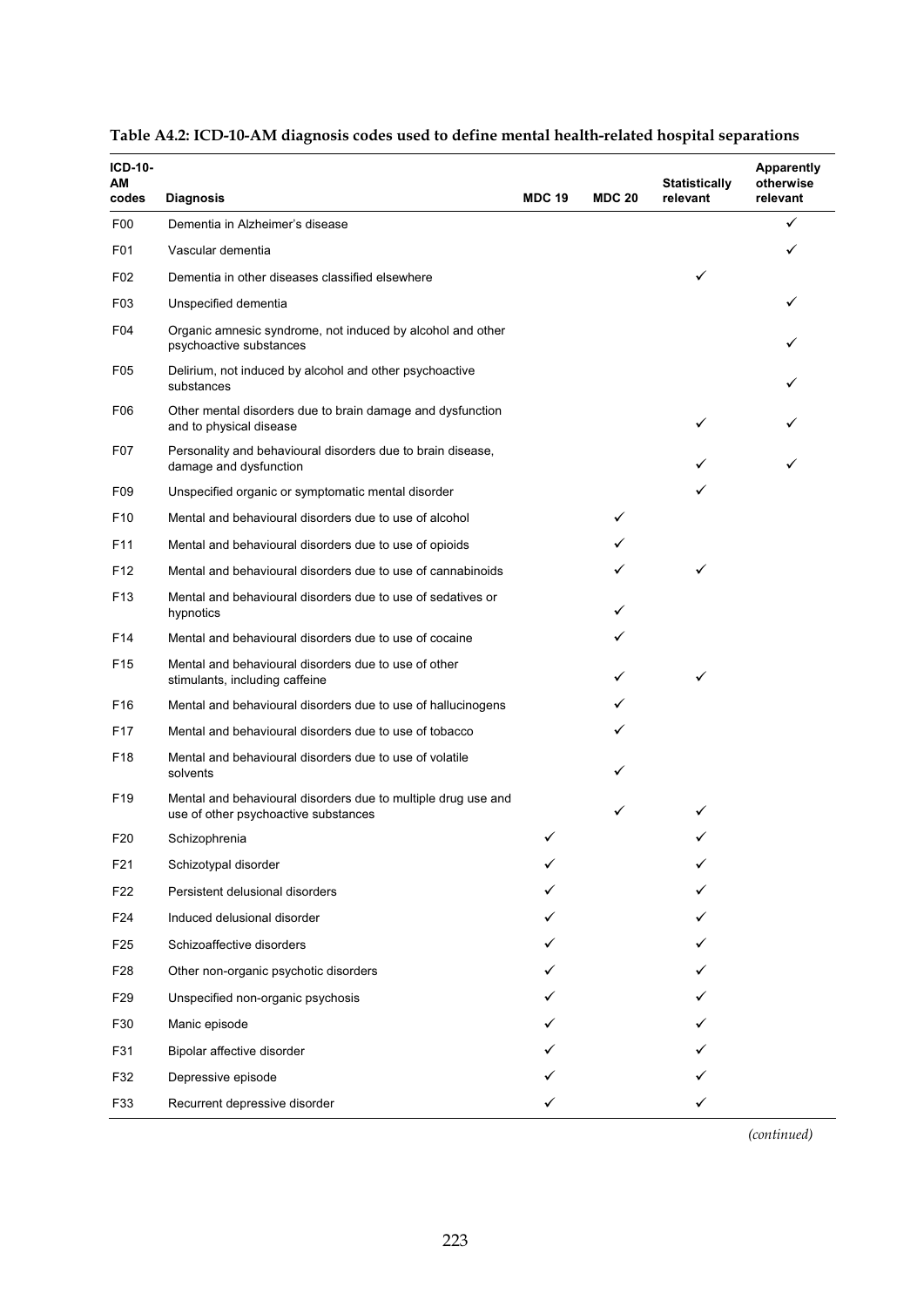| л.<br><b>ICD-10-</b><br>ΑМ |                                                                                                      | <b>MDC 19</b>       | <b>MDC 20</b> | <b>Statistically</b><br>relevant | <b>Apparently</b><br>otherwise |
|----------------------------|------------------------------------------------------------------------------------------------------|---------------------|---------------|----------------------------------|--------------------------------|
| codes<br>F34               | <b>Diagnosis</b>                                                                                     | ✓                   |               | ✓                                | relevant                       |
| F38                        | Persistent mood (affective) disorders<br>Other mood (affective) disorders                            | ✓                   |               | ✓                                |                                |
| F39                        |                                                                                                      | ✓                   |               |                                  |                                |
|                            | Unspecified mood (affective) disorder                                                                | ✓                   |               | ✓                                |                                |
| F40                        | Phobic anxiety disorders                                                                             |                     |               |                                  |                                |
| F41                        | Other anxiety disorders                                                                              | ✓                   |               |                                  |                                |
| F42                        | Obsessive-compulsive disorder                                                                        |                     |               |                                  |                                |
| F43                        | Reaction to severe stress, and adjustment disorders                                                  | ✓                   |               |                                  |                                |
| F44                        | Dissociative (conversion) disorders                                                                  | ✓                   |               |                                  |                                |
| F45                        | Somatoform disorders                                                                                 | ✓                   |               |                                  |                                |
| F48                        | Other neurotic disorders                                                                             | ✓                   |               |                                  |                                |
| F50                        | Eating disorders                                                                                     | ✓                   |               | ✓                                |                                |
| F <sub>51</sub>            | Non-organic sleep disorders                                                                          | ✓                   |               |                                  |                                |
| F <sub>52</sub>            | Sexual dysfunction, not caused by organic disorder or disease                                        | $\mathcal{V}^{(a)}$ |               |                                  |                                |
| F <sub>53</sub>            | Mental and behavioural disorders associated with the<br>puerperium, not elsewhere classified         |                     |               |                                  | ✓                              |
| F <sub>54</sub>            | Psychological and behavioural factors associated with<br>disorders or diseases classified elsewhere  | ✓                   |               |                                  |                                |
| F <sub>55</sub>            | Harmful use of non-dependence-producing substances                                                   |                     | ✓             |                                  | ✓                              |
| F59                        | Unspecified behavioural syndromes associated with<br>physiological disturbances and physical factors | ✓                   |               |                                  |                                |
| F60                        | Specific personality disorders                                                                       | ✓                   |               | ✓                                |                                |
| F61                        | Mixed and other personality disorders                                                                | ✓                   |               |                                  |                                |
| F62                        | Enduring personality changes, not attributable to brain<br>damage and disease                        |                     |               |                                  |                                |
| F63                        | Habit and impulse disorders                                                                          |                     |               | ✓                                |                                |
| F64                        | Gender identity disorders                                                                            |                     |               |                                  |                                |
| F65                        | Disorders of sexual preference                                                                       |                     |               |                                  |                                |
| F66                        | Psychological and behavioural disorders associated with<br>sexual development and orientation        |                     |               |                                  |                                |
| F68                        | Other disorders of adult personality and behaviour                                                   |                     |               |                                  |                                |
| F69                        | Unspecified disorder of adult personality and behaviour                                              |                     |               |                                  |                                |
| F70                        | Mild mental retardation                                                                              |                     |               | ✓                                |                                |
| F71                        | Moderate mental retardation                                                                          |                     |               |                                  |                                |
| F72                        | Severe mental retardation                                                                            |                     |               |                                  |                                |
| F73                        | Profound mental retardation                                                                          |                     |               |                                  |                                |
| F78                        | Other mental retardation                                                                             |                     |               |                                  |                                |
| F79                        | Unspecified mental retardation                                                                       |                     |               | ✓                                |                                |

#### **Table A4.2 (continued): ICD-10-AM diagnosis codes used to define mental health-related hospital separations**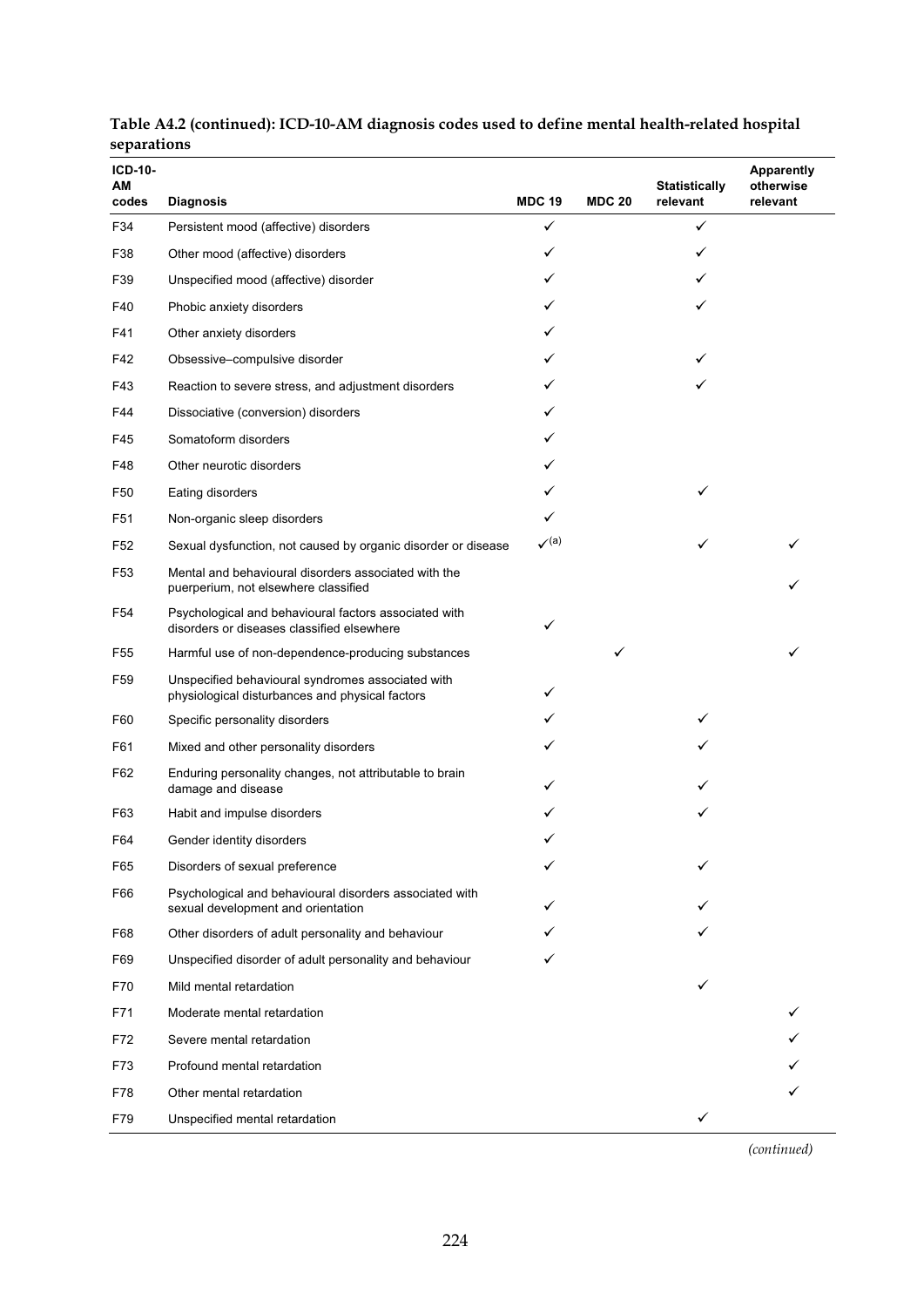| $ICD-10-$<br>АM |                                                                                                        |                             |               | <b>Statistically</b> | <b>Apparently</b><br>otherwise |
|-----------------|--------------------------------------------------------------------------------------------------------|-----------------------------|---------------|----------------------|--------------------------------|
| codes           | <b>Diagnosis</b>                                                                                       | <b>MDC 19</b>               | <b>MDC 20</b> | relevant             | relevant                       |
| F80             | Specific developmental disorders of speech and language                                                | ✓                           |               |                      |                                |
| F81             | Specific developmental disorders of scholastic skills                                                  | ✓                           |               |                      |                                |
| F82             | Specific developmental disorder of motor function                                                      | ✓                           |               |                      |                                |
| F83             | Mixed specific developmental disorders                                                                 | ✓                           |               |                      |                                |
| F84             | Pervasive developmental disorders                                                                      | $\checkmark$ <sup>(b)</sup> |               |                      |                                |
| F88             | Other disorders of psychological development                                                           | ✓                           |               |                      |                                |
| F89             | Unspecified disorder of psychological development                                                      |                             |               |                      |                                |
| F90             | Hyperkinetic disorders                                                                                 | ✓                           |               | ✓                    |                                |
| F91             | Conduct disorders                                                                                      | ✓                           |               |                      |                                |
| F92             | Mixed disorders of conduct and emotions                                                                |                             |               |                      |                                |
| F93             | Emotional disorders with onset specific to childhood                                                   | ✓                           |               | ✓                    |                                |
| F94             | Disorders of social functioning with onset specific to childhood<br>and adolescence                    | ✓                           |               |                      |                                |
| F95             | Tic disorders                                                                                          | ✓                           |               | ✓                    |                                |
| F98             | Other behavioural and emotional disorders with onset usually<br>occurring in childhood and adolescence | $\mathcal{N}^{(c)}$         |               | ✓                    |                                |
| F99             | Mental disorder, not otherwise specified                                                               | ✓                           |               |                      |                                |
| G30.0           | Alzheimer's disease with early onset                                                                   |                             |               |                      |                                |
| G30.1           | Alzheimer's disease with late onset                                                                    |                             |               | ✓                    |                                |
| G30.8           | Other Alzheimer's disease                                                                              |                             |               |                      |                                |
| G30.9           | Alzheimer's disease, unspecified                                                                       |                             |               |                      |                                |
| G47.0           | Disorders initiating and maintaining sleep                                                             |                             |               |                      |                                |
| G47.1           | Disorders excessive somnolence                                                                         |                             |               |                      |                                |
| G47.2           | Disorders of the sleep-wake schedule                                                                   |                             |               |                      |                                |
| G47.8           | Other sleep disorders                                                                                  |                             |               |                      |                                |
| G47.9           | Sleep disorder, unspecified                                                                            | ✓                           |               |                      |                                |
| O99.3           | Mental disorder nervous system pregnancy and birth                                                     |                             |               |                      |                                |
| R44.0           | Auditory hallucinations                                                                                | ✓                           |               |                      |                                |
| R44.1           | Visual hallucinations                                                                                  |                             |               |                      |                                |
| R44.2           | Other hallucination                                                                                    |                             |               |                      |                                |
| R44.3           | Hallucinations, unspecified                                                                            |                             |               |                      |                                |
| R44.8           | Other/not otherwise specified symptom involving general<br>sensation perception                        |                             |               |                      |                                |
| R45.0           | Nervousness                                                                                            |                             |               |                      |                                |
| R45.1           | Restlessness and agitation                                                                             |                             |               |                      |                                |
| R45.4           | Irritability and anger                                                                                 |                             |               |                      |                                |

#### **Table A4.2 (continued): ICD-10-AM diagnosis codes used to define mental health-related hospital separations**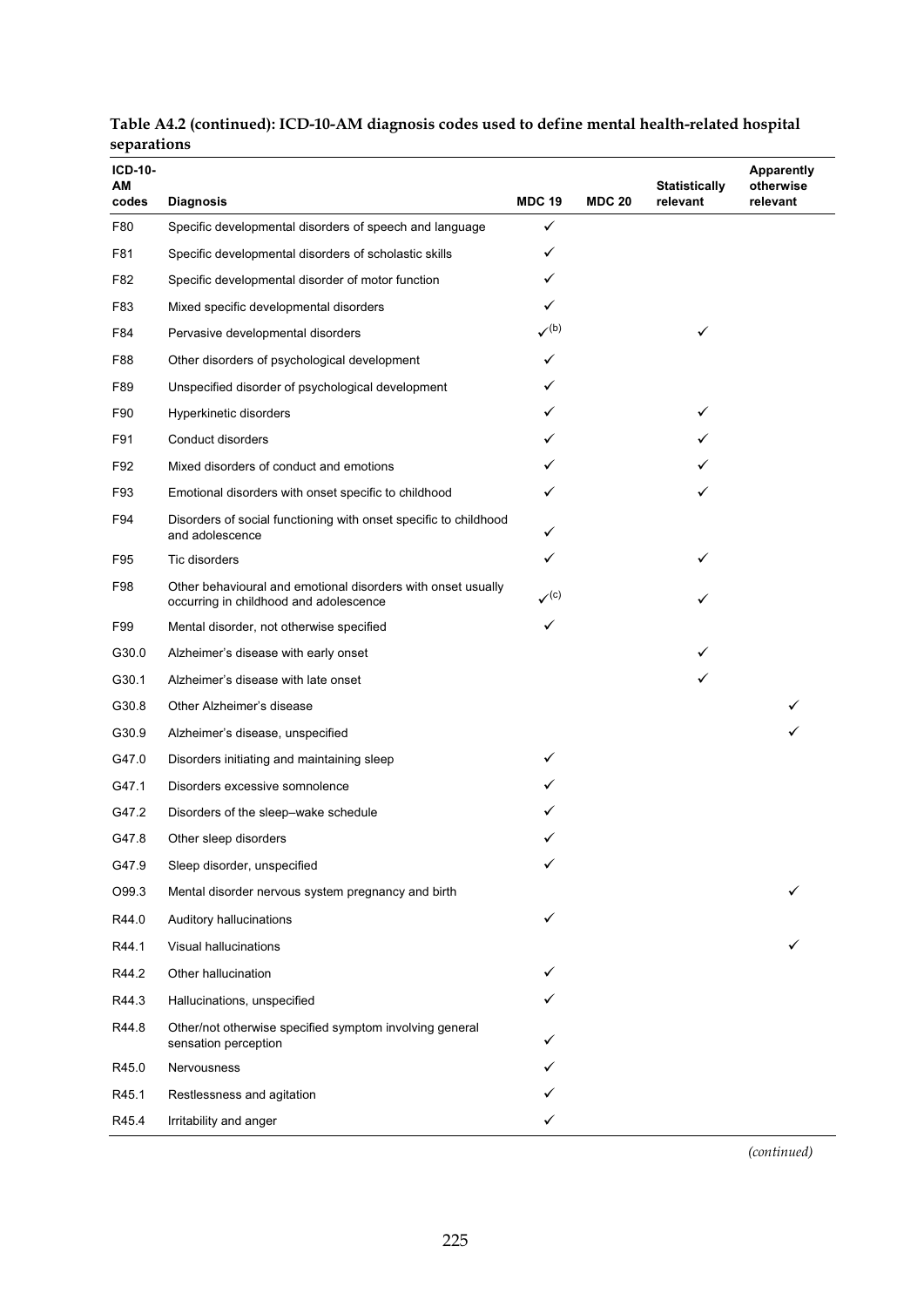| <b>ICD-10-</b><br>AM |                                                                       |               |               | <b>Statistically</b> | Apparently<br>otherwise |
|----------------------|-----------------------------------------------------------------------|---------------|---------------|----------------------|-------------------------|
| codes                | <b>Diagnosis</b>                                                      | <b>MDC 19</b> | <b>MDC 20</b> | relevant             | relevant                |
| R48.0                | Dyslexia and alexia                                                   | $\checkmark$  |               |                      |                         |
| R48.1                | Agnosia                                                               | ✓             |               |                      |                         |
| R48.2                | Apraxia                                                               |               |               |                      |                         |
| R48.8                | Other and unspecified symbolic dysfunctions                           |               |               |                      |                         |
| Z00.4                | General psychiatric examination, not elsewhere classified             |               |               | ✓                    |                         |
| Z03.2                | Observation for suspected mental and behavioural disorder             | ✓             |               |                      |                         |
| Z04.6                | General psychiatric examination, requested by authority               |               |               |                      |                         |
| Z09.3                | Follow-up examination after psychotherapy                             |               |               |                      |                         |
| Z13.3                | Special screening examination for mental and behavioural<br>disorders |               |               |                      |                         |
| Z50.2                | Alcohol rehabilitation                                                |               |               |                      |                         |
| Z50.3                | Drug rehabilitation                                                   |               |               |                      |                         |
| Z54.3                | Convalescence following psychotherapy                                 |               |               |                      |                         |
| Z61.9                | Negative life event in childhood, unspecified                         |               |               |                      |                         |
| Z63.1                | Problems relationship with parents and in-laws                        |               |               |                      |                         |
| Z63.8                | Other specified problems related to primary support group             |               |               |                      |                         |
| Z63.9                | Problem related to primary support group, unspecified                 |               |               |                      |                         |
| Z65.8                | Other specified problems related to psychosocial<br>circumstances     |               |               |                      |                         |
| Z65.9                | Problem related to unspecified psychosocial circumstances             |               |               |                      |                         |
| Z71.4                | Counselling and surveillance for alcohol use disorder                 |               |               |                      |                         |
| Z71.5                | Counselling and surveillance for drug use disorder                    |               |               |                      |                         |
| Z76.0                | Issue of repeat prescription                                          |               |               |                      |                         |

**Table A4.2 (continued): ICD-10-AM diagnosis codes used to define mental health-related hospital separations** 

(a) Excluding F52.5.

(b) Excluding F84.2.

(c) Excluding F98.5 and F98.6.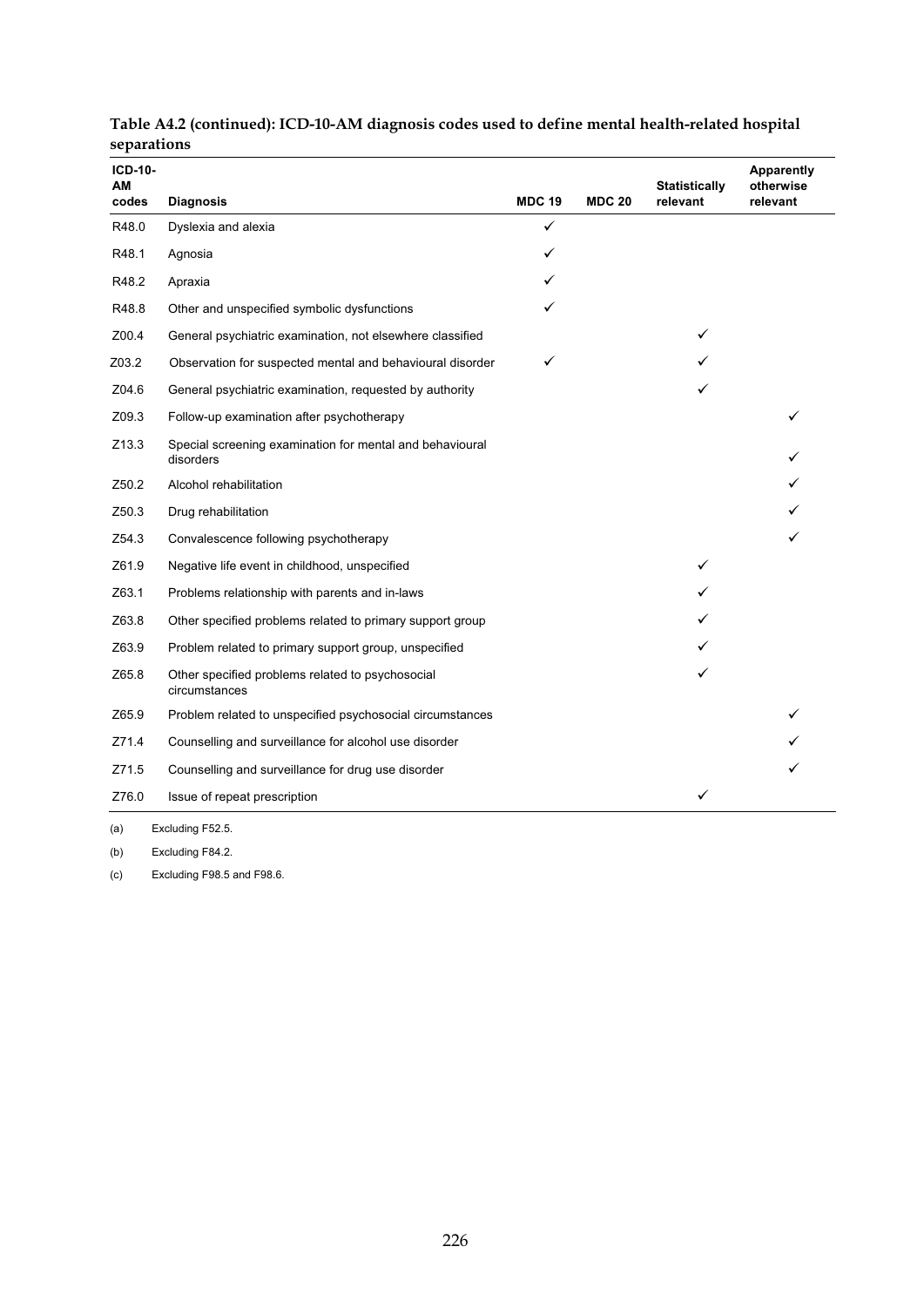# **Abbreviations**

| <b>ABS</b>     | <b>Australian Bureau of Statistics</b>                                                                                      |
|----------------|-----------------------------------------------------------------------------------------------------------------------------|
| <b>ACHI</b>    | Australian Classification of Health Interventions                                                                           |
| <b>AIHW</b>    | Australian Institute of Health and Welfare                                                                                  |
| <b>ASA</b>     | American Society of Anaesthesiologists                                                                                      |
| <b>ASGC</b>    | Australian Standard Geographical Classification                                                                             |
| <b>ATC</b>     | Anatomical Therapeutic Chemical                                                                                             |
| <b>BEACH</b>   | Bettering the Evaluation and Care of Health                                                                                 |
| <b>CNS</b>     | Central Nervous System                                                                                                      |
| <b>COAG</b>    | <b>Council of Australian Governments</b>                                                                                    |
| <b>CSTDA</b>   | Commonwealth State/Territory Disability Agreement                                                                           |
| <b>DoHA</b>    | Department of Health and Ageing                                                                                             |
| ED             | emergency department                                                                                                        |
| EP             | English proficiency                                                                                                         |
| ERP            | estimated resident population                                                                                               |
| <b>FTE</b>     | full-time-equivalent                                                                                                        |
| <b>HDSC</b>    | Health Data Standards Committee                                                                                             |
| GP             | general practitioner                                                                                                        |
| ICD            | <b>International Classification of Diseases</b>                                                                             |
| ICD-9-CM       | International Statistical Classification of Diseases, 9th revision, Clinical<br>Modification                                |
| ICD-10-AM      | International Statistical Classification of Diseases and Related Health<br>Problems, 10th revision, Australian Modification |
| ICD-10-PC      | International Statistical Classification of Diseases and Related Health<br>Problems, 10th revision, Primary Care            |
| ICPC-2         | International Classification of Primary Care, version 2                                                                     |
| K10            | Kessler 10 Scale of Psychological Distress                                                                                  |
| <b>LCL</b>     | lower confidence limit                                                                                                      |
| <b>NAPEDCD</b> | National Non-admitted Patient Emergency Department Care Database                                                            |
| <b>MBS</b>     | Medicare Benefits Schedule                                                                                                  |
| <b>NATSIHS</b> | National Aboriginal and Torres Strait Islander Health Survey                                                                |
| <b>NCCH</b>    | National Centre for Classification in Health                                                                                |
| <b>NCMHCD</b>  | National Community Mental Health Care Database                                                                              |
| <b>NCMHED</b>  | National Community Mental Health Establishments Database                                                                    |
| <b>NDC</b>     | National Data Collection                                                                                                    |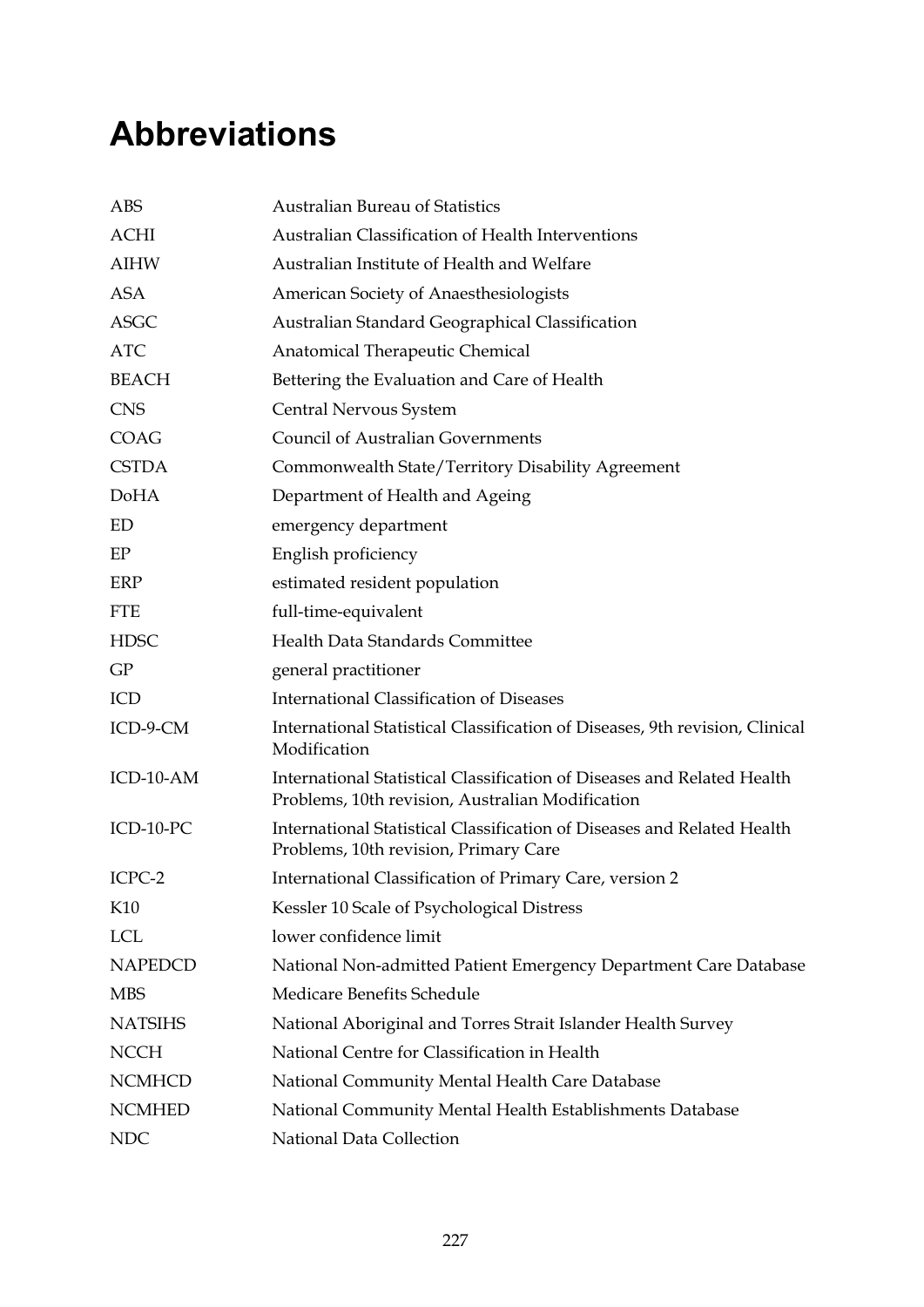| <b>NDSHS</b>  | National Drug Strategy Household Survey          |
|---------------|--------------------------------------------------|
| <b>NHMD</b>   | National Hospital Morbidity Database             |
| NHS.          | National Health Survey                           |
| <b>NMDS</b>   | National Minimum Data Set                        |
| <b>NMHED</b>  | National Mental Health Establishments Database   |
| <b>NPHED</b>  | National Public Hospital Establishments Database |
| <b>NRMHCD</b> | National Residential Mental Health Care Database |
| <b>NSMHW</b>  | National Survey of Mental Health and Wellbeing   |
| <b>PBS</b>    | <b>Pharmaceutical Benefits Scheme</b>            |
| <b>PHEC</b>   | Private Health Establishments Collection         |
| <b>RPBS</b>   | Repatriation Pharmaceutical Benefits Scheme      |
| <b>SAAP</b>   | Supported Accommodation Assistance Program       |
| <b>UCL</b>    | upper confidence limit                           |
| WHO           | World Health Organization                        |
|               |                                                  |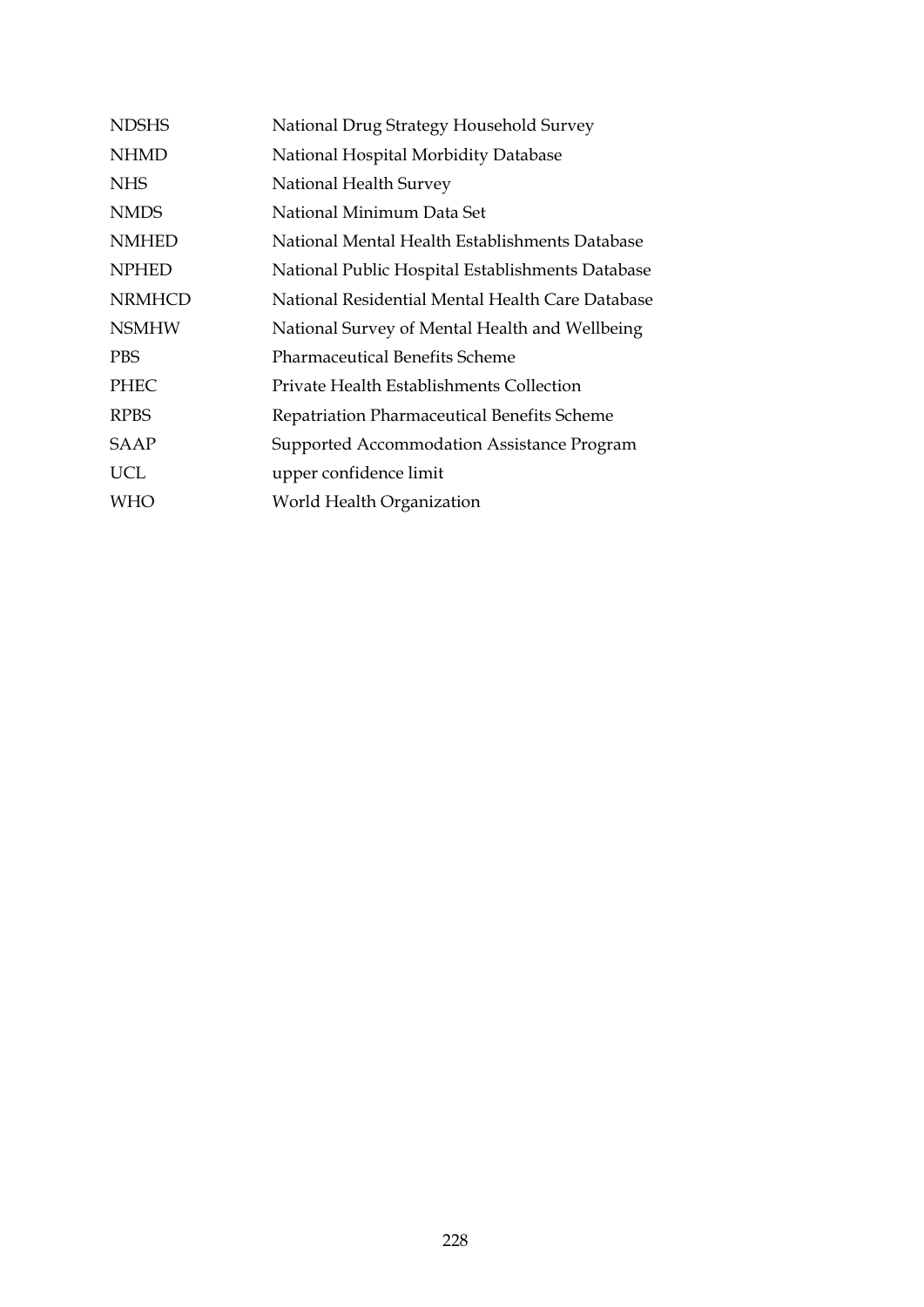## **References**

ABS (Australian Bureau of Statistics) 1998. Mental health and wellbeing: profile of adults, Australia, 1997. ABS cat. no. 4326.0. Canberra: ABS.

ABS 2002. Australian Standard Geographical Classification. ABS cat. no. 1216.0 Canberra: ABS. Viewed December 2007, <http://www.abs.gov.au>.

ABS 2007a. Australian Standard Geographical Classification (ASGC), July 2007. ABS cat. no. 1216.0. Canberra: ABS. Viewed February 2008, <http://www.abs.gov.au>.

ABS 2007b. Private hospitals, Australia, 2005–06. ABS cat. no. 4390.0. Canberra: ABS.

AIHW (Australian Institute of Health and Welfare) 2005a. Disability support services 2003–04: national data on services provided under the Commonwealth State/Territory Disability Agreement. Disability series. Cat. no. DIS 40. Canberra: AIHW

AIHW 2005b. Improving the quality of Indigenous identification in hospital separations data. Health services series no. 25. Cat. no. HSE 101. Canberra: AIHW.

AIHW 2006a. Australia's health 2006. Cat. no. AUS 73. Canberra: AIHW.

AIHW 2007a. Australian hospital statistics 2005–06. Health services series no. 30. Cat. no. HSE 50. Canberra: AIHW.

AIHW 2007b. Disability support services 2005–06: national data on services provided under the Commonwealth State/Territory Disability Agreement. Disability series. Cat. no. DIS 51. Canberra: AIHW.

AIHW 2007c. Health expenditure Australia 2005–06. Health and welfare expenditure series no. 30. Cat no. HWE 37. Canberra: AIHW.

AIHW 2007d. Homeless people in SAAP: SAAP National Data Collection annual report 2005–06 Australia. SAAP NDCA report. Series 11. Cat. no. HOU 156. Canberra: AIHW.

AIHW 2007e. Mental Health Services in Australia 2004−05. Mental health series no. 9. Cat. no. HSE 47. Canberra: AIHW.

AIHW 2008a. Medical labour force 2005. National health labour force series no. 40. Cat. no. HWL 41. Canberra: AIHW.

AIHW 2008b. Nursing and midwifery labour force 2005. National health labour force series no. 39. Cat. no. HWL 40. Canberra: AIHW.

AIHW: Begg S, Vos T, Barker B, Stevenson C, Stanley L & Lopez A 2007. The burden of disease and injury in Australia, 2003. Cat. no. PHE 82. Canberra: AIHW.

Britt H, Miller GC, Charles J, Bayram C, Pan Y, Henderson J, Valenti L, O'Halloran J, Harrison C, Fahridin S 2008. General practice activity in Australia 2006–07. General Practice Series No. 21. Cat. no. GEP 21. Canberra: AIHW.

Cameron J & Payton J 2004. Report on exclusion practice in SAAP: identification of the mental health, alcohol and other drugs issues impacting on current practice in SAAP services. Viewed April 2008,

<http://www.community.wa.gov.au/NR/rdonlyres/AB3781C1-D177-4074-A48F-2D527B0092FB/0/DCDRPTReportOnExclusionPracticeInSAAP2004.pdf>.

COAG (Council of Australian Governments) 2006a. Better Access to Psychiatrists, Psychologists and GPs through the Medicare Benefits Schedule (MBS). Viewed December 2007, <http://www.health.gov.au/internet/main/publishing.nsf/Content/coag-mentalq&a.htm>.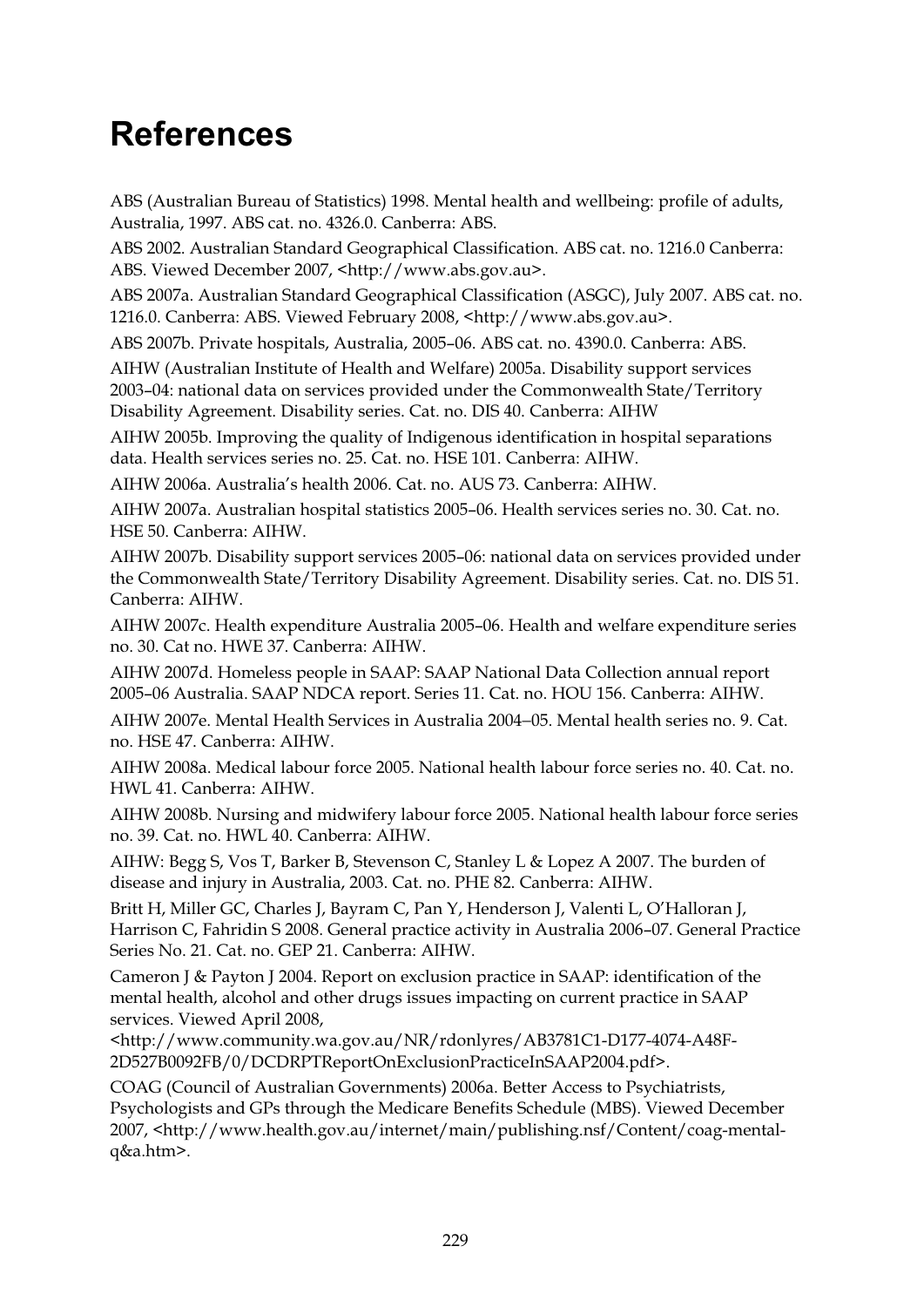COAG (Council of Australian Governments) 2006b. National Action Plan on Mental Health 2006–2011. Viewed January 2008,

<http://www.coag.gov.au/meetings/140706/docs/nap\_mental\_health.rtf>.

DIMIA (Department of Immigration, Multicultural and Indigenous Affairs) 2003. Statistical Focus - 2001 Classification of Countries into English Proficiency Groups. Canberra. Viewed April 2008, <http://www.immi.gov.au/media/publications/statistics/epgroups/index.htm>.

DoHA (Department of Health and Ageing) 2005. National mental health report 2005: summary of ten years of reform in Australia's mental health services under the National Mental Health Strategy 1993–2003. Canberra: Commonwealth of Australia.

DoHA 2006. National Mental Health Strategy. Viewed April 2008,

<http://www.health.gov.au/internet/wcms/publishing.nsf/Content/mental-strategy>.

DoHA 2007a. Medicare Benefits Schedule book, effective 1 November 2007. Canberra: Commonwealth of Australia.

DoHA 2007b. Medicare Statistics − June Quarter 2007. Viewed 20 December 2007, <http://www.health.gov.au/internet/wcms/publishing.nsf/Content/medstat-jun07 tables-g>.

DoHA 2007c. PBS Portal. Viewed January 2008<http://www.pbs.gov.au/html/home>.

DoHA 2008a. Drug Utilisation Sub-Committee (DUSC) database as at 28 February 2008.

DoHA 2008b. National Mental Health Report 2007: Summary of Twelve Years of Reform in Australia's Mental Health Services under the National Mental Health Strategy 1993-2005. Canberra: Commonwealth of Australia.

FaCS (Commonwealth Department of Families and Community Services) 2002. Commonwealth State/Territory Disability Agreement (CSTDA) 2002-2007. Viewed January 2007, <http://www.facsia.gov.au/internet/facsinternet.nsf/disabilities/policy-cstda.htm>.

HDSC (Health Data Standards Committee) 2006. National health data dictionary, Version 13. Canberra: AIHW.

Medicare Australia 2007a. Australian Government. Viewed November 2007, <http://www.medicareaustralia.gov.au>.

Medicare Australia 2007b. Medicare Benefits Schedule (MBS) Item Statistics Reports. Viewed January 2008,

<http://www.medicareaustralia.gov.au/statistics/dyn\_mbs/forms/mbs\_tab4.shtml>

METeOR (Metadata Online Registry) 2007. Viewed November 2007,

<http://meteor.aihw.gov.au/content/index.phtml/itemId/181162>.

National Centre for Classification in Health (NCCH) 2006. The international statistical classification of diseases and related health problems, 10th revision, Australian modification. Sydney: NCCH.

National Coding Centre (NCC) 1996. The Australian version of the international classification of diseases, 9th revision, clinical modification. Sydney: NCC.

NCSDC (National Community Services Data Committee) 2006. National Community Services Data Dictionary. AIHW cat. no. HWI 91. Version 4. Canberra: AIHW.

SCRGSP (Steering Committee for the Review of Government Service Provision) 2008. Report on Government Services 2008. Canberra: Productivity Commission.

Victorian Government Department of Human Services 2005. Mental health presentations to the emergency department. Melbourne: Victorian Government. Viewed December 2007, <http://www.health.vic.gov.au/mentalhealth/publications/mh-presentations.pdf>.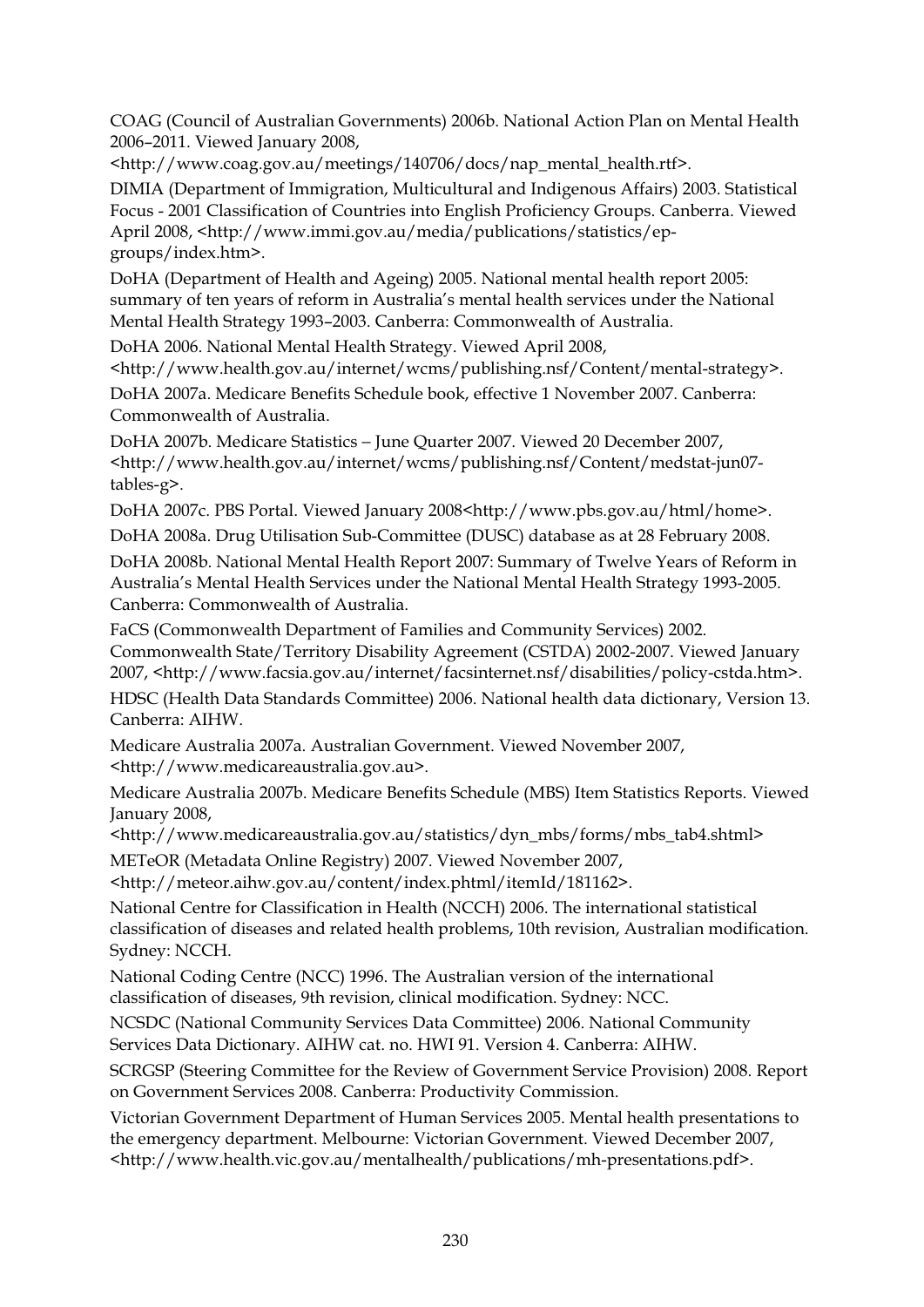WHO 2006. International Classification of Diseases (ICD). Viewed February 2008, <http://www.who.int/classifications/icd/en/>.

WHO 2008. The Anatomical, Therapeutic, Chemical Classification System with Defined Daily Doses(ATC/DDD), Viewed January 2008, <http://www.whocc.no/atcddd/>.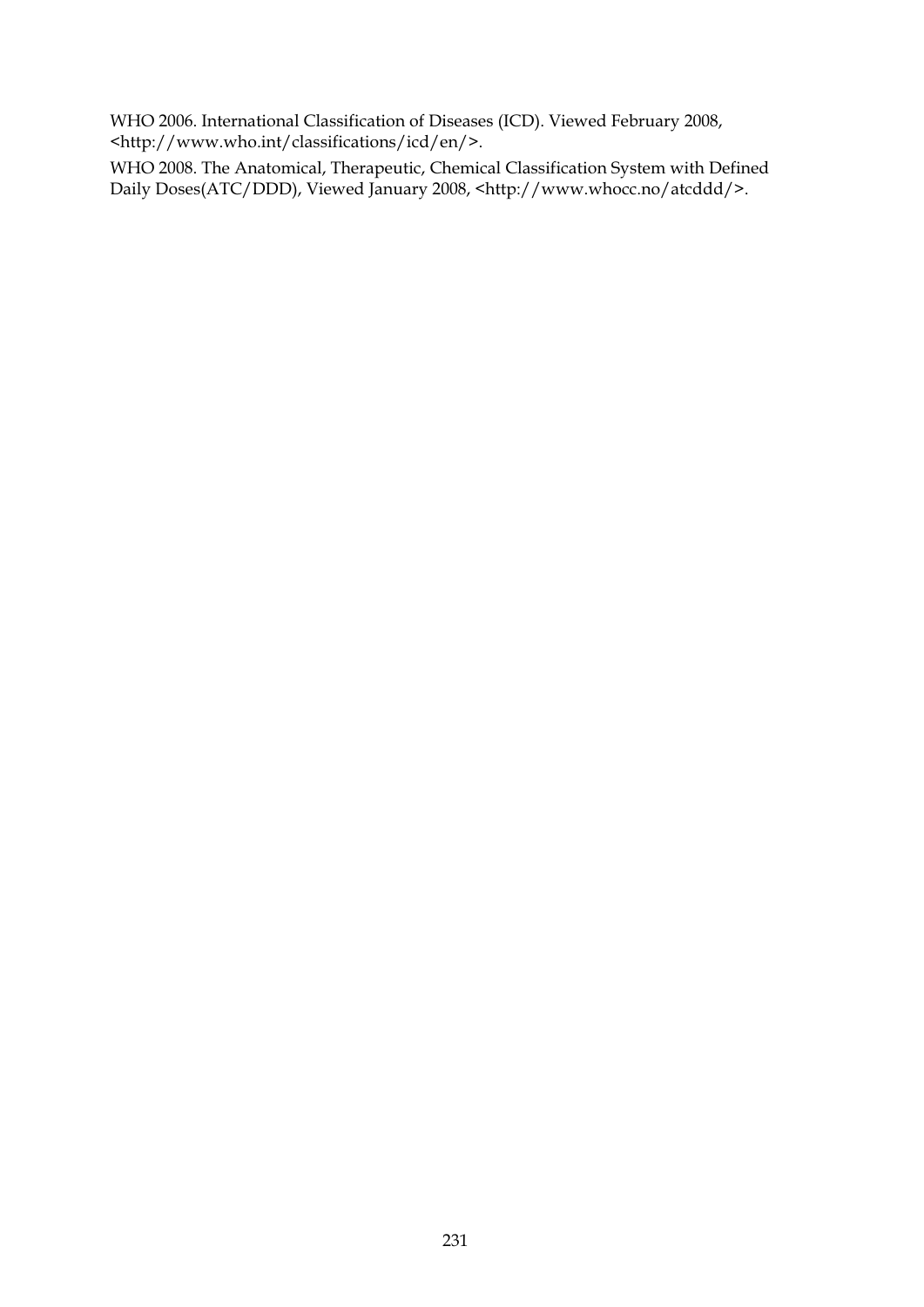## **List of tables**

|            | Table 2.2: Patient demographics for mental health-related encounters, BEACH, 2006-0712                                                                                                                        |
|------------|---------------------------------------------------------------------------------------------------------------------------------------------------------------------------------------------------------------|
|            | Table 2.3: The 10 most frequent mental health-related problems managed, BEACH, 2006-07 14                                                                                                                     |
|            | Table 2.4: Most common types of management of mental health-related problems, BEACH,                                                                                                                          |
|            | Table 2.5: Psychologically-related activity in other <sup>(a)</sup> general practice encounters, BEACH, 2006-0716                                                                                             |
|            | Table 2.6: MBS-subsidised specific GP/OMP mental health services, by item group of service                                                                                                                    |
|            | Table 2.7: Selected <sup>(a)</sup> MBS items recorded for mental health-related encounters, BEACH, 2006-07  19                                                                                                |
|            | Table 2.8: People receiving MBS-subsidised GP/OMP services: patient demographic characteristics                                                                                                               |
|            | Table 2.9: People receiving MBS-subsidised GP/OMP mental health services: patient area of<br>residence and services received, by remoteness area and by item group <sup>(a)</sup> , 2006-07 <sup>(b)</sup> 22 |
|            | Table 2.10: MBS-subsidised specific GP/OMP mental health services, numbers of patients and                                                                                                                    |
| Table 3.1: | Mental health-related emergency department occasions of service <sup>(a)</sup> in public hospitals,                                                                                                           |
|            | Table 3.2: Mental health-related emergency department occasions of service <sup>(a)</sup> in public hospitals,                                                                                                |
|            | Table 3.3: Mental health-related emergency department occasions of service <sup>(a)</sup> in public hospitals,                                                                                                |
|            | Table 3.4: Mental health-related emergency department occasions of service <sup>(a)</sup> in public hospitals,                                                                                                |
|            | Table 4.1: Community mental health care service contacts, states and territories, 2005-0632                                                                                                                   |
|            | Table 4.2: Community mental health care service contacts, by mental health legal status, states and                                                                                                           |
|            | Table 4.3: Community mental health care service contacts, by patient demographic characteristics,                                                                                                             |
|            | Table 4.4: Community mental health care service contacts, by principal diagnosis in ICD-10-AM                                                                                                                 |
|            | Table 5.1: Ambulatory-equivalent mental health-related separations <sup>(a)</sup> with and without specialised                                                                                                |
|            | Table 5.2: Ambulatory-equivalent mental health-related separations <sup>(a)</sup> with specialised psychiatric                                                                                                |
|            | Table 5.3: Ambulatory-equivalent mental health-related separations <sup>(a)</sup> , by patient demographic                                                                                                    |
|            | Table 5.4: Ambulatory-equivalent mental health-related separations <sup>(a)</sup> with and without specialised                                                                                                |
|            | Table 5.5: The 10 most frequently reported procedures for ambulatory-equivalent mental                                                                                                                        |
|            | Table 6.1: People receiving MBS-subsidised psychiatrist and allied health services: patient                                                                                                                   |
| Table 6.2: | People receiving MBS-subsidised psychiatrist and allied health services: patient area of<br>residence and item group <sup>(a)</sup> of services received by remoteness area, 2006-07 <sup>(b)</sup> 57        |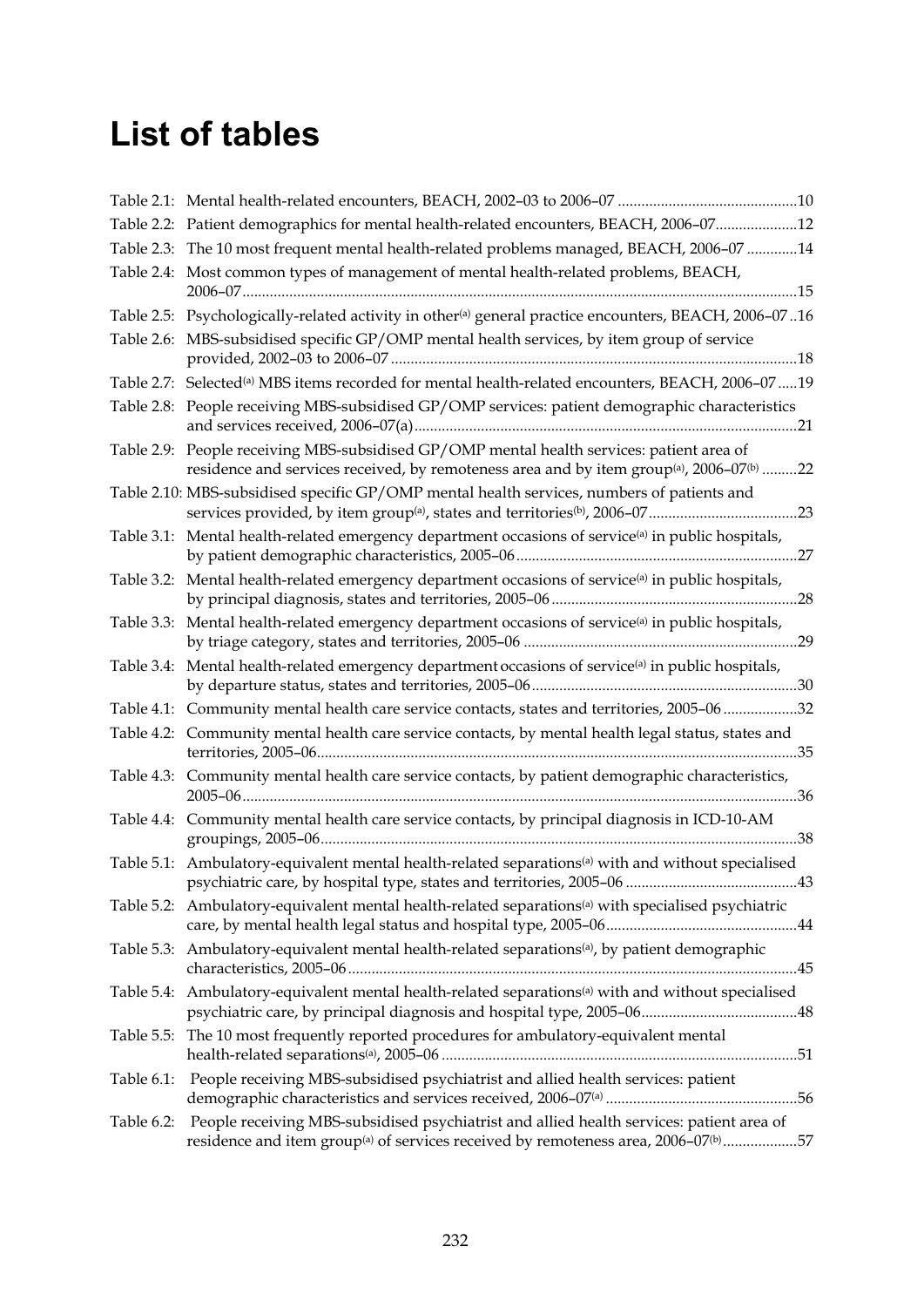| Table 6.3:  | People receiving MBS-subsidised psychiatrist and allied health services, by item group <sup>(a)</sup>                                                                                  |
|-------------|----------------------------------------------------------------------------------------------------------------------------------------------------------------------------------------|
| Table 6.4:  | MBS-subsidised psychiatrist and allied health services, by item group <sup>(a)</sup> of service                                                                                        |
| Table 6.5:  | MBS-subsidised psychiatrist and allied health services, by item group <sup>(a)</sup> of service                                                                                        |
| Table 7.1:  | Admitted patient mental health-related separations <sup>(a)</sup> with and without specialised                                                                                         |
| Table 7.2:  | Admitted patient separations <sup>(a)</sup> with specialised psychiatric care, states and territories,                                                                                 |
| Table 7.3:  | Admitted patient separations <sup>(a)</sup> with specialised psychiatric care, by mental health legal                                                                                  |
| Table 7.4:  | Admitted patient separations <sup>(a)</sup> with specialised psychiatric care, by patient demographic                                                                                  |
| Table 7.5:  | Admitted patient separations <sup>(a)</sup> with specialised psychiatric care, by principal diagnosis                                                                                  |
| Table 7.6:  | The 10 most frequently reported procedures for admitted patient separations <sup>(a)</sup> with                                                                                        |
| Table 7.7:  | Admitted patient separations <sup>(a)</sup> and patient days for mental health-related separations                                                                                     |
| Table 7.8:  | Mental health-related admitted patient separations <sup>(a)</sup> without specialised psychiatric care,                                                                                |
| Table 7.9:  | Mental health-related admitted patient separations <sup>(a)</sup> without specialised psychiatric care,<br>by principal diagnosis in ICD-10-AM groupings and hospital type, 2005-06 84 |
| Table 7.10: | The 10 most frequently reported procedures for mental health-related admitted patient                                                                                                  |
| Table 8.1:  | Episodes of residential mental health care, number of residents and residential care days,                                                                                             |
| Table 8.2:  | Episodes of residential mental health care, by mental health legal status, states and                                                                                                  |
| Table 8.3:  | Episodes of residential mental health care, by patient demographic characteristics,                                                                                                    |
| Table 8.4:  | Episodes of residential mental health care, by principal diagnosis in ICD-10-AM                                                                                                        |
| Table 9.1:  | SAAP clients with mental health-related closed support periods: demographic                                                                                                            |
| Table 9.2:  | SAAP mental health-related closed support periods, by service type, states and territories,                                                                                            |
|             | Table 10.1: CSTDA-funded service users with a psychiatric disability, states and territories <sup>(a)</sup> ,                                                                          |
|             | Table 10.2: CSTDA-funded residential service users with a psychiatric disability, by residential                                                                                       |
|             | Table 10.3: CSTDA-funded residential service users <sup>(a)</sup> with a psychiatric disability, by primary                                                                            |
|             | Table 10.4: Demographic characteristics of CSTDA-funded residential service users with a                                                                                               |
|             | Table 10.5: CSTDA-funded residential service users with a psychiatric disability, by usual<br>residential setting, living arrangement and income source, 2005-06113                    |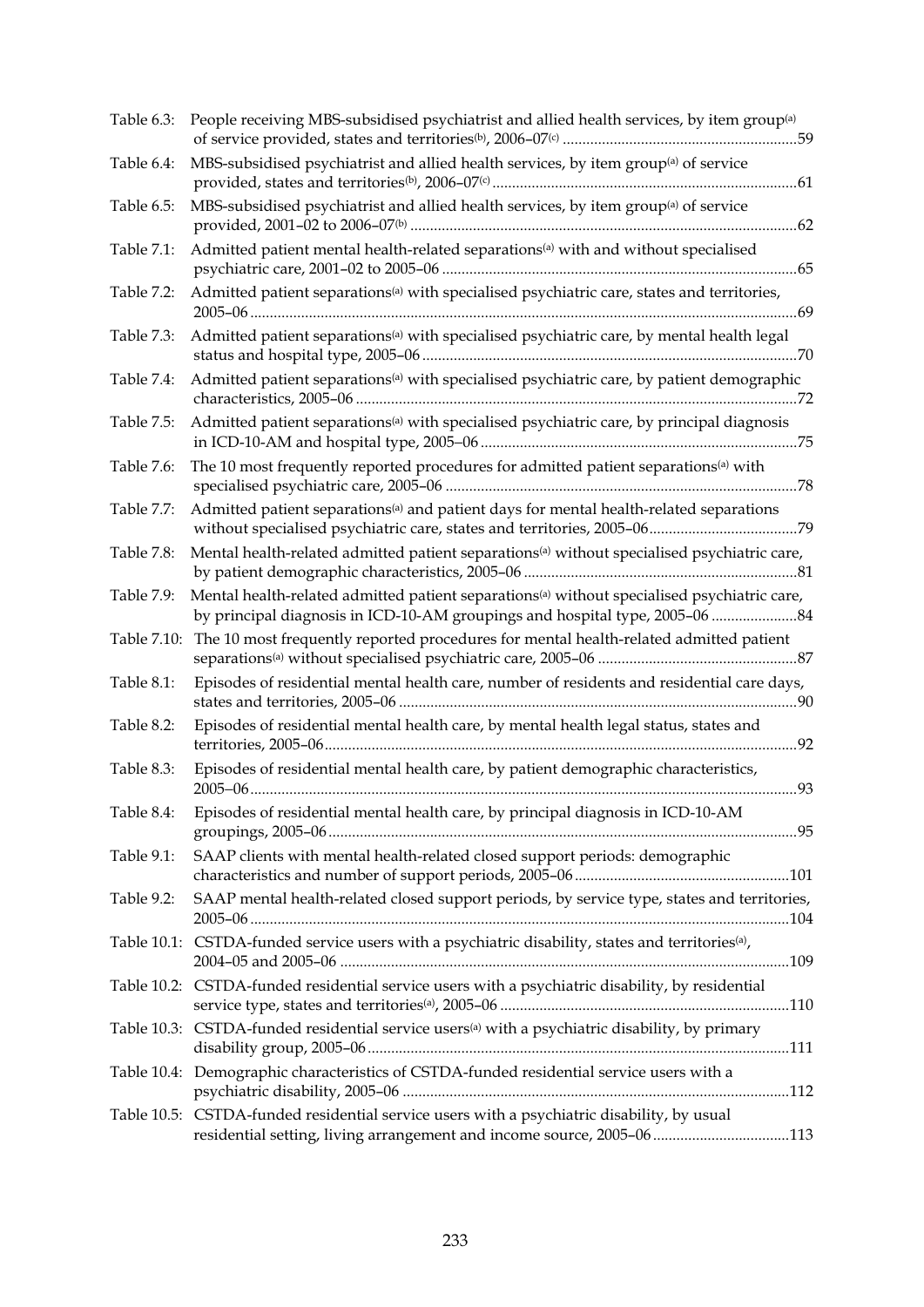| Table 10.6: CSTDA-funded non-residential disability support service users with a psychiatric<br>disability, by service type received, states and territories <sup>(a)</sup> , 2005-06115                                                 |
|------------------------------------------------------------------------------------------------------------------------------------------------------------------------------------------------------------------------------------------|
| Table 10.7: CSTDA-funded non-residential service users with a psychiatric disability, by primary                                                                                                                                         |
| Table 10.8: Demographic characteristics of CSTDA-funded non-residential service users with a                                                                                                                                             |
| Table 10.9: CSTDA-funded non-residential service users with a psychiatric disability, by residential                                                                                                                                     |
| Table 11.1: Drug groups defined for this report as mental health-related medications in the                                                                                                                                              |
| Table 11.2: Mental health-related prescriptions, by type of medication prescribed <sup>(a)</sup> and prescribing                                                                                                                         |
| Table 11.3: Mental health-related prescriptions, by type of medication prescribed <sup>(a)</sup> and prescribing                                                                                                                         |
| Table 11.4: Mental health-related prescriptions, by type of medication prescribed <sup>(a)</sup> and prescribing                                                                                                                         |
| Table 11.5: Patients dispensed with mental health-related prescriptions: patient demographic                                                                                                                                             |
| Table 11.6: Patients dispensed with mental health-related prescriptions, by prescribing medical<br>practitioner <sup>(a)</sup> and type of medication prescribed <sup>(b)</sup> , states and territories <sup>(c)(d)</sup> , 2006-07 127 |
| Table 11.7: Patients dispensed with mental health-related prescriptions, by prescribing medical<br>practitioner <sup>(a)</sup> and type of medication prescribed <sup>(b)(c)</sup> , 2002-03 to 2006-07128                               |
| Table 12.1: Number of specialised mental health facilities <sup>(a)</sup> , states and territories, 2005–06130                                                                                                                           |
| Table 12.2: Number of specialised mental health facilities <sup>(a)</sup> , 2001-02 to 2005-06130                                                                                                                                        |
| Table 12.3: Public sector specialised mental health hospital beds, states and territories, 2005-06131                                                                                                                                    |
| Table 12.4: Public sector specialised mental health hospital beds, 2001-02 to 2005-06 131                                                                                                                                                |
| Table 12.5: Public sector specialised mental health hospital beds, by target population, states and                                                                                                                                      |
| Table 12.6: Public sector specialised mental health hospital beds per 100,000 population, by target                                                                                                                                      |
| Table 12.7: Public sector specialised mental health hospital beds, by target population, 2001-02 to<br>.133                                                                                                                              |
| Table 12.8: Public sector specialised mental health hospital beds, by target population and program,                                                                                                                                     |
| Table 12.9: Public sector specialised mental health hospital beds per 100,000 population, by target                                                                                                                                      |
| Table 12.10: Number of residential mental health services beds, states and territories, 2005-06 <sup>(a)</sup> 134                                                                                                                       |
| Table 12.11: Residential mental health services beds per 100,000 population, by program type, states                                                                                                                                     |
| Table 12.12: Residential mental health services beds, by hours staffed and program type, 2001-02 to                                                                                                                                      |
| Table 12.13: Community mental health care services, by program type, states and territories,                                                                                                                                             |
| Table 12.14: Full-time-equivalent staff by staffing category, states and territories, 2005-06136                                                                                                                                         |
| Table 12.15: Full-time-equivalent staff by staffing category, states and territories,                                                                                                                                                    |
| Table 12.16: Full-time-equivalent staff per 100,000 population by staffing category <sup>(a)</sup> , states and                                                                                                                          |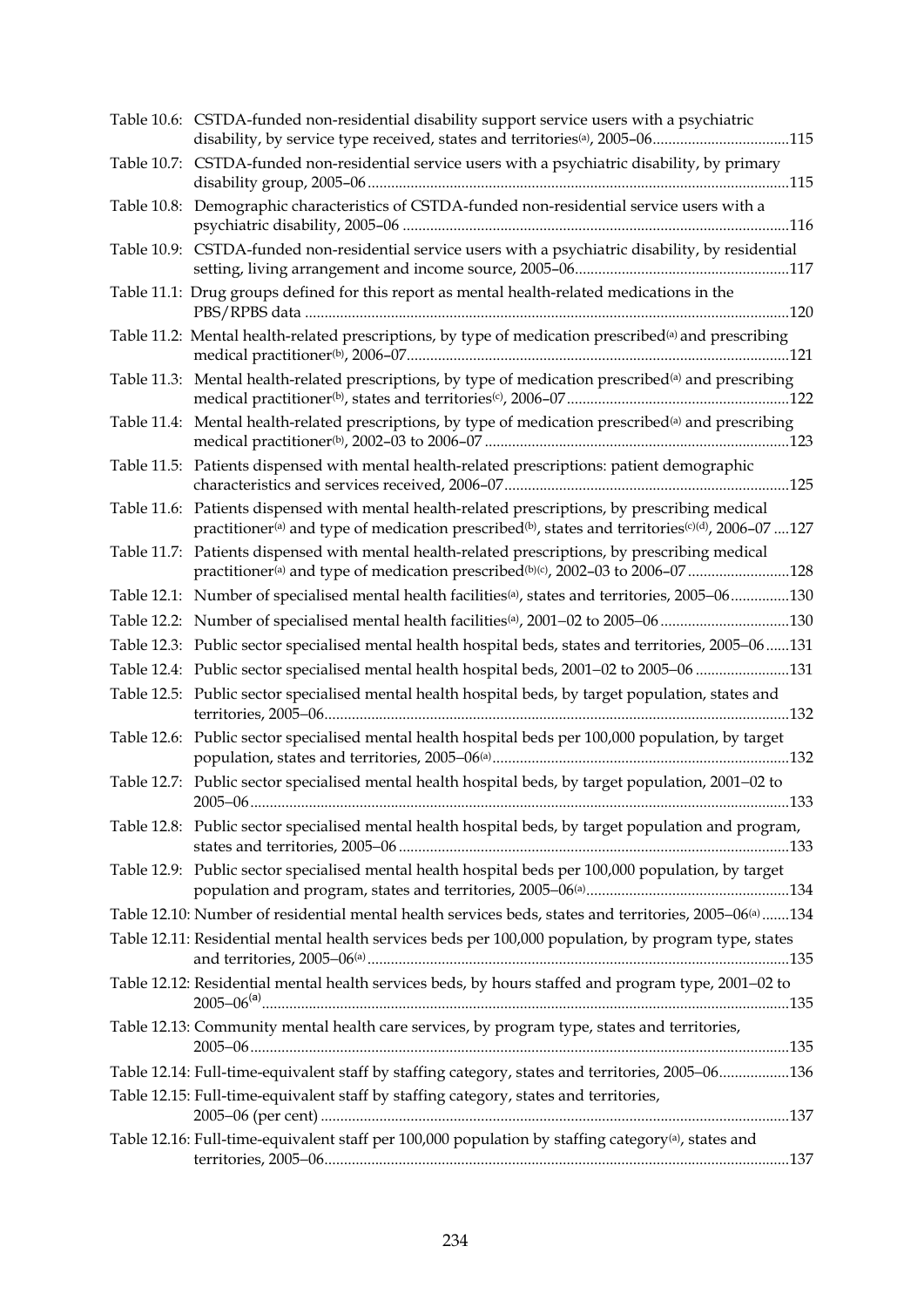| Table 12.17: Full-time-equivalent staff by staffing category, 2001-02 to 2005-06137                                                                                                       |  |
|-------------------------------------------------------------------------------------------------------------------------------------------------------------------------------------------|--|
| Table 12.18: Private psychiatric hospitals, available beds and available beds per 100,000 population,                                                                                     |  |
| Table 12.19: Full-time-equivalent staff by staffing category <sup>(a)</sup> , private psychiatric hospitals, states <sup>(b)</sup> ,                                                      |  |
| Table 13.1: Employed psychiatrists and psychiatrists-in-training, demographic characteristics,                                                                                            |  |
| Table 13.2: Employed psychiatrists and psychiatrists-in-training, average total hours worked per                                                                                          |  |
| Table 13.3: Employed psychiatrists and psychiatrists-in-training, average total hours worked per<br>week, and FTE and FTE per 100,000 population, states and territories, 2005 142        |  |
| Table 13.4: Employed psychiatrists and psychiatrists-in-training, average total hours worked per                                                                                          |  |
| Table 13.5: Employed psychiatrists and psychiatrists-in-training, FTE and FTE per                                                                                                         |  |
| Table 13.6: Employed psychiatrists and psychiatrists-in-training, FTE and FTE per 100,000                                                                                                 |  |
| Table 13.7: Employed mental health nurses, demographic characteristics, 2001-2005146                                                                                                      |  |
| Table 13.8: Employed mental health nurses, average total hours worked per week, by sex,                                                                                                   |  |
| Table 13.9: Employed mental health nurses, average total hours worked per week, and FTE                                                                                                   |  |
| Table 13.10: Employed mental health nurses, average total hours worked per week, and FTE                                                                                                  |  |
| Table 13.11: Employed mental health nurses, FTE and FTE per 100,000 population, 2001-2005 149                                                                                             |  |
| Table 13.12: Employed mental health nurses, FTE and FTE per 100,000 population, states and                                                                                                |  |
| Table 14.1: Recurrent expenditure (\$'000) for state and territory public sector mental health services,                                                                                  |  |
| Table 14.2: Recurrent expenditure (\$'000) for state and territory public sector mental health services,                                                                                  |  |
| Table 14.3: Source of funding for specialised mental health service (\$'000), states and territories,                                                                                     |  |
| Table 14.4: Private psychiatric hospital expenditure (\$'000), states and territories, 2005-06 156                                                                                        |  |
| Table 14.5: Private psychiatric hospital expenditure (\$'000), 2001-02 to 2005-06 157                                                                                                     |  |
| Table 14.6: Australian Government Medicare expenditure (\$'000) on mental health-related services,                                                                                        |  |
| Table 14.7: Australian Government Medicare expenditure (\$'000) on mental health-related services,                                                                                        |  |
| Table 14.8: Australian Government expenditure (\$'000) on mental health-related medications<br>subsidised under the PBS/RPBS, by type of medication prescribed <sup>(a)</sup> and medical |  |
| Table 14.9: Australian Government expenditure (\$'000) on mental health-related medications<br>subsidised under the PBS/RPBS, by type of medication prescribed <sup>(a)</sup> and type of |  |
| Table 14.10: Australian Government expenditure (\$'000) on medications prescribed by psychiatrists<br>subsidised under the PBS/RPBS, by type of medication prescribed, <sup>(a)</sup>     |  |
|                                                                                                                                                                                           |  |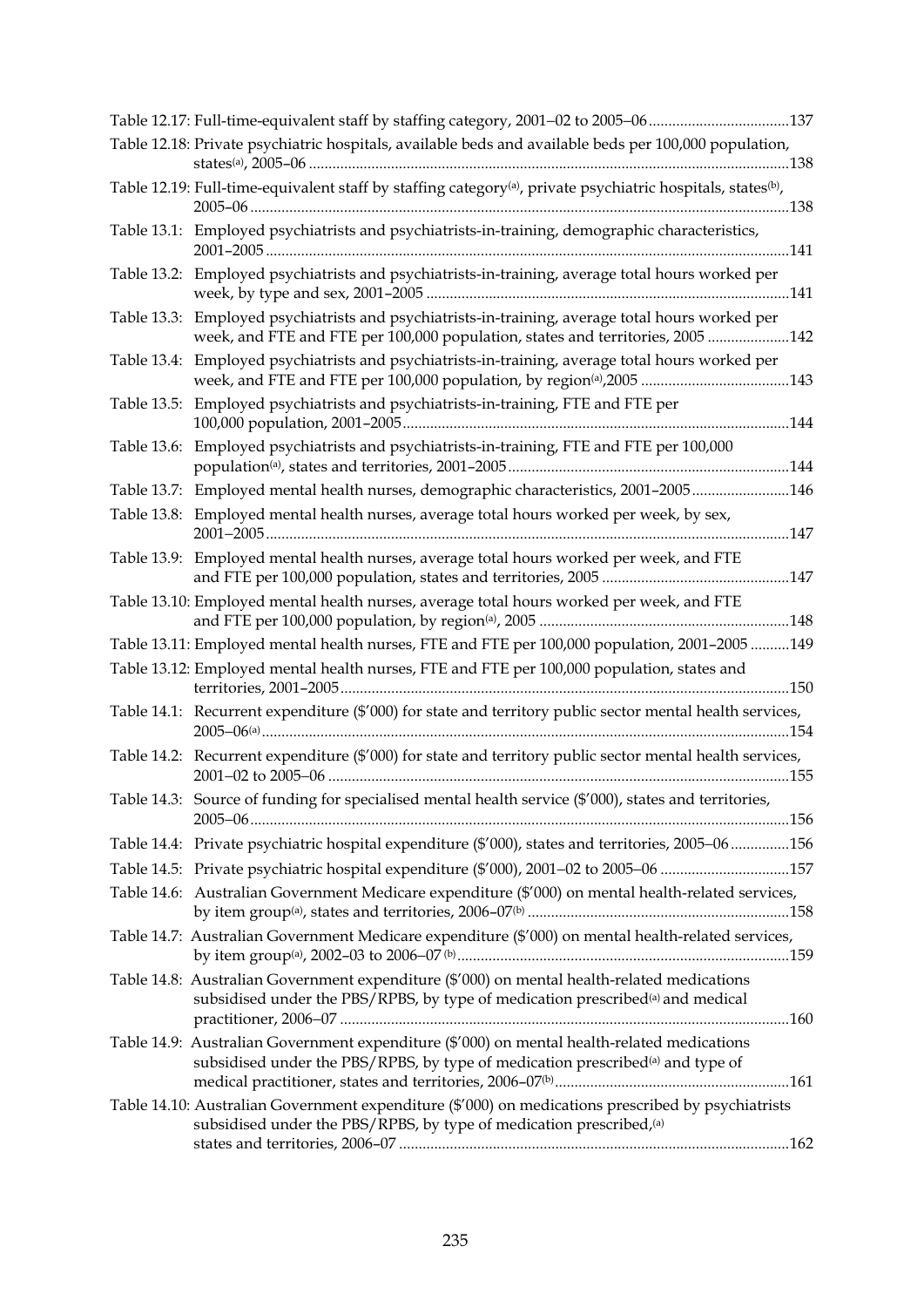| Table 14.11: Australian Government expenditure (\$'000) on mental health-related medications<br>subsidised under the PBS/RPBS, by type of medication prescribed <sup>(a)</sup> and type of |  |
|--------------------------------------------------------------------------------------------------------------------------------------------------------------------------------------------|--|
| Table 14.12: Australian Government expenditure (\$'000) on mental health-related services,                                                                                                 |  |
| Table 14.13: Expenditure (\$ million) on public sector specialised mental health services <sup>(a)</sup> , by                                                                              |  |
|                                                                                                                                                                                            |  |
| Table 15.2: Mental health-related prescriptions, New South Wales, 2001-02 to 2006-07 <sup>(ix)</sup> 169                                                                                   |  |
|                                                                                                                                                                                            |  |
| Table 15.4: Workforce: psychiatrists and mental health nurses, New South Wales, 2000-2005 169                                                                                              |  |
| Table 15.5: Recurrent mental health expenditure for public sector mental health services (\$'000),                                                                                         |  |
|                                                                                                                                                                                            |  |
| Table 15.7: Mental health-related prescriptions, Victoria, 2001-02 to 2006-07 <sup>(ix)</sup> 172                                                                                          |  |
|                                                                                                                                                                                            |  |
| Table 15.9: Workforce: psychiatrists and mental health nurses, Victoria, 2000-2005172                                                                                                      |  |
| Table 15.10: Recurrent mental health expenditure for public sector mental health services (\$'000),                                                                                        |  |
|                                                                                                                                                                                            |  |
| Table 15.12: Mental health-related prescriptions, Queensland, 2001-02 to 2006-07 <sup>(ix)</sup> 175                                                                                       |  |
|                                                                                                                                                                                            |  |
| Table 15.14: Workforce: psychiatrists and mental health nurses, Queensland, 2000-2005175                                                                                                   |  |
| Table 15.15: Recurrent mental health expenditure for public sector mental health services (\$'000),                                                                                        |  |
|                                                                                                                                                                                            |  |
| Table 15.17: Mental health-related prescriptions, Western Australia, 2001-02 to 2006-07 <sup>(ix)</sup> 178                                                                                |  |
|                                                                                                                                                                                            |  |
| Table 15.19: Workforce: psychiatrists and mental health nurses, Western Australia, 2000-2005178                                                                                            |  |
| Table 15.20: Recurrent mental health expenditure for public sector mental health services (\$'000),                                                                                        |  |
|                                                                                                                                                                                            |  |
| Table 15.22: Mental health-related prescriptions, South Australia, 2000-01 to 2006-07 <sup>(ix)</sup> 181                                                                                  |  |
|                                                                                                                                                                                            |  |
| Table 15.24: Workforce: psychiatrists and mental health nurses, South Australia, 2000-2005 181                                                                                             |  |
| Table 15.25: Recurrent mental health expenditure for public sector mental health services (\$'000),                                                                                        |  |
|                                                                                                                                                                                            |  |
| Table 15.27: Mental health-related prescriptions, Tasmania, 2001-02 to 2006-07 <sup>(ix)</sup> 184                                                                                         |  |
|                                                                                                                                                                                            |  |
| Table 15.29: Workforce: psychiatrists and mental health nurses, Tasmania, 2000-2005184                                                                                                     |  |
| Table 15.30: Recurrent mental health expenditure for public sector mental health services (\$'000),                                                                                        |  |
| Table 15.31: Mental health services, Australian Capital Territory, 2001-02 to 2006-07 186                                                                                                  |  |
| Table 15.32: Mental health-related prescriptions, Australian Capital Territory, 2001-02 to                                                                                                 |  |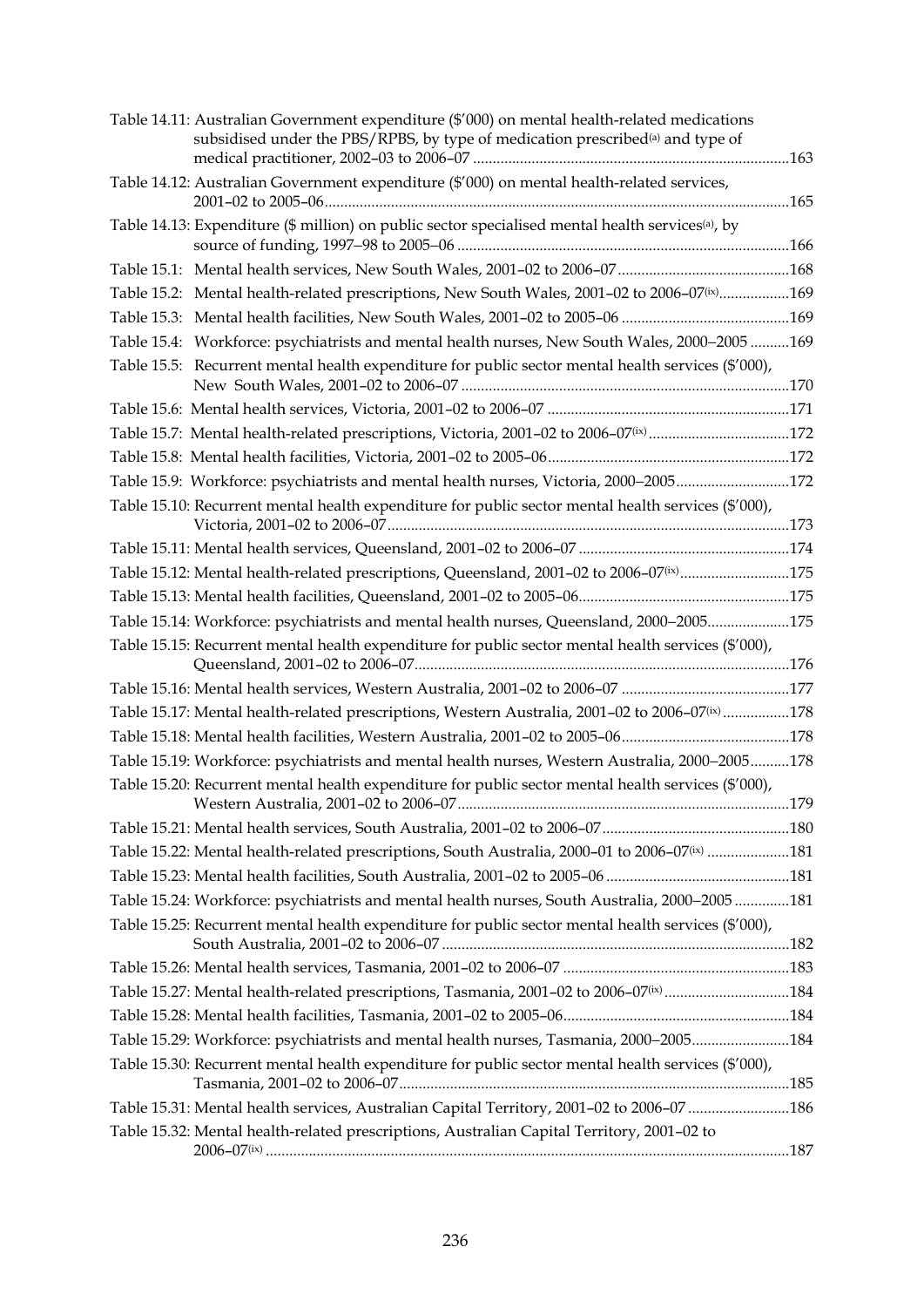| Table 15.34: Workforce: psychiatrists and mental health nurses, Australian Capital Territory,                                                                               |  |
|-----------------------------------------------------------------------------------------------------------------------------------------------------------------------------|--|
| Table 15.35: Recurrent mental health expenditure for public sector mental health services (\$'000),                                                                         |  |
|                                                                                                                                                                             |  |
| Table 15.37: Mental health-related prescriptions, Northern Territory, 2001-02 to 2006-07 <sup>(ix)</sup> 190                                                                |  |
|                                                                                                                                                                             |  |
| Table 15.39: Workforce: psychiatrists and mental health nurses, Northern Territory, 2000-2005 190                                                                           |  |
| Table 15.40: Recurrent mental health expenditure for public sector mental health services (\$'000),                                                                         |  |
|                                                                                                                                                                             |  |
| Table 15.42: Mental health-related prescriptions, Australia, 2001-02 to 2006-07 <sup>(ix)</sup> 193                                                                         |  |
|                                                                                                                                                                             |  |
| Table 15.44: Workforce: psychiatrists and mental health nurses, Australia, 2000-2005 193                                                                                    |  |
| Table 15.45: Recurrent mental health expenditure for public sector mental health services (\$'000),                                                                         |  |
| Table A1.1: MBS items (2002 Better Outcomes in Mental Health Care, 2004 Enhanced Primary Care                                                                               |  |
| Table A1.2: Mental health-related emergency department occasions of service, principal diagnosis                                                                            |  |
| Table A1.3: Emergency department occasions of service in public hospitals, estimated coverage and                                                                           |  |
| Table A1.4: Community dispensed scripts by patient category group for mental health-related ATC                                                                             |  |
| Table A1.5: Differences between the WHO ATC classification and the PBS Schedule Classification209                                                                           |  |
| Table A4.1: ICPC-2, ICPC-2 PLUS and ATC codes classified as psychological for problems managed,<br>treatments, referrals and medications in the BEACH database, 2006-07 218 |  |
| Table A4.2: ICD-10-AM diagnosis codes used to define mental health-related hospital separations223                                                                          |  |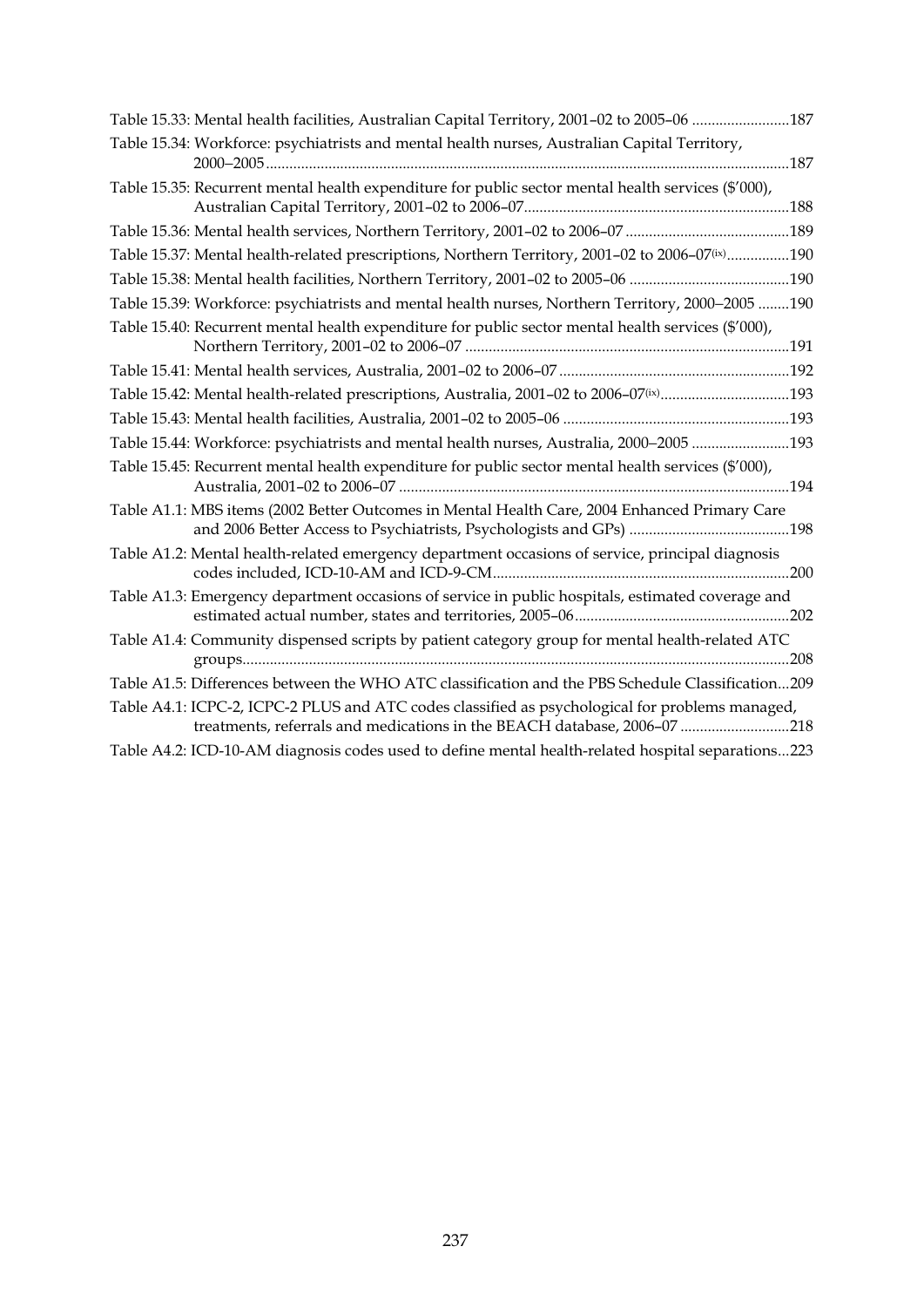# **List of figures**

|             | Figure 1.2: Mental disorder burden, by specific cause expressed as: (a) proportions of total, (b)<br>proportions by sex, and (c) proportions due to fatal and non-fatal outcomes, 20034 |
|-------------|-----------------------------------------------------------------------------------------------------------------------------------------------------------------------------------------|
|             | Figure 1.3: Mental illnesses burden, by age, incidence and prevalence measures, 20036                                                                                                   |
|             | Figure 2.1: The age-sex distribution of patients at mental health-related encounters, BEACH,                                                                                            |
|             | Figure 2.2: Distribution of psychological problems managed in GP encounters where new mental                                                                                            |
|             | Figure 4.1: Community mental health service contacts, by contact type and patient presence status,                                                                                      |
|             | Figure 4.2: Duration of community mental health care service contacts, 2005-0634                                                                                                        |
|             | Figure 4.3: Characteristics of community mental health service contacts for the five most commonly                                                                                      |
|             |                                                                                                                                                                                         |
|             | Figure 5.1: Ambulatory-equivalent mental health-related separations, by age and sex, 2005-06 46                                                                                         |
|             | Figure 5.2: Ambulatory-equivalent mental health-related separations for the 10 most commonly<br>reported principal diagnoses by specialised care and sector, 2005-0647                  |
|             | Figure 5.3: Ambulatory-equivalent mental health-related separations, with and without specialised                                                                                       |
|             | Figure 7.1: Mental health-related separations with and without specialised psychiatric care, by                                                                                         |
|             | Figure 7.2: Average length of stay for mental health-related separations with and without                                                                                               |
|             | Figure 7.3: Average length of stay for separations with specialised psychiatric care in public acute                                                                                    |
|             |                                                                                                                                                                                         |
| Figure 7.4: | Separations with specialised psychiatric care, by mental health legal status and                                                                                                        |
|             | Figure 7.5: Involuntary separations with specialised psychiatric care, by age group and sex,                                                                                            |
|             | Figure 7.6: Admitted patient mental health-related separations with specialised psychiatric care                                                                                        |
|             | Figure 7.7: Admitted patient mental health-related separations with specialised psychiatric care,                                                                                       |
|             | by the 10 most commonly reported principal diagnoses and age group, 2005-06 76                                                                                                          |
|             | Figure 7.8: Admitted patient mental health-related separations with specialised psychiatric care,<br>by the 10 most commonly reported principal diagnoses and sex, 2005-0677            |
|             | Figure 7.9: Average length of stay for separations without specialised psychiatric care in public                                                                                       |
|             | Figure 7.10: Admitted patient mental health-related separations without specialised psychiatric care,                                                                                   |
|             | Figure 7.11: Admitted patient mental health-related separations without specialised psychioatric                                                                                        |
|             | care, by the 10 most commonly reported principal diagnoses and age group,                                                                                                               |
|             |                                                                                                                                                                                         |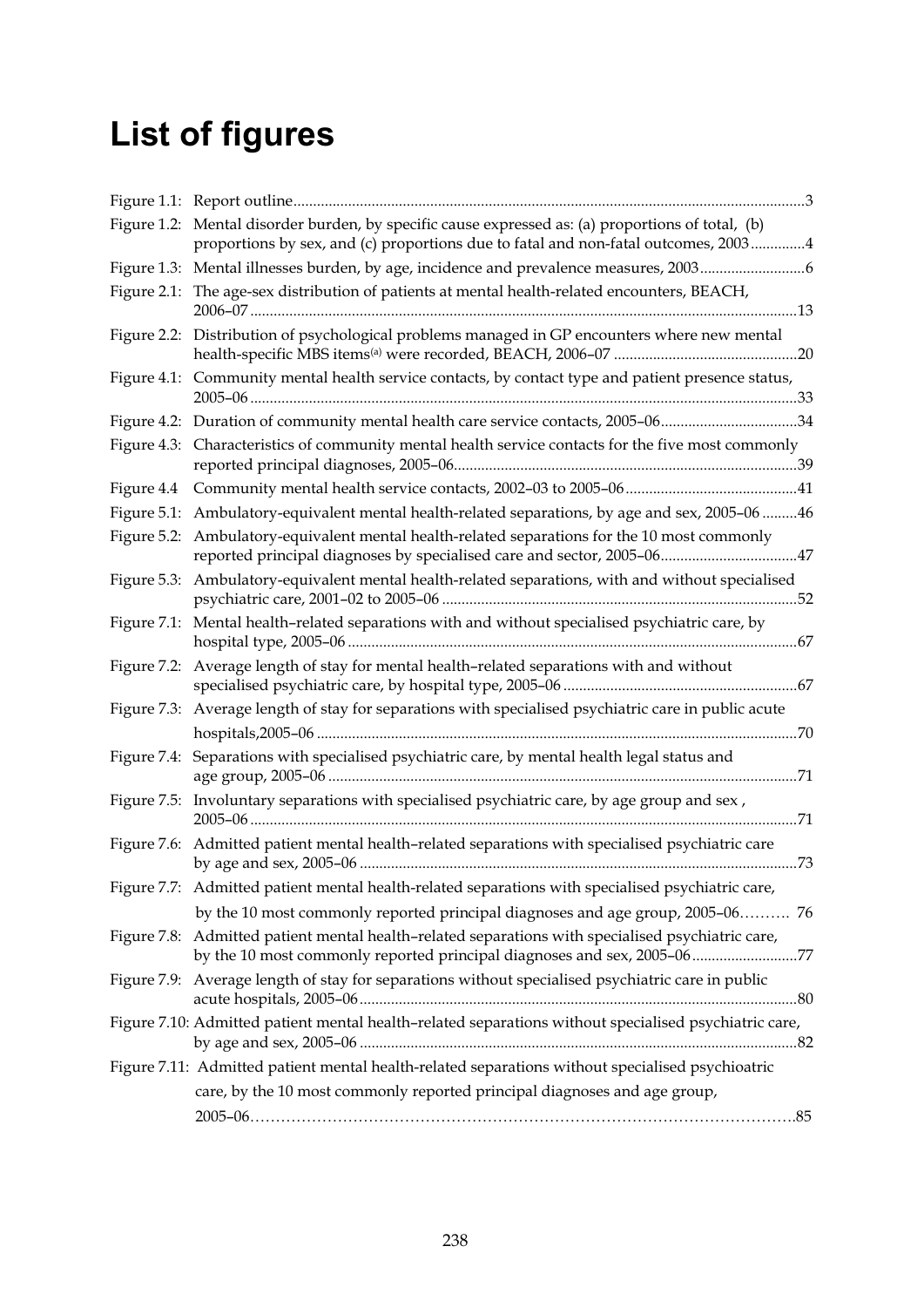| Figure 7.12: Admitted patient mental health-related separations without specialised psychiatric care, |  |
|-------------------------------------------------------------------------------------------------------|--|
| Figure 8.1: Residential mental health care episodes and residents, states and territories, 2004-05 to |  |
| Figure 8.2: Residential mental health care episodes, by mental health legal status, states and        |  |
|                                                                                                       |  |
| Figure 8.4: Five most commonly reported principal diagnoses, by mental health legal status,           |  |
| Figure 8.5: Episodes of residential mental health care, by length of episode, 2004-05 and 2005-0697   |  |
| Figure 8.6: Episodes of residential mental health care ending or continuing in 2005-06, by            |  |
| Figure 9.1: Children accompanying SAAP clients with mental health-related closed support periods,     |  |
| Figure 9.2: SAAP clients with mental health-related closed support periods, proportion of support     |  |
| Figure 9.3: SAAP mental health-related closed support periods, by source of referral, 2005-06 105     |  |
| Figure 9.4: SAAP mental health-related closed support periods, by main presenting reason for          |  |
| Figure 9.5: SAAP mental health-related closed support periods, by length of support, 2005-06106       |  |
|                                                                                                       |  |
|                                                                                                       |  |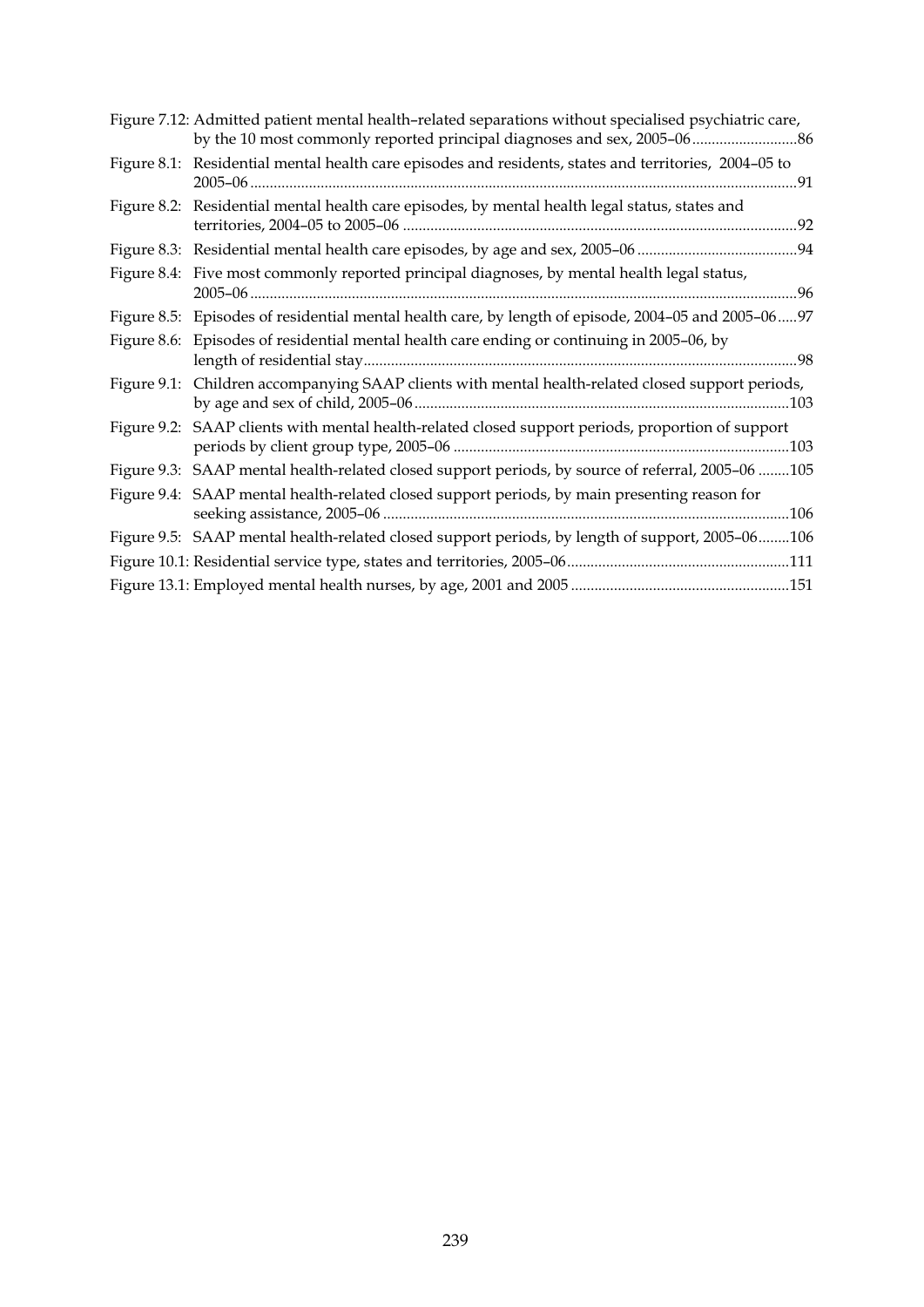## **Index**

| 3 Step Mental Health Process 17, 157                                                |
|-------------------------------------------------------------------------------------|
| admitted patient care                                                               |
|                                                                                     |
| non-specialised psychiatric care78                                                  |
|                                                                                     |
| principal diagnosis82                                                               |
|                                                                                     |
|                                                                                     |
|                                                                                     |
|                                                                                     |
| specialised psychiatric care68                                                      |
|                                                                                     |
| principal diagnosis74                                                               |
|                                                                                     |
|                                                                                     |
|                                                                                     |
|                                                                                     |
| age-standardisation See population rates                                            |
|                                                                                     |
|                                                                                     |
| ambulatory-equivalent admitted patient                                              |
|                                                                                     |
|                                                                                     |
|                                                                                     |
|                                                                                     |
| specialised psychiatric care44                                                      |
| antidepressants  14, 17, 121, 124, 160, 164                                         |
| antipsychotics121, 124, 126, 160, 164                                               |
|                                                                                     |
| anxiolytics14, 17, 121, 124, 160, 164                                               |
| area of usual residence See demographics                                            |
|                                                                                     |
| Better Access to Psychiatrists,<br>Psychologists and GPs through the MBS            |
| 11, 14, 17, 18, 19, 53, 55, 198<br>Better Outcomes in Mental Health Care 17,<br>198 |
|                                                                                     |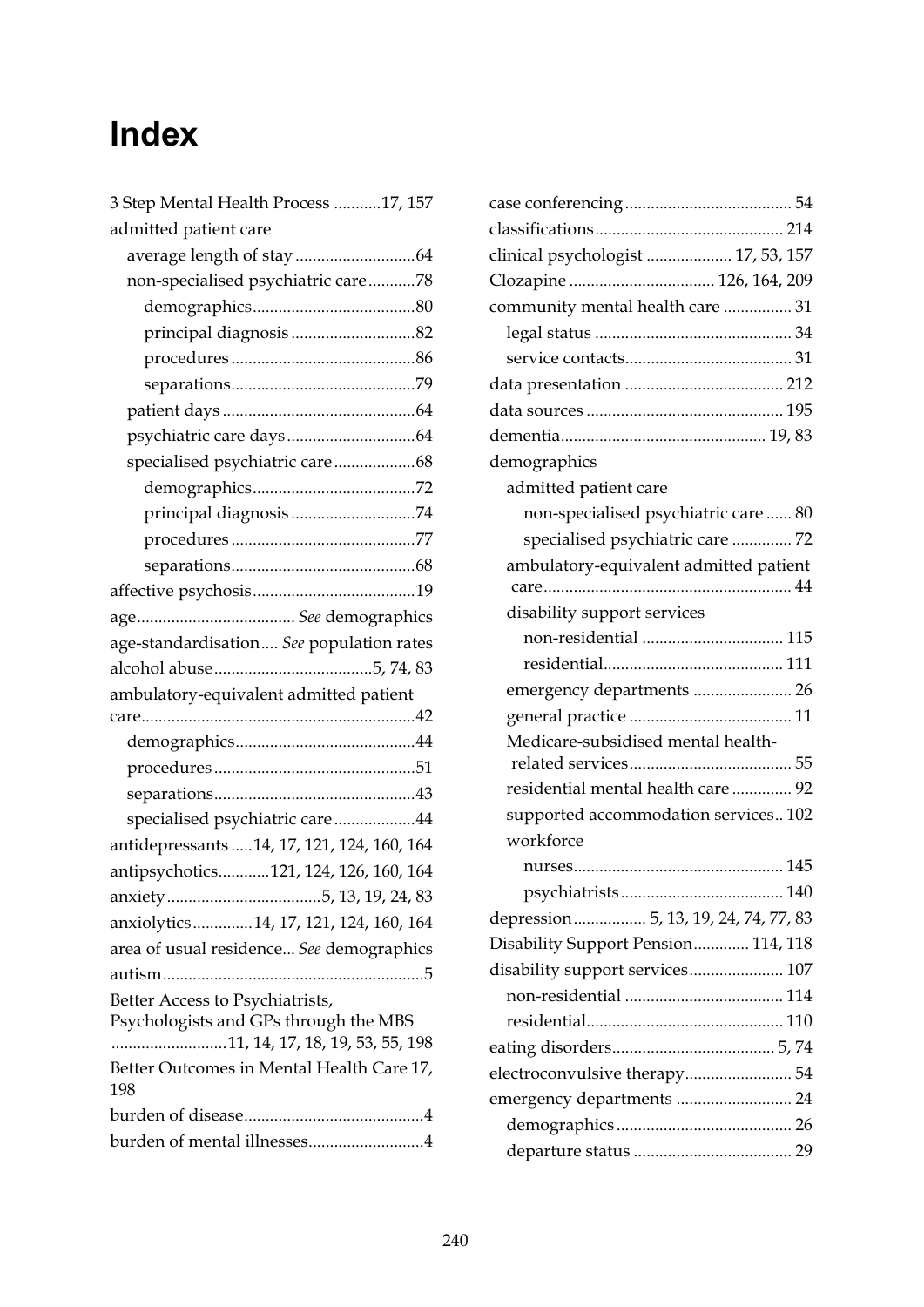| English Proficiency (EP) country groups  |
|------------------------------------------|
| Enhanced Primary Care53, 55, 198         |
| expenditure and funding152               |
| Australian Government expenditure 164    |
| Medicare-subsidised mental health-       |
|                                          |
|                                          |
| private psychiatric hospital expenditure |
|                                          |
| Focussed Psychological Strategies 17, 54 |
| funding See expenditure and funding      |
|                                          |
|                                          |
|                                          |
|                                          |
| management of problems14                 |
| Medicare-subsidised mental health-       |
|                                          |
| problems managed13                       |
|                                          |
| general practitioner  157, See general   |
| practice                                 |
| GP Mental Health Care Plans17, 20, 157   |
| group psychotherapy54,60                 |
| hypnotics 14, 120, 121, 124, 160, 164    |
| <b>Indigenous Australians</b>            |
| admitted patient care 73, 82             |
| ambulatory-equivalent admitted patient   |
| community mental health care35           |
| disability support services 113, 117     |
| emergency departments26                  |
|                                          |
| quality of identification 204            |
| residential mental health care94         |
| supported accomodation services102       |

| Medicare Benefits Schedule. 17, 53, 55, 152,<br>198, 214          |
|-------------------------------------------------------------------|
| Medicare-subsidised mental health-related                         |
|                                                                   |
|                                                                   |
|                                                                   |
|                                                                   |
| medication                                                        |
|                                                                   |
|                                                                   |
|                                                                   |
| mental health-related  119                                        |
|                                                                   |
|                                                                   |
| mental health facilities  129                                     |
| private psychiatric hospitals  138                                |
| state and territory funded services 131                           |
| mental health legal status  34, 44, 70, 91                        |
| mental health-related services                                    |
|                                                                   |
|                                                                   |
| National Action Plan on Mental Health 7                           |
| National Community Mental Health Care                             |
|                                                                   |
| National Hospital Morbidity Database  8,<br>42, 63, 167, 205, 221 |
| National Mental Health Report . 8, 165, 209                       |
| National Mental Health Strategy7                                  |
| National Residential Mental Health Care                           |
| National Survey of Mental Health and                              |
|                                                                   |
| nootropics  121, 124, 126, 209                                    |
| occupational therapist 53, 54, 60, 157                            |
| other medical practitioners 17                                    |
|                                                                   |
| Pharmaceutical Benefits Scheme  119, 152,<br>207                  |
|                                                                   |
| prescriptions                                                     |
|                                                                   |
|                                                                   |
|                                                                   |